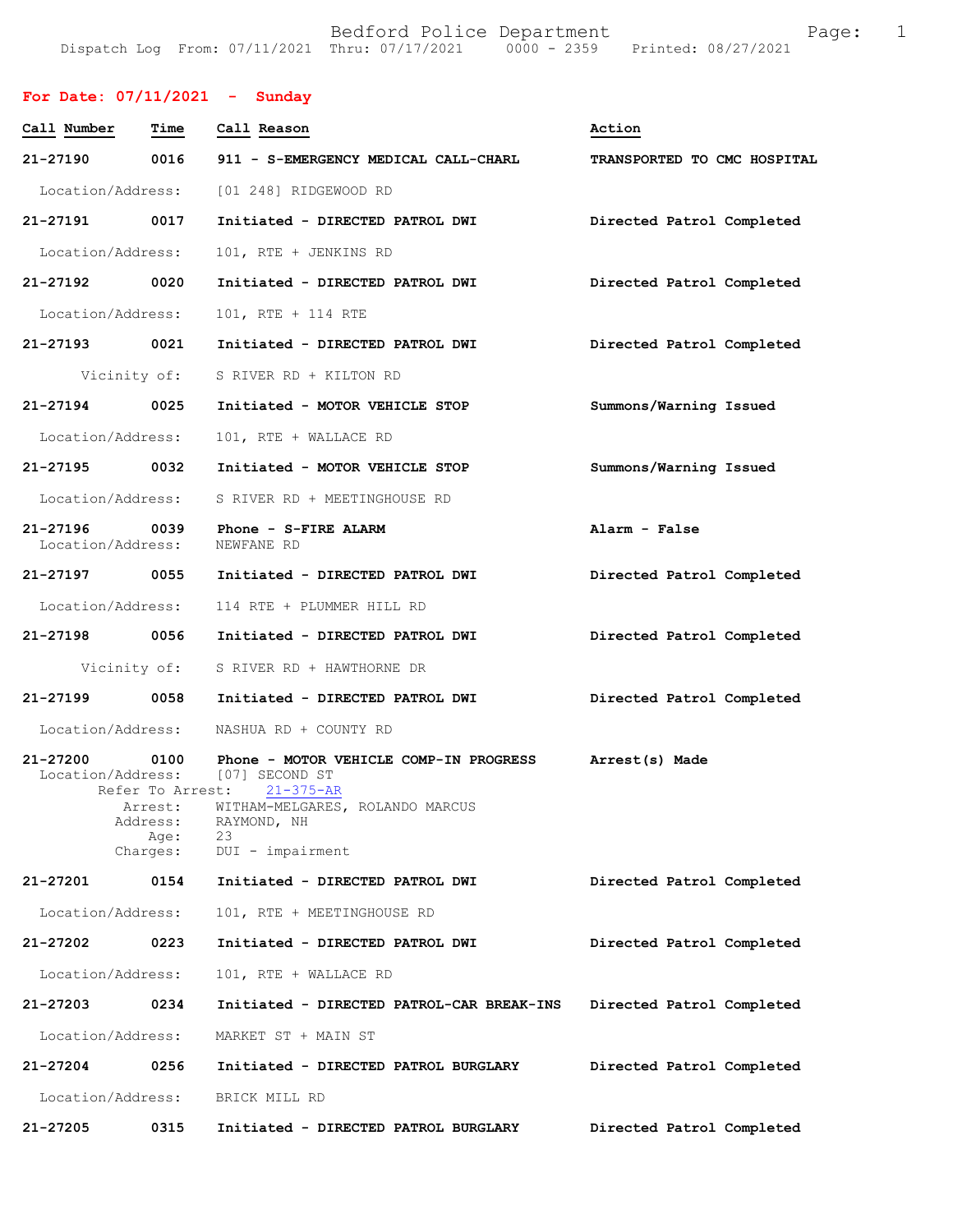Location/Address: [01 376] KILTON RD **21-27206 0518 Initiated - DIRECTED PATROL TRAFFIC ENF Directed Patrol Completed**  Location/Address: S RIVER RD + KILTON RD **21-27207 0547 Initiated - DIRECTED PATROL TRAFFIC ENF Directed Patrol Completed**  Location/Address: S RIVER RD + BACK RIVER RD **21-27208 0554 911 - SUSP ACTIVITIES-IN PROGRESS Services Rendered**  Location/Address: [01 L484] S RIVER RD **21-27209 0824 Phone - BURGLARY Investigated**  [01 L850] WALLACE RD<br>ht: 21-645-OF Refer To Incident: **21-27210 0832 Initiated - DIRECTED PATROL TRAFFIC ENF Directed Patrol Completed**  Location/Address: 101, RTE + WALLACE RD **21-27211 0859 Initiated - MOTOR VEHICLE STOP Summons/Warning Issued**  Location/Address: 101, RTE + MEETINGHOUSE RD **21-27212 0911 Initiated - MOTOR VEHICLE STOP Summons/Warning Issued**  Location/Address: 101, RTE + JENKINS RD **21-27213 0934 Initiated - DIRECTED PATROL TRAFFIC ENF Directed Patrol Completed**  Location/Address: 101, RTE + KILTON ROAD RAMP **21-27214 0946 Initiated - DIRECTED PATROL TRAFFIC ENF Directed Patrol Completed**  Location/Address: S RIVER RD + COLBY CT **21-27215 0956 Initiated - MOTOR VEHICLE STOP Summons/Warning Issued**  Location/Address: 101, RTE + PLUMMER ROAD OVERPASS **21-27216 1009 Initiated - DIRECTED PATROL TRAFFIC ENF Directed Patrol Completed**  Location/Address: S RIVER RD + PARK DR **21-27217 1012 Initiated - DIRECTED PATROL TRAFFIC ENF Directed Patrol Completed**  Location/Address: S RIVER RD + MEETINGHOUSE RD **21-27218 1030 Initiated - MOTOR VEHICLE STOP Summons/Warning Issued**  Location/Address: WASHINGTON PL **21-27219 1038 Phone - ALARM,BURGLAR Alarm - False**  Location/Address: [01 1072] FLINTLOCK RD **21-27220 1042 Initiated - DIRECTED PATROL TRAFFIC ENF Directed Patrol Completed**  Location/Address: S RIVER RD + HAWTHORNE DR **21-27221 1046 Initiated - DIRECTED PATROL TRAFFIC ENF Directed Patrol Completed**  Location/Address: S RIVER RD + PALOMINO LN **21-27222 1049 Initiated - DIRECTED PATROL TRAFFIC ENF Directed Patrol Completed**  Vicinity of: 101, RTE + KAHLIKO LN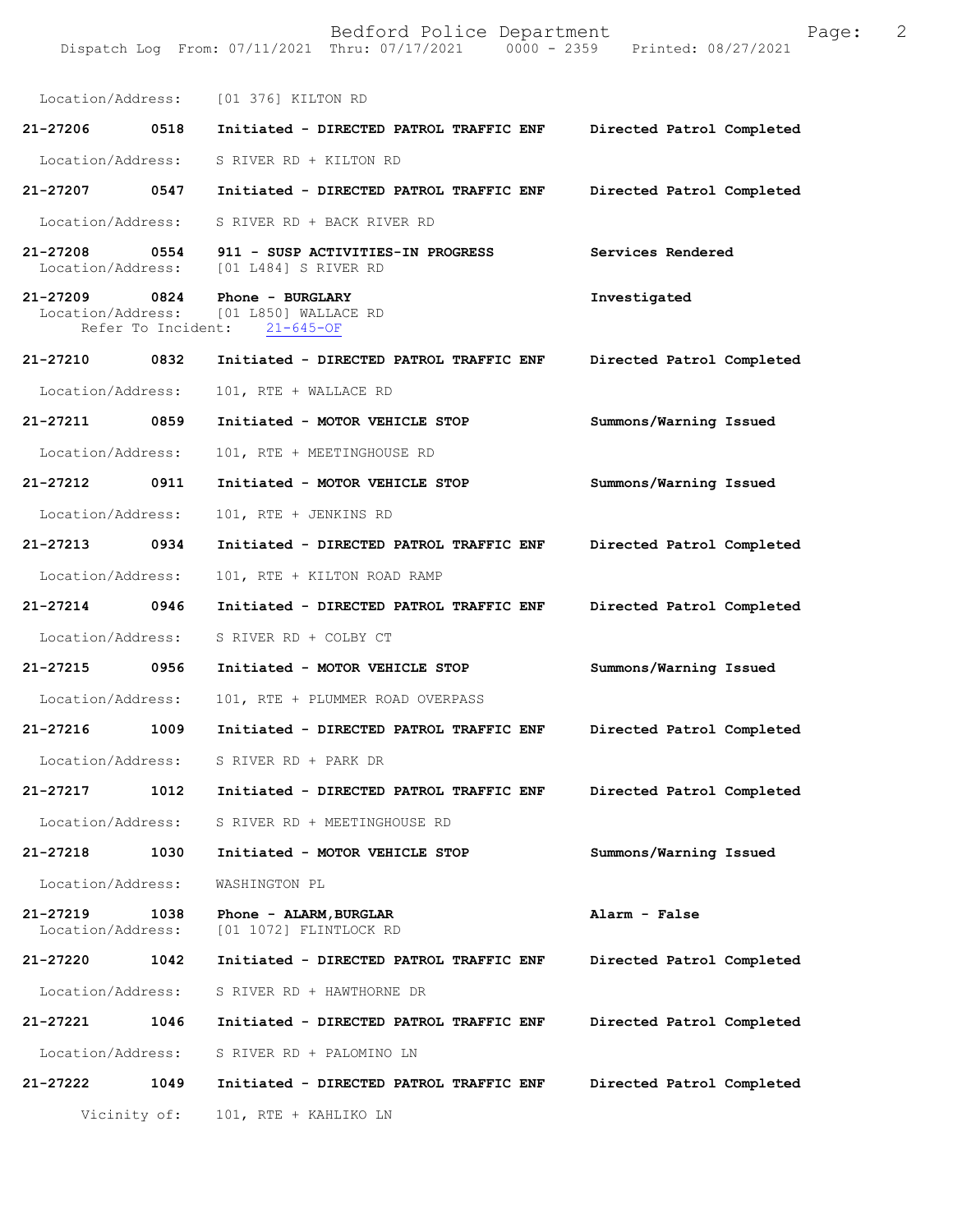Bedford Police Department Page: 3 Dispatch Log From:  $07/11/2021$  Thru:  $07/17/2021$  0000 - 2359 **21-27223 1110 Initiated - DIRECTED PATROL TRAFFIC ENF Directed Patrol Completed**  Location/Address: S RIVER RD + PARK DR **21-27224 1117 Phone - ALARM,BURGLAR Alarm - False**  Location/Address: S RIVER RD **21-27225 1118 Initiated - MOTOR VEHICLE STOP Summons/Warning Issued**  Location/Address: S RIVER RD + SUNSET LN **21-27226 1129 Initiated - DIRECTED PATROL BURGLARY Directed Patrol Completed**  Location/Address: NASHUA RD **21-27227 1144 Initiated - SERVE WARRANT Arrest(s) Made**  Location/Address: HAWTHORNE DR<br>Refer To Arrest: 21-376-AR Refer To Arrest: **21-27230 1257 Initiated - INVESTIGATION-FOLLOW UP Investigated**  [01 474] CONSTITUTION DR Refer To Incident: 21-584-OF **21-27231 1259 Initiated - MOTOR VEHICLE STOP Summons/Warning Issued**  Location/Address: MEETINGHOUSE RD **21-27232 1301 Phone - DOG COMPLAINT No Action Required**  Location/Address: [01 L1801] DUBLIN CT **21-27233 1311 Initiated - DIRECTED PATROL TRAFFIC ENF Directed Patrol Completed**  Location/Address: S RIVER RD + UPJOHN ST **21-27234 1313 Initiated - DIRECTED PATROL TRAFFIC ENF Directed Patrol Completed**  Location/Address: 101, RTE + LIBERTY HILL RD **21-27235 1324 Phone - ASSIST CITIZEN Services Rendered**  Location/Address: [01 1312] S RIVER RD 21-27236 1338 Initiated - DISABLED MOTOR VEHICLE Services Rendered Location/Address: ST. ANDREWS DR Location/Address: **21-27237 1346 Initiated - DIRECTED PATROL TRAFFIC ENF Directed Patrol Completed**  Location/Address: 114 RTE + PLUMMER HILL RD **21-27238 1351 Initiated - MOTOR VEHICLE STOP Arrest(s) Made**  Location/Address: Refer To Arrest: 21-377-AR Arrest: GANNON, JEFFREY R Address: BEDFORD, NH Age: 42 Charges: Arrest on Warrant Arrest on Warrant **21-27228 1208 Initiated - DIRECTED PATROL-CAR BREAK-INS Directed Patrol Completed** Location/Address: [01 1235] S RIVER RD **21-27229 1241 Phone - LOST PROPERTY No Action Required** Location/Address: [01 1255] COOPER LN Arrest: HOLDEN, IRIS Address: HOPKINTON, NH Age: 43 Charges: Recv Stolen Prop; \$1501+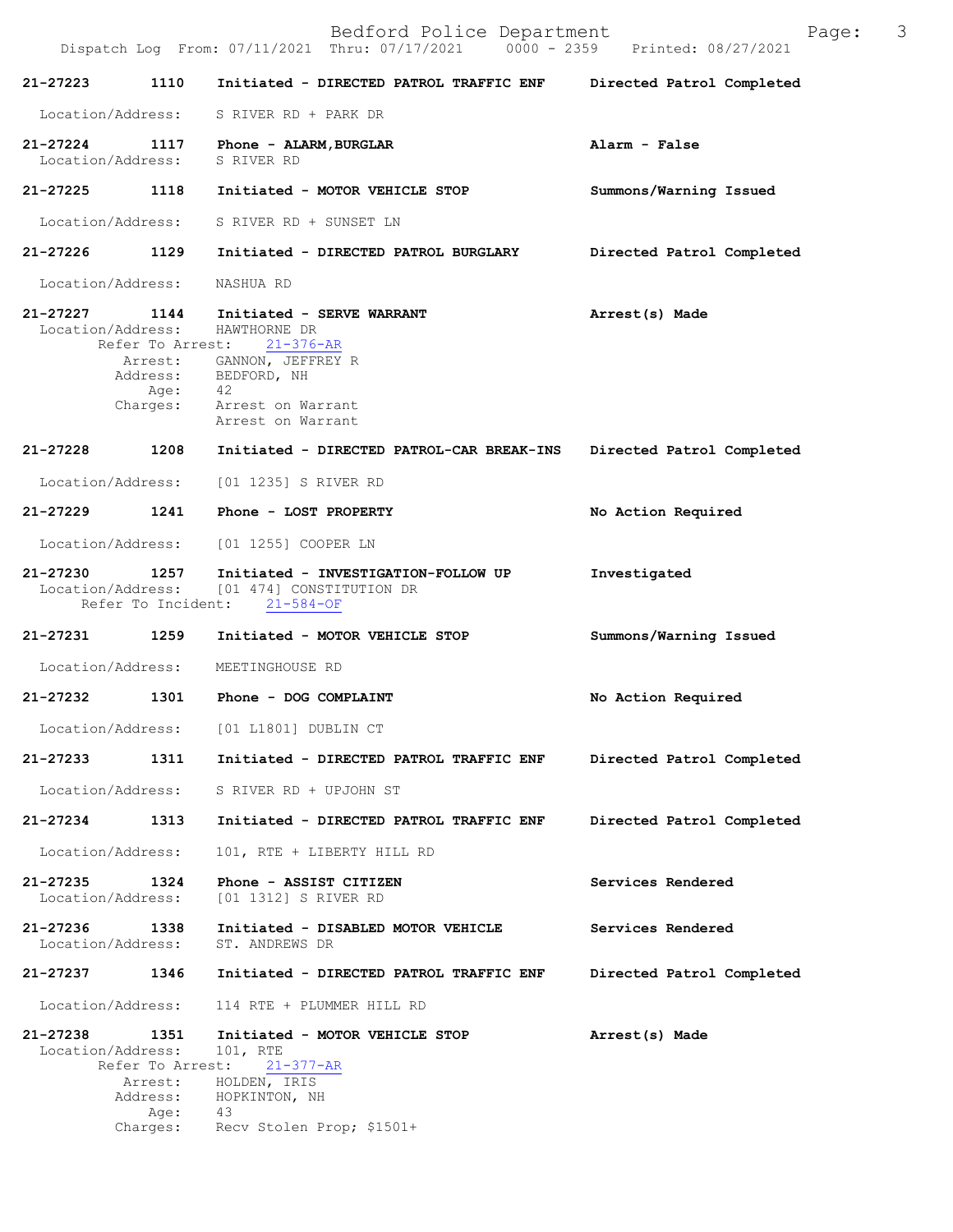Refer To Incident: 21-646-OF

| 21-27239<br>Location/Address: | 1355             | Phone - DOG COMPLAINT<br>[01 1050] DONALD ST                                                            | Could Not Locate          |
|-------------------------------|------------------|---------------------------------------------------------------------------------------------------------|---------------------------|
| 21-27240<br>Location/Address: | 1357             | Phone - MOTOR VEHICLE THEFT-IN PROGRES<br>BELLEMORE DR                                                  | Arrest(s) Made            |
|                               |                  | Refer To Arrest: 21-377-AR<br>Arrest: HOLDEN, IRIS<br>Address: HOPKINTON, NH                            |                           |
|                               | Age:<br>Charges: | 43<br>Recv Stolen Prop; \$1501+                                                                         |                           |
| Location/Address:             |                  | 21-27241   1447   Phone - S-FIRE ALARM<br>[01 L863] 101, RTE                                            | Services Rendered         |
| 21-27242<br>Location/Address: | 1530             | Phone - SUSP ACTIVITIES-IN PROGRESS<br>SOMERVILLE DR                                                    | Services Rendered         |
|                               |                  | 21-27243 1543 Walk-In - SEX OFFENSES<br>Location/Address: MCALLISTER RD<br>Refer To Incident: 21-647-OF | Investigated              |
| 21-27244 1609                 |                  | Initiated - DIRECTED PATROL TRAFFIC ENF                                                                 | Directed Patrol Completed |
| Location/Address:             |                  | S RIVER RD + MEETINGHOUSE RD                                                                            |                           |
| 21-27245 1635                 |                  | Initiated - DIRECTED PATROL-CAR BREAK-INS                                                               | Directed Patrol Completed |
| Location/Address:             |                  | [01 L1803] S RIVER RD                                                                                   |                           |
| 21-27246 1713                 |                  | Initiated - DIRECTED PATROL TRAFFIC ENF                                                                 | Directed Patrol Completed |
| Location/Address:             |                  | S RIVER RD + SUNSET LN                                                                                  |                           |
| 21-27247 1724                 |                  | Initiated - DIRECTED PATROL TRAFFIC ENF                                                                 | Directed Patrol Completed |
| Location/Address:             |                  | S RIVER RD + COLBY CT                                                                                   |                           |
| 21-27248 1726                 |                  | Initiated - MOTOR VEHICLE STOP                                                                          | Summons/Warning Issued    |
| Location/Address:             |                  | S RIVER RD + SUNSET LN                                                                                  |                           |
| 21-27249 1741                 |                  | Initiated - MOTOR VEHICLE STOP                                                                          | Summons/Warning Issued    |
|                               |                  | Location/Address: S RIVER RD                                                                            |                           |
|                               |                  | 21-27250 1754 Initiated - MOTOR VEHICLE STOP                                                            | Summons/Warning Issued    |
|                               |                  | Location/Address: S RIVER RD + RIDGEWOOD RD                                                             |                           |
|                               |                  | 21-27251 1801 Initiated - MOTOR VEHICLE STOP                                                            | Summons/Warning Issued    |
| Location/Address:             |                  | S RIVER RD + HARVEY RD                                                                                  |                           |
| 21-27252 1833                 |                  | Phone - ALARM, BURGLAR<br>Location/Address: [01 1108] LEAVY DR                                          | Alarm - False             |
| 21-27253 1839                 |                  | Initiated - DIRECTED PATROL-CAR BREAK-INS                                                               | Directed Patrol Completed |
|                               |                  | Location/Address: [01 1235] S RIVER RD                                                                  |                           |
| 21-27254 1846                 |                  | Initiated - DIRECTED PATROL-CAR BREAK-INS                                                               | Directed Patrol Completed |
|                               |                  | Location/Address: HAWTHORNE DR + STATION RD                                                             |                           |
| 21-27255 1853                 |                  | Initiated - DIRECTED PATROL-CAR BREAK-INS                                                               | Directed Patrol Completed |
| Location/Address:             |                  | CORPORATE DR + COOPER LN                                                                                |                           |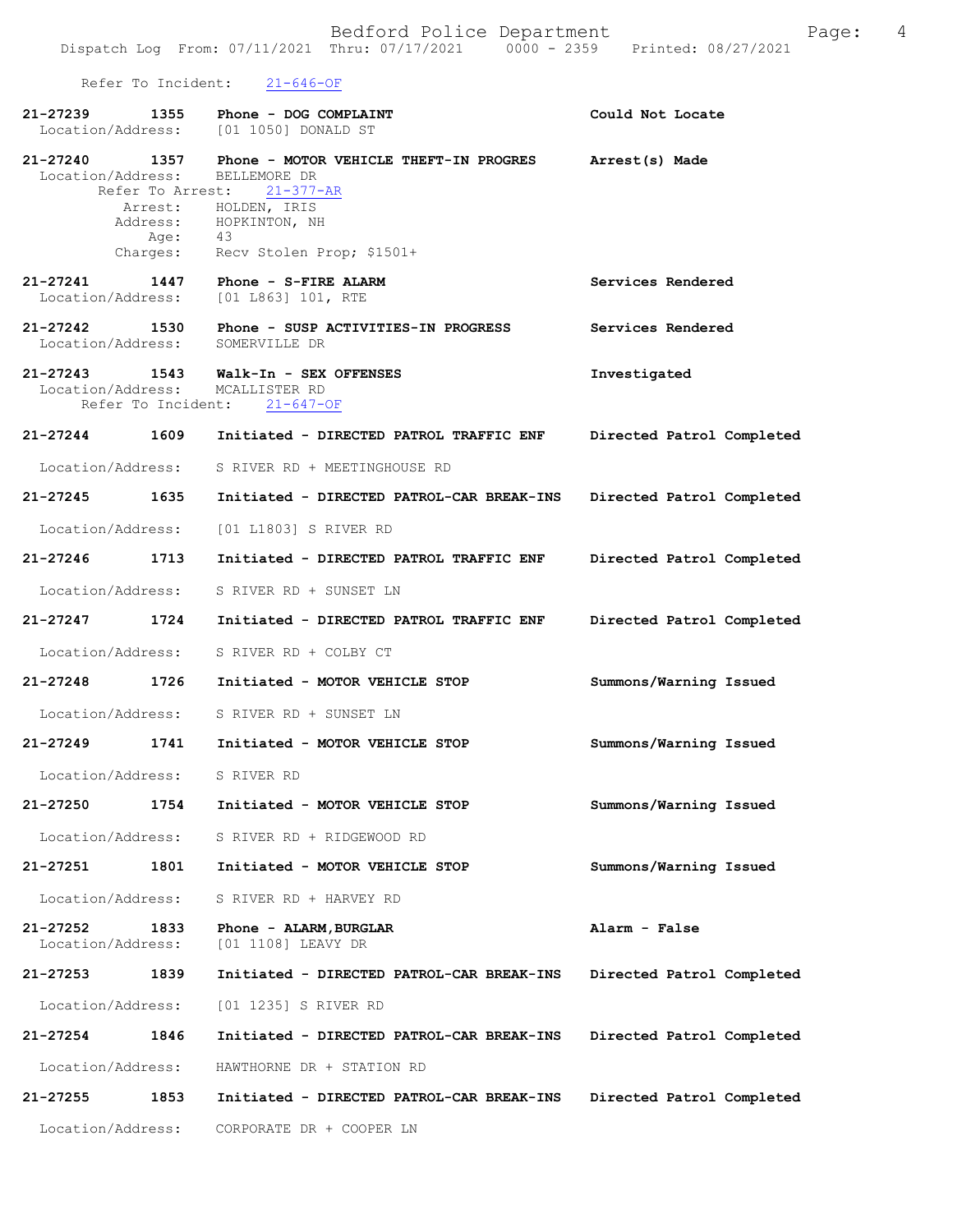| 21-27256 1904                                      |      | Initiated - DIRECTED PATROL TRAFFIC ENF                                                                                        | Directed Patrol Completed |
|----------------------------------------------------|------|--------------------------------------------------------------------------------------------------------------------------------|---------------------------|
|                                                    |      | Location/Address: [01 L0000786] S RIVER RD                                                                                     |                           |
| 21-27257 1908                                      |      | Initiated - MOTOR VEHICLE STOP                                                                                                 | Summons/Warning Issued    |
| Location/Address:                                  |      | S RIVER RD + MEETINGHOUSE RD                                                                                                   |                           |
|                                                    |      | 21-27258 1913 Phone - MOTOR VEHICLE ACC-SPECIAL CIR.<br>Location/Address: [01 L110] S RIVER RD<br>Refer To Incident: 21-648-OF | Investigated              |
| 21-27259 1936                                      |      | Initiated - DIRECTED PATROL BURGLARY                                                                                           | Directed Patrol Completed |
| Location/Address:                                  |      | [01 L357] WHITE AVE                                                                                                            |                           |
| 21-27260 2017                                      |      | Initiated - DIRECTED PATROL-CAR BREAK-INS                                                                                      | Directed Patrol Completed |
| Location/Address:                                  |      | [01 L1804] S RIVER RD                                                                                                          |                           |
|                                                    |      | 21-27261 2040 911 - SUSP ACTIVITIES-IN PROGRESS<br>Location/Address: [01 1312] S RIVER RD<br>Refer To Incident: 21-649-OF      | Investigated              |
| $21 - 27262$ 2045<br>Location/Address: BRIAR RD    |      | <b>Phone - HARRASSMENT</b>                                                                                                     | Services Rendered         |
|                                                    |      | 21-27263 2049 Phone - ASSIST CITIZEN<br>Location/Address: [01 L1386] SMITHFIELD LN                                             | Services Rendered         |
| 21-27264 2108                                      |      | Initiated - DIRECTED PATROL DWI                                                                                                | Directed Patrol Completed |
| Location/Address:                                  |      | 101, RTE + 114 RTE                                                                                                             |                           |
| 21-27265 2111                                      |      | Initiated - MOTOR VEHICLE STOP                                                                                                 | Summons/Warning Issued    |
| Location/Address:                                  |      | 101, RTE + MEETINGHOUSE RD OFF RAMP                                                                                            |                           |
| 21-27266 2111                                      |      | Initiated - DISABLED MOTOR VEHICLE<br>Location/Address: S RIVER RD + UPJOHN ST                                                 | Services Rendered         |
| $21 - 27267$ 2119<br>Location/Address: ROSEWELL RD |      | 911 - SUSP ACTIVITIES-IN PROGRESS                                                                                              | Services Rendered         |
| 21-27268                                           | 2133 | Initiated - DIRECTED PATROL-CAR BREAK-INS                                                                                      | Directed Patrol Completed |
| Location/Address:                                  |      | BACK RIVER RD + COUNTY RD                                                                                                      |                           |
| 21-27269<br>Location/Address:                      | 2220 | Phone - ALARM, BURGLAR<br>[01 1285] S RIVER RD                                                                                 | Alarm - False             |
| 21-27270<br>Location/Address:                      | 2339 | Initiated - DISABLED MOTOR VEHICLE<br>S RIVER RD + UPJOHN ST                                                                   | Services Rendered         |
| 21-27271                                           | 2347 | Initiated - DIRECTED PATROL DWI                                                                                                | Directed Patrol Completed |
| Location/Address:                                  |      | 101, RTE + KAHLIKO LN                                                                                                          |                           |
| 21-27272                                           | 2348 | Initiated - DIRECTED PATROL DWI                                                                                                | Directed Patrol Completed |
| Vicinity of:                                       |      | 114 RTE + NEW BOSTON RD                                                                                                        |                           |
| 21-27273                                           | 2358 | Initiated - DIRECTED PATROL DWI                                                                                                | Directed Patrol Completed |
| Location/Address:                                  |      | S RIVER RD + HARVEY RD                                                                                                         |                           |

**For Date: 07/12/2021 - Monday**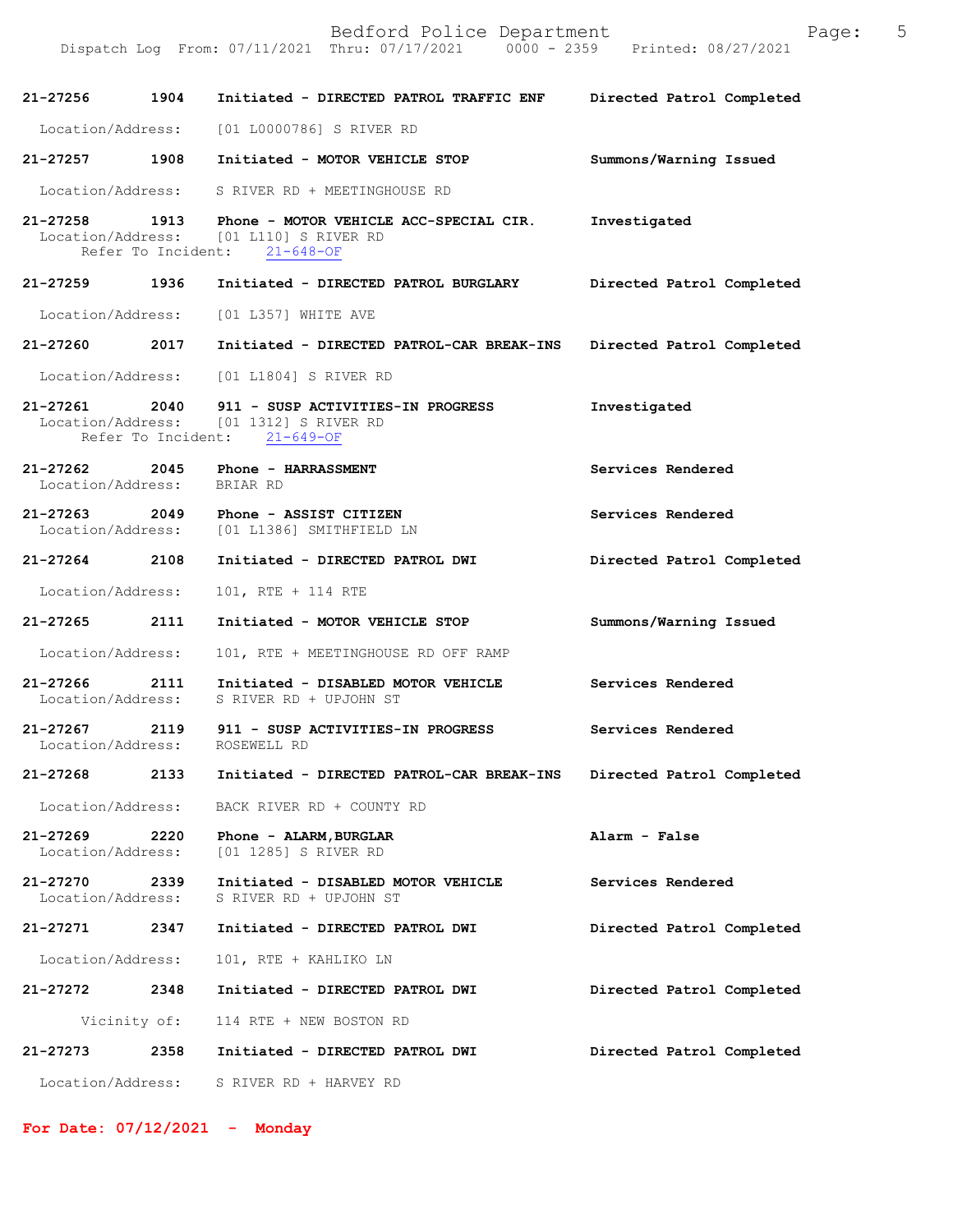| 21-27274 0012     |      | Phone - ALARM, BURGLAR<br>Location/Address: [01 391] COVENANT WAY | Alarm - False             |
|-------------------|------|-------------------------------------------------------------------|---------------------------|
| 21-27275 0023     |      | Initiated - DIRECTED PATROL DWI                                   | Directed Patrol Completed |
| Vicinity of:      |      | 101, RTE + MEETINGHOUSE RD                                        |                           |
| 21-27276 0032     |      | Initiated - DIRECTED PATROL DWI                                   | Directed Patrol Completed |
| Location/Address: |      | S RIVER RD + KILTON RD                                            |                           |
| 21-27277 0045     |      | Initiated - DIRECTED PATROL DWI                                   | Directed Patrol Completed |
| Location/Address: |      | 101, RTE + JENKINS RD                                             |                           |
| 21-27278 0100     |      | Initiated - DIRECTED PATROL DWI                                   | Directed Patrol Completed |
| Vicinity of:      |      | NEW BOSTON RD + PASTURE LN                                        |                           |
| 21-27279 0101     |      | Initiated - DIRECTED PATROL-CAR BREAK-INS                         | Directed Patrol Completed |
| Vicinity of:      |      | PALOMINO LN + PLUMMER RD                                          |                           |
| 21-27280 0107     |      | Initiated - MOTOR VEHICLE STOP                                    | Summons/Warning Issued    |
| Location/Address: |      | S RIVER RD + CEDARWOOD DR                                         |                           |
| 21-27281 0117     |      | Initiated - DIRECTED PATROL DWI                                   | Directed Patrol Completed |
| Location/Address: |      | 101, RTE + MEETINGHOUSE RD                                        |                           |
| 21-27282 0117     |      | Initiated - DIRECTED PATROL DWI                                   | Directed Patrol Completed |
| Location/Address: |      | S RIVER RD + SUNSET LN                                            |                           |
| 21-27283 0139     |      | Initiated - DIRECTED PATROL DWI                                   | Directed Patrol Completed |
| Vicinity of:      |      | N AMHERST RD + WALLACE RD                                         |                           |
| 21-27284 0159     |      | Phone - ASSIST CITIZEN                                            | No Action Required        |
|                   |      | Location/Address: [01 L1386] SMITHFIELD LN                        |                           |
| 21-27285          | 0201 | Initiated - DIRECTED PATROL-CAR BREAK-INS                         | Directed Patrol Completed |
|                   |      | Location/Address: [01 1870] S RIVER RD                            |                           |
| 21-27286          | 0206 | Initiated - DIRECTED PATROL-CAR BREAK-INS                         | Directed Patrol Completed |
| Vicinity of:      |      | CAMPBELL RD + POWDER HILL RD                                      |                           |
| 21-27287          | 0244 | Initiated - DIRECTED PATROL BURGLARY                              | Directed Patrol Completed |
| Vicinity of:      |      | WHITE AVE + BELLEMORE DR                                          |                           |
| 21-27288          | 0247 | Initiated - BUILDING CHECK                                        | Directed Patrol Completed |
| Location/Address: |      | [01 232] LIBERTY HILL RD                                          |                           |
| 21-27289          | 0325 | Initiated - DIRECTED PATROL BURGLARY                              | Directed Patrol Completed |
| Location/Address: |      | TECHNOLOGY DR                                                     |                           |
| 21-27290          | 0418 | Initiated - BUILDING CHECK                                        | Building Checked/Secured  |
| Location/Address: |      | [01 284] N AMHERST RD                                             |                           |
| 21-27291          | 0446 | Initiated - DIRECTED PATROL BURGLARY                              | Directed Patrol Completed |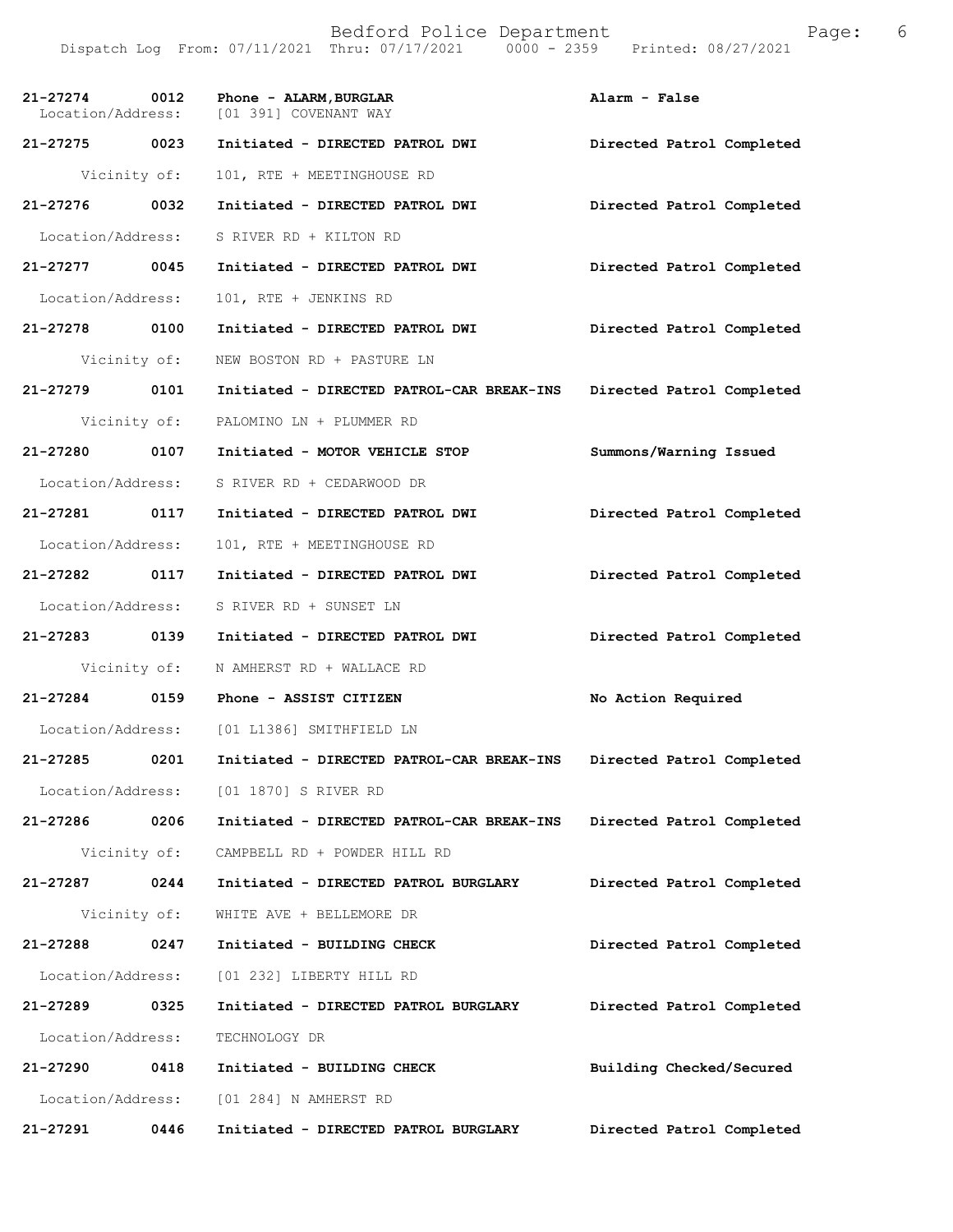|                   |              | Location/Address: [01 L1805] BEDFORD FARMS DR                                                                   |                               |
|-------------------|--------------|-----------------------------------------------------------------------------------------------------------------|-------------------------------|
| 21-27292 0450     |              | Initiated - BUILDING CHECK                                                                                      | Building Checked/Secured      |
| Location/Address: |              | [01 192] NEW BOSTON RD                                                                                          |                               |
| 21-27293 0527     |              | Initiated - DIRECTED PATROL TRAFFIC ENF                                                                         | Directed Patrol Completed     |
|                   | Vicinity of: | 101, RTE + 114 RTE                                                                                              |                               |
| 21-27294          | 0551         | Initiated - DIRECTED PATROL TRAFFIC ENF                                                                         | Directed Patrol Completed     |
|                   |              | Location/Address: COLBY CT + S RIVER RD                                                                         |                               |
| 21-27295 0555     |              | Initiated - DIRECTED PATROL TRAFFIC ENF                                                                         | Directed Patrol Completed     |
|                   | Vicinity of: | NEW BOSTON RD + WALLACE RD                                                                                      |                               |
| 21-27296          | 0603         | Phone - CHECK THE WELFARE<br>Location/Address: [01 L1386] SMITHFIELD LN                                         | Services Rendered             |
|                   |              | 21-27297 0701 Phone - ALARM, BURGLAR<br>Location/Address: [01 1361] 101, RTE                                    | Alarm - False                 |
| 21-27298 0710     |              | Initiated - INVESTIGATION-FOLLOW UP<br>Location/Address: [01 1391] CHUBBUCK RD<br>Refer To Incident: 21-646-OF  | Investigated                  |
| 21-27299 0719     |              | 911 - MOTOR VEHICLE COMP-IN PROGRESS                                                                            | Taken/Refered to Other Agency |
| Location/Address: |              | 114 RTE + 101, RTE                                                                                              |                               |
| 21-27300 0743     |              | 911 - S-FIRE ALARM<br>Location/Address: [01 268] COMMERCE PARK NORTH                                            | Services Rendered             |
| 21-27301 0743     |              | Initiated - DIRECTED PATROL TRAFFIC ENF                                                                         | Directed Patrol Completed     |
|                   |              | Location/Address: S RIVER RD + MEETINGHOUSE RD                                                                  |                               |
| 21-27302 0745     |              | Initiated - DIRECTED PATROL ACCIDENTS                                                                           | Directed Patrol Completed     |
|                   | Vicinity of: | 101, RTE + MEETINGHOUSE RD                                                                                      |                               |
|                   |              | 21-27303 0750 Phone - S- ALARM, CARBON MONOXIDE Services Rendered<br>Location/Address: [01 L1490] CHAMPAGNE TER |                               |
| 21-27304          | 0806         | Initiated - DIRECTED PATROL TRAFFIC ENF                                                                         | Directed Patrol Completed     |
|                   |              | Location/Address: S RIVER RD + COLBY CT                                                                         |                               |
|                   |              | 21-27305 0810 Initiated - MOTOR VEHICLE STOP                                                                    | Summons/Warning Issued        |
|                   |              | Location/Address: S RIVER RD + KILTON RD                                                                        |                               |
| 21-27306          | 0830         | Initiated - DIRECTED PATROL ACCIDENTS                                                                           | Directed Patrol Completed     |
| Location/Address: |              | 101, RTE + WALLACE RD                                                                                           |                               |
| 21-27307          | 0836         | Phone - POLICE INFORMATION                                                                                      | Directed Patrol Completed     |
|                   |              | Location/Address: [MA] VARNUM AVE                                                                               |                               |
| Location/Address: |              | 21-27308 0910 911 - SUSP ACTIVITIES-IN PROGRESS<br>EXECUTIVE PARK DR                                            | Services Rendered             |
| 21-27309          | 0925         | Other - BOLO<br>Location: [04] MERRIMACK POLICE DEPT                                                            | Services Rendered             |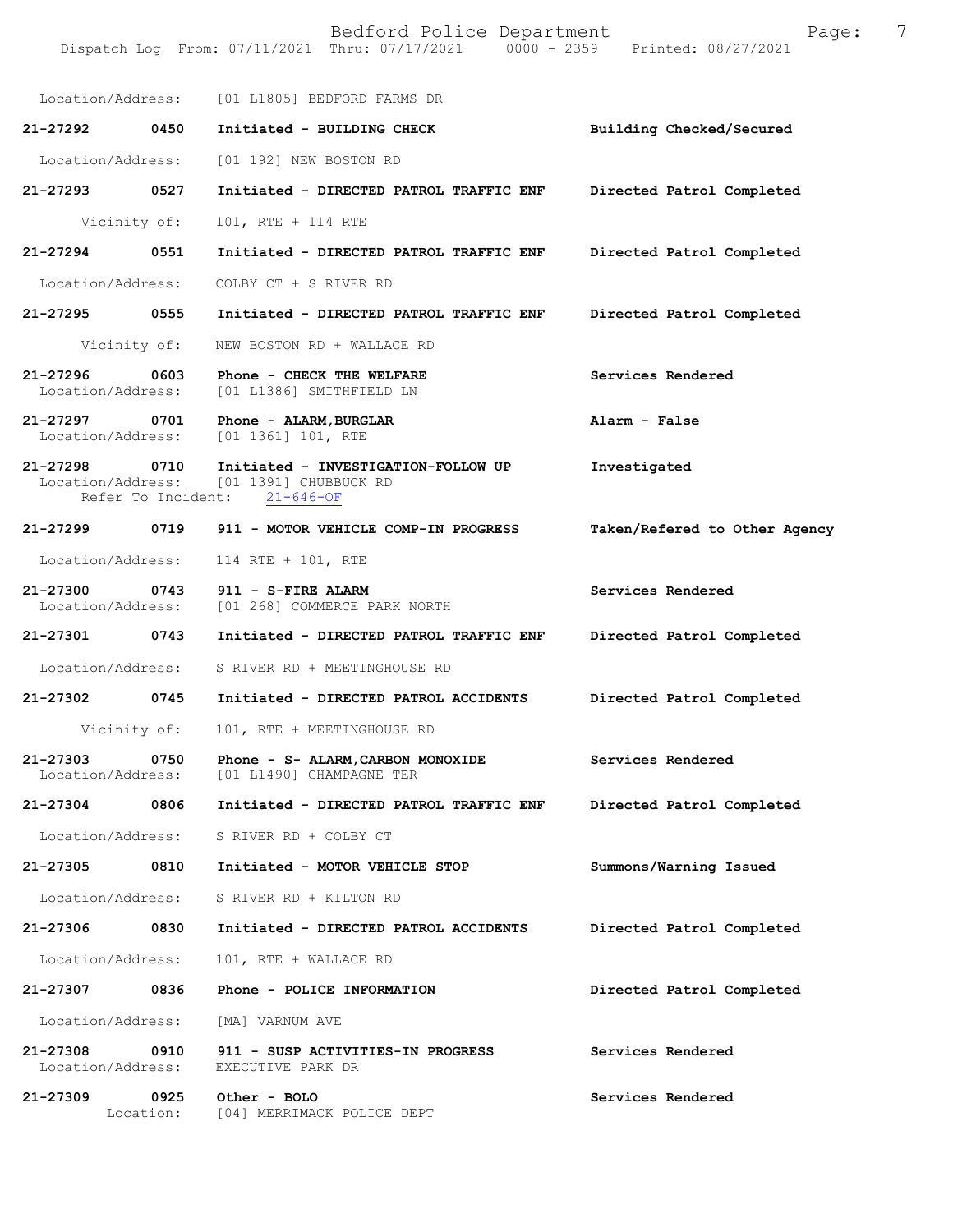Bedford Police Department Page: 8 Dispatch Log From: 07/11/2021 Thru: 07/17/2021 **21-27310 0937 Initiated - MOTOR VEHICLE STOP Summons/Warning Issued**  Location/Address: S RIVER RD + KILTON RD **21-27311 0938 Initiated - DIRECTED PATROL TRAFFIC ENF Directed Patrol Completed**  Location/Address: 101, RTE + 114 RTE **21-27312 0949 Phone - ASSIST CITIZEN Services Rendered Services Rendered Iocation/Address:** BEDFORD CENTER RD Location/Address: **21-27313 1006 Initiated - DIRECTED PATROL TRAFFIC ENF Directed Patrol Completed**  Location/Address: S RIVER RD + HAWTHORNE DR **21-27314 1024 Phone - POLICE INFORMATION Directed Patrol Completed**  Location/Address: BEDFORD CENTER RD + MINISTERIAL RD **21-27315 1053 Initiated - DIRECTED PATROL-CAR BREAK-INS Directed Patrol Completed**  Location/Address: [01 L1804] S RIVER RD **21-27316 1054 Initiated - DIRECTED PATROL TRAFFIC ENF Directed Patrol Completed**  Location/Address: NEW BOSTON RD **21-27317 1120 911 - S-EMERGENCY MEDICAL CALL-DELTA NO TRANSPORT**   $[01 L484]$  S RIVER RD<br>ent:  $21-650-OF$ Refer To Incident: **21-27318 1151 Initiated - DIRECTED PATROL BURGLARY Directed Patrol Completed**  Location/Address: CAMBRIDGE RD **21-27320 1153 Walk-In - LOST PROPERTY Directed Patrol Completed**  Location/Address: [01 474] CONSTITUTION DR **21-27319 1156 Phone - S-ALARM-MEDICAL AID/LIFT ASST TRANSPORTED TO CMC HOSPITAL**  Location/Address: [01 L2400] RIDGEWOOD RD **21-27321 1200 Initiated - DIRECTED PATROL-CAR BREAK-INS Directed Patrol Completed**  Location/Address: S RIVER RD + COLBY CT **21-27322 1216 Phone - CHECK THE WELFARE Services Rendered** Location/Address: [01 1387] TECHNOLOGY DR Location/Address: [01 1387] TECHNOLOGY DR **21-27323 1218 911 - POLICE INFORMATION Services Rendered**  Location/Address: [01 919] CORPORATE DR **21-27324 1244 Phone - ANIMAL COMPLAINT Services Rendered**  Location/Address: **21-27325 1300 911 - S-EMERGENCY MEDICAL CALL-CHARL Transported to Elliot Hospital** Location/Address: [01 334] 101, RTE **21-27326 1302 Initiated - DIRECTED PATROL TRAFFIC ENF Directed Patrol Completed**  Location/Address: S RIVER RD + KILTON RD **21-27327 1314 Initiated - DIRECTED PATROL BURGLARY Services Rendered**  Vicinity of: BRIAR RD **21-27328 1350 Phone - SUSP ACTIVITIES Services Rendered**  Location/Address: [01 L560] S RIVER RD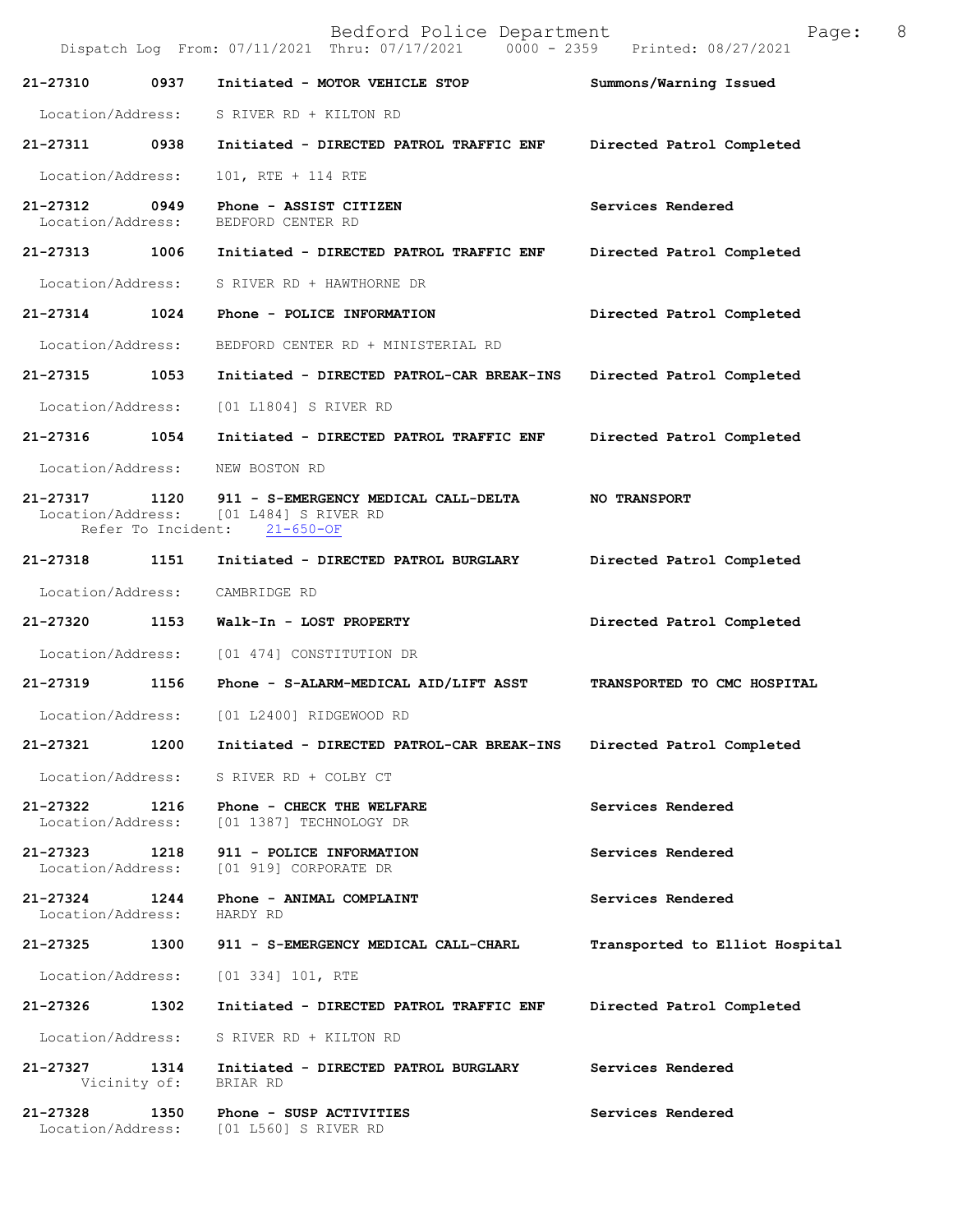| 21-27329                      | 1353<br>Refer To Arrest:<br>Age:<br>Charges: | 911 - SUSP ACTIVITIES-IN PROGRESS<br>Location/Address: [01 1312] S RIVER RD<br>$21 - 378 - AR$<br>Arrest: MACDONALD, ROBERT<br>Address: MANCHESTER, NH<br>35<br>Recv Stolen Prop; \$0-\$1000<br>Loitering or Prowling | Arrest(s) Made              |
|-------------------------------|----------------------------------------------|-----------------------------------------------------------------------------------------------------------------------------------------------------------------------------------------------------------------------|-----------------------------|
| 21-27330                      | 1504                                         | 911 - S-EMERGENCY MEDICAL CALL-ALPHA                                                                                                                                                                                  | TRANSPORTED TO CMC HOSPITAL |
| Location/Address:             |                                              | [01 335] COLBY CT                                                                                                                                                                                                     |                             |
| 21-27331<br>Location/Address: | 1505                                         | Phone - CIVIL<br>DONALD ST                                                                                                                                                                                            | Services Rendered           |
| 21-27332<br>Location/Address: | 1528                                         | Phone - ALARM, BURGLAR<br>[01 2300] WINDING RD                                                                                                                                                                        | Alarm - False               |
| 21-27333<br>Location/Address: | 1533                                         | Initiated - MOTOR VEHICLE STOP<br>101, RTE + 114 RTE                                                                                                                                                                  | NO PAPERWORK                |
| $21 - 27334$                  | 1543                                         | Initiated - DIRECTED PATROL TRAFFIC ENF                                                                                                                                                                               | Directed Patrol Completed   |
| Location/Address:             |                                              | 114 RTE + WHITE AVE                                                                                                                                                                                                   |                             |
| 21-27335 1546                 |                                              | Initiated - DIRECTED PATROL TRAFFIC ENF                                                                                                                                                                               | Directed Patrol Completed   |
|                               | Vicinity of:                                 | 101, RTE + WALLACE RD                                                                                                                                                                                                 |                             |
| 21-27336                      | 1548                                         | Initiated - DIRECTED PATROL TRAFFIC ENF                                                                                                                                                                               | Directed Patrol Completed   |
| Location/Address:             |                                              | 101, RTE + MEETINGHOUSE RD                                                                                                                                                                                            |                             |
| 21-27337<br>Location/Address: | 1551                                         | Phone - CIVIL<br>ESSEX RD                                                                                                                                                                                             | Services Rendered           |
| 21-27338 1559                 |                                              | Initiated - MOTOR VEHICLE STOP                                                                                                                                                                                        | Summons/Warning Issued      |
| Location/Address:             |                                              | $[01 1250] 101$ , RTE                                                                                                                                                                                                 |                             |
| 21-27339                      |                                              |                                                                                                                                                                                                                       | Directed Patrol Completed   |
|                               | 1600                                         | Initiated - DIRECTED PATROL TRAFFIC ENF                                                                                                                                                                               |                             |
|                               |                                              | Location/Address: S RIVER RD + UPJOHN ST                                                                                                                                                                              |                             |
| 21-27340<br>Location/Address: | 1602                                         | Walk-In - INVESTIGATION-FOLLOW UP<br>[01 474] CONSTITUTION DR                                                                                                                                                         | Investigated                |
| 21-27341                      | 1608                                         | Initiated - DIRECTED PATROL TRAFFIC ENF                                                                                                                                                                               | Directed Patrol Completed   |
| Location/Address:             |                                              | S RIVER RD + TECHNOLOGY DR                                                                                                                                                                                            |                             |
| 21-27342                      | 1613                                         | Initiated - DIRECTED PATROL TRAFFIC ENF                                                                                                                                                                               | Directed Patrol Completed   |
| Vicinity of:                  |                                              | 101, RTE + HARDY RD                                                                                                                                                                                                   |                             |
| 21-27343                      | 1624                                         | Initiated - DIRECTED PATROL TRAFFIC ENF                                                                                                                                                                               | Directed Patrol Completed   |
| Location/Address:             |                                              | S RIVER RD + COLBY CT                                                                                                                                                                                                 |                             |
| 21-27344                      | 1629                                         | Initiated - DIRECTED PATROL TRAFFIC ENF                                                                                                                                                                               | Directed Patrol Completed   |
| Location/Address:             |                                              | S RIVER RD + RIVERWAY PL                                                                                                                                                                                              |                             |
| 21-27345                      | 1631                                         | Initiated - MOTOR VEHICLE STOP                                                                                                                                                                                        | Summons/Warning Issued      |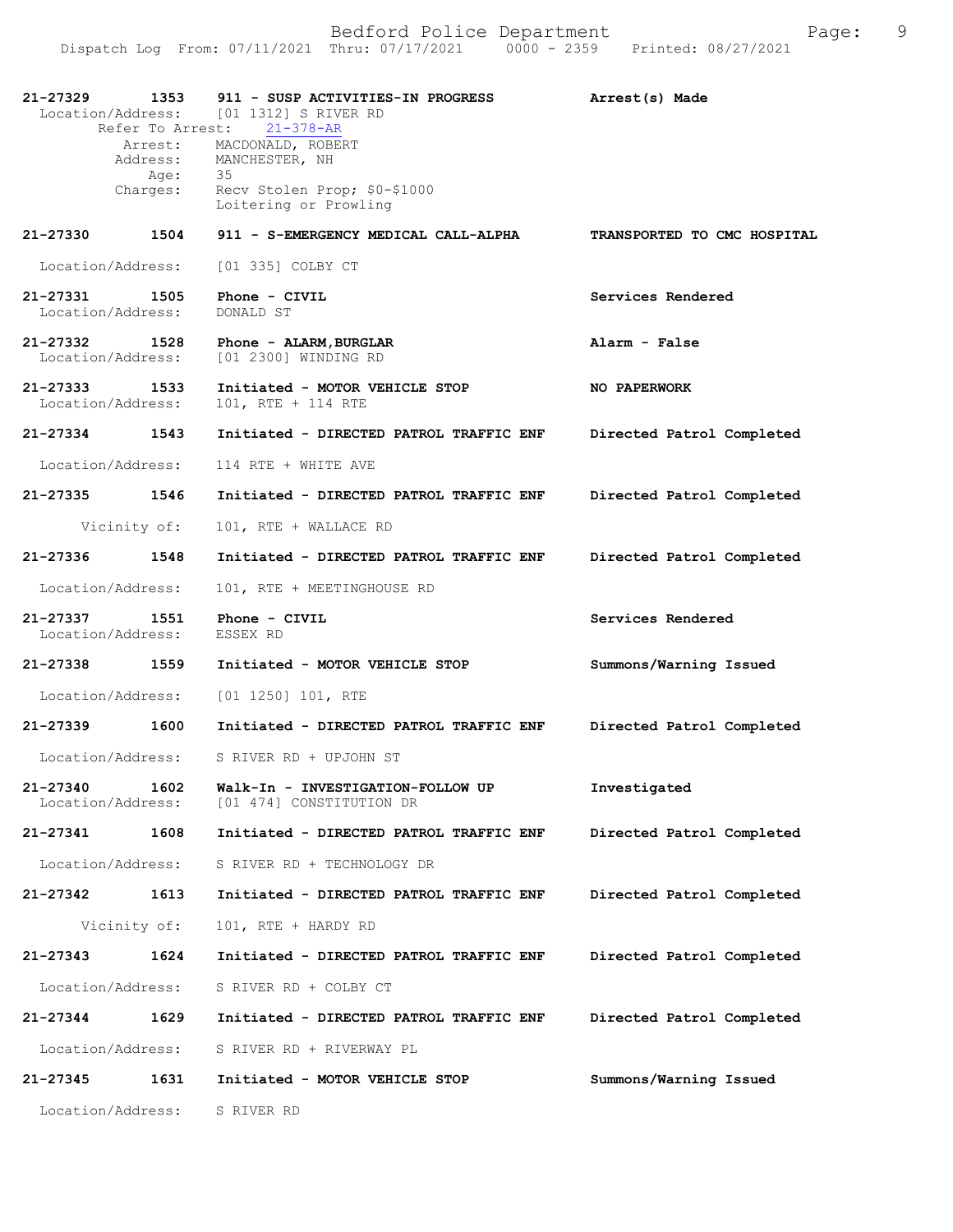| 21-27346                      | 1645                       | Phone - S-SERVICE CALL                                                                                                                                                                                                                                                                              | Transported to Elliot Hospital |
|-------------------------------|----------------------------|-----------------------------------------------------------------------------------------------------------------------------------------------------------------------------------------------------------------------------------------------------------------------------------------------------|--------------------------------|
| Location/Address:             |                            | [01 435] HAWTHORNE DR                                                                                                                                                                                                                                                                               |                                |
| 21-27347                      | 1649                       | Initiated - DIRECTED PATROL TRAFFIC ENF                                                                                                                                                                                                                                                             | Directed Patrol Completed      |
|                               | Vicinity of:               | 101, RTE + NASHUA RD                                                                                                                                                                                                                                                                                |                                |
| $21 - 27348$                  | 1652                       | Initiated - MOTOR VEHICLE STOP                                                                                                                                                                                                                                                                      | Summons/Warning Issued         |
| Location/Address:             |                            | MARKET ST + MAIN ST                                                                                                                                                                                                                                                                                 |                                |
| 21-27349                      | 1655                       | Initiated - DIRECTED PATROL-CAR BREAK-INS                                                                                                                                                                                                                                                           | Directed Patrol Completed      |
| Location/Address:             |                            | [01 1108] LEAVY DR                                                                                                                                                                                                                                                                                  |                                |
| 21-27350                      | 1659                       | Initiated - DIRECTED PATROL TRAFFIC ENF                                                                                                                                                                                                                                                             | Directed Patrol Completed      |
| Location/Address:             |                            | S RIVER RD + IRON HORSE DR                                                                                                                                                                                                                                                                          |                                |
| 21-27351<br>Location/Address: | 1703<br>Age:               | Initiated - SUSP ACTIVITIES<br>101, RTE + 114 RTE<br>Refer To Arrest: 21-379-AR<br>Arrest: MAKARA, EUGENE F III<br>Address: BEDFORD, NH<br>42<br>Charges: Bench Warrants<br>Refer To Arrest: 21-380-AR<br>Arrest: MURPHY, MEAGAN K<br>Address: CHELMSFORD, MA<br>Age: 31<br>Charges: Bench Warrants | Arrest(s) Made                 |
| 21-27352<br>Location/Address: | 1715                       | 911 - S-SERVICE CALL<br>[01 1254] COOPER LN                                                                                                                                                                                                                                                         | Services Rendered              |
| 21-27353                      | 1715                       | Initiated - MOTOR VEHICLE STOP                                                                                                                                                                                                                                                                      | Summons/Warning Issued         |
| Location/Address:             |                            | 101, RTE + OLDE BEDFORD WAY                                                                                                                                                                                                                                                                         |                                |
| 21-27354                      | 1727                       | Initiated - MOTOR VEHICLE STOP                                                                                                                                                                                                                                                                      | Summons/Warning Issued         |
| Location/Address:             |                            | 101, RTE + NASHUA RD                                                                                                                                                                                                                                                                                |                                |
|                               |                            | 21-27355 1741 Initiated - MOTOR VEHICLE STOP                                                                                                                                                                                                                                                        | Summons/Warning Issued         |
|                               |                            | Location/Address: 101, RTE + WALLACE RD                                                                                                                                                                                                                                                             |                                |
| 21-27356                      | 1742                       | Phone - THEFT-IN PROGRESS<br>Location/Address: [01 1312] S RIVER RD<br>Refer To Incident: 21-651-OF                                                                                                                                                                                                 | Services Rendered              |
| 21-27357                      | 1820                       | Initiated - DIRECTED PATROL-CAR BREAK-INS                                                                                                                                                                                                                                                           | Directed Patrol Completed      |
|                               |                            | Location/Address: MARKET ST + MAIN ST                                                                                                                                                                                                                                                               |                                |
| 21-27358<br>Location/Address: | 1824<br>Refer To Incident: | Initiated - INVESTIGATION-FOLLOW UP<br>MEADOWCREST DR<br>$21 - 644 - OF$                                                                                                                                                                                                                            | Services Rendered              |
| 21-27359                      | 1830                       | Initiated - DIRECTED PATROL-CAR BREAK-INS                                                                                                                                                                                                                                                           | Directed Patrol Completed      |
| Location/Address:             |                            | [01 174] 101, RTE                                                                                                                                                                                                                                                                                   |                                |
| 21-27360<br>Location/Address: | 1841                       | 911 - MOTOR VEHICLE ACCIDENT<br>NEW BOSTON RD + HOLBROOK RD                                                                                                                                                                                                                                         | Services Rendered              |
| 21-27361<br>Location/Address: | 1843                       | Phone - CHECK THE WELFARE<br>$[01 L1777]$ WALLACE RD                                                                                                                                                                                                                                                | Services Rendered              |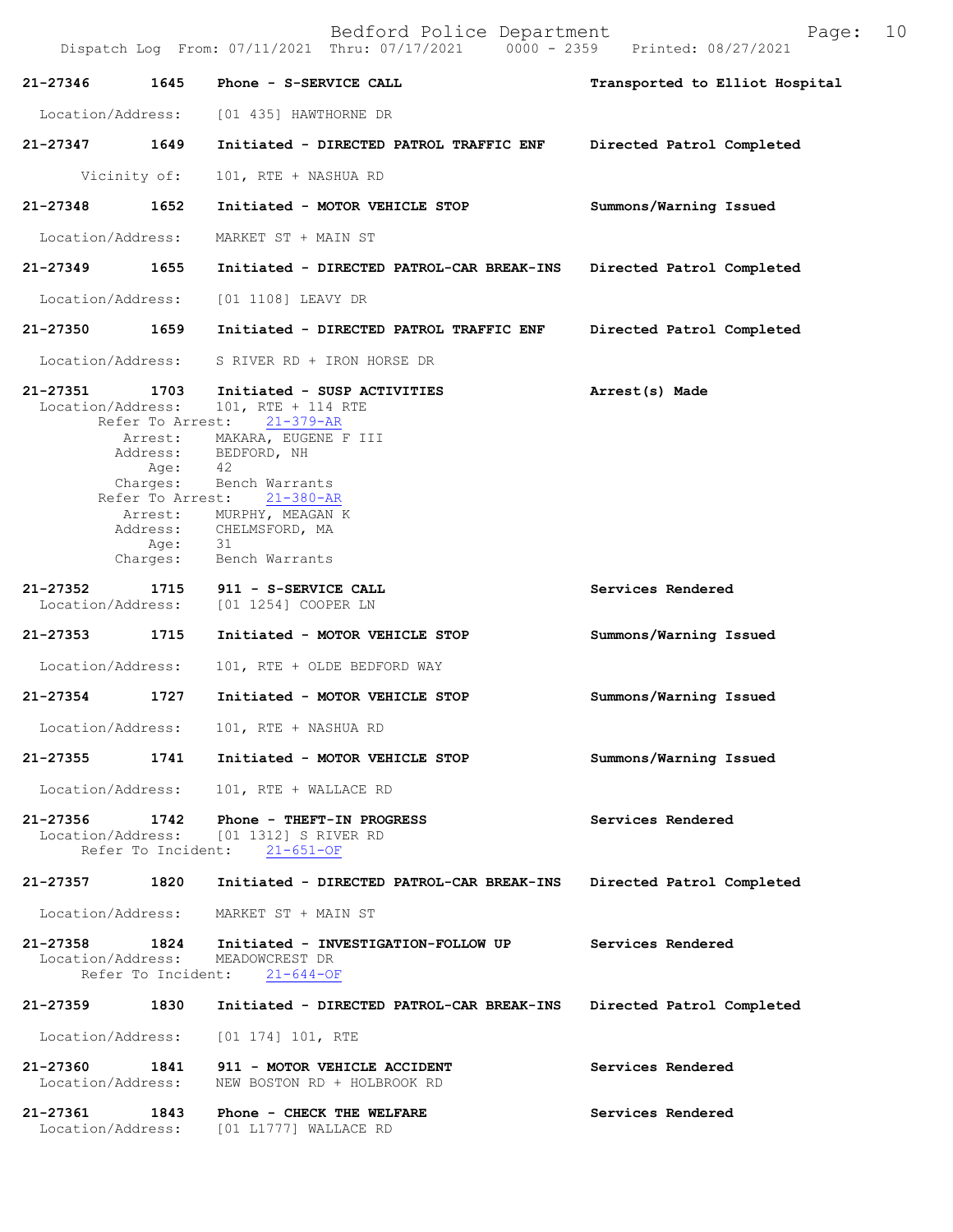Dispatch Log From: 07/11/2021 Thru: 07/17/2021 0000 - 2359 Printed: 08/27/2021

| 21-27362                      | 1850 | 911 - S-EMERGENCY MEDICAL CALL-DELTA                   | TRANSPORTED TO CMC HOSPITAL |
|-------------------------------|------|--------------------------------------------------------|-----------------------------|
| Location/Address:             |      | [01 1173] WALLACE RD                                   |                             |
| 21-27363<br>Location/Address: | 1907 | Initiated - MOTOR VEHICLE STOP<br>[01 1235] S RIVER RD | Services Rendered           |
| 21-27364                      | 1921 | Initiated - DIRECTED PATROL-CAR BREAK-INS              | Directed Patrol Completed   |
| Location/Address:             |      | [01 L863] 101, RTE                                     |                             |
| 21-27365 2007                 |      | Initiated - DIRECTED PATROL-CAR BREAK-INS              | Directed Patrol Completed   |
| Location/Address:             |      | [01 L1804] S RIVER RD                                  |                             |
| 21-27366 2009                 |      | Initiated - DIRECTED PATROL-CAR BREAK-INS              | Directed Patrol Completed   |
| Vicinity of:                  |      | [01 1033] COUNTY RD                                    |                             |
| 21-27367 2059                 |      | Initiated - DIRECTED PATROL DWI                        | Directed Patrol Completed   |
| Vicinity of:                  |      | 101, RTE + TWIN BROOK LN                               |                             |
| 21-27368                      | 2140 | Initiated - MOTOR VEHICLE STOP                         | Summons/Warning Issued      |
| Location/Address:             |      | NASHUA RD + COUNTY RD                                  |                             |
| 21-27369 2323                 |      | Initiated - DIRECTED PATROL DWI                        | Directed Patrol Completed   |
| Location/Address:             |      | 101, RTE + KILTON ROAD RAMP                            |                             |
| 21-27370 2327                 |      | Initiated - MOTOR VEHICLE STOP                         | Summons/Warning Issued      |
| Location/Address:             |      | 101, RTE + BEDFORD CENTER RD                           |                             |
| 21-27371 2333                 |      | Initiated - DIRECTED PATROL DWI                        | Directed Patrol Completed   |
| Location/Address:             |      | 114 RTE + DONALD ST                                    |                             |
| 21–27372 2334                 |      | Initiated - DIRECTED PATROL DWI                        | Directed Patrol Completed   |
| Vicinity of:                  |      | S RIVER RD + PARK DR                                   |                             |
| 21-27373                      | 2338 | Initiated - DIRECTED PATROL DWI                        | Directed Patrol Completed   |
| Vicinity of:                  |      | 101, RTE + HITCHING POST LN                            |                             |
| $21 - 27374$                  | 2339 | Initiated - MOTOR VEHICLE STOP                         | Summons/Warning Issued      |
| Location/Address:             |      | MEETINGHOUSE RD OFF RAMP + MEETINGHOUSE RD             |                             |
| 21-27375                      | 2355 | Initiated - DIRECTED PATROL DWI                        | Directed Patrol Completed   |
| Vicinity of:                  |      | S RIVER RD + COLBY CT                                  |                             |
| 21-27376                      | 2359 | Initiated - DIRECTED PATROL DWI                        | Directed Patrol Completed   |
| Location/Address:             |      | NEW BOSTON RD + WALLACE RD                             |                             |

## **For Date: 07/13/2021 - Tuesday**

| 21-27377          | 0000 | Initiated - MOTOR VEHICLE STOP  | Summons/Warning Issued    |
|-------------------|------|---------------------------------|---------------------------|
| Location/Address: |      | S RIVER RD + RIVERWAY PL        |                           |
| 21-27378          | 0012 | Initiated - DIRECTED PATROL DWI | Directed Patrol Completed |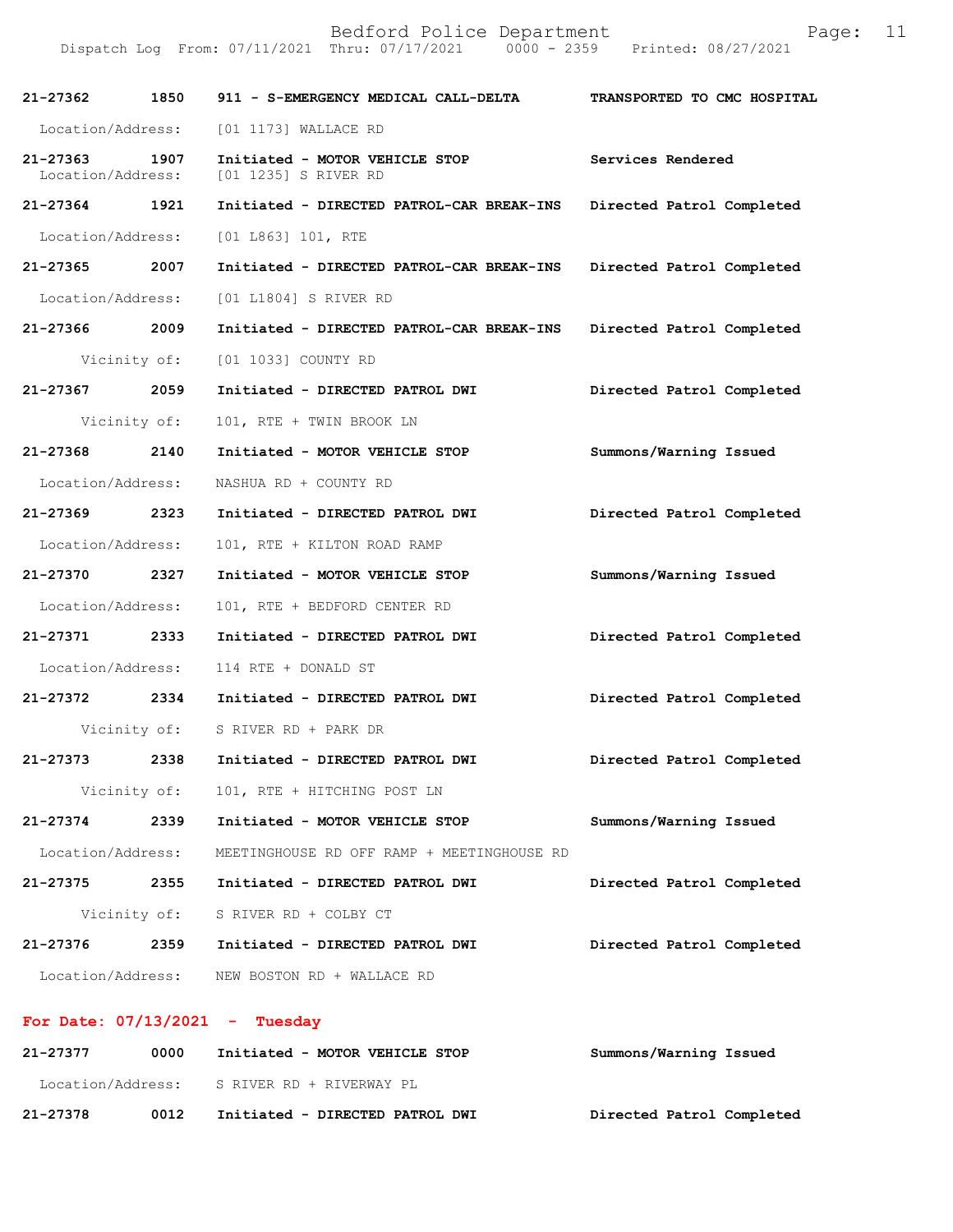|                               |                             | Bedford Police Department<br>Dispatch Log From: 07/11/2021 Thru: 07/17/2021 0000 - 2359 Printed: 08/27/2021 | 12<br>Page:               |
|-------------------------------|-----------------------------|-------------------------------------------------------------------------------------------------------------|---------------------------|
|                               |                             | Location/Address: S RIVER RD + AUTUMN LN                                                                    |                           |
| 21-27379                      | 0012                        | Initiated - DIRECTED PATROL DWI                                                                             | Directed Patrol Completed |
|                               | Vicinity of:                | 101, RTE + JENKINS RD                                                                                       |                           |
| 21-27380<br>Location/Address: | 0015                        | Initiated - SUSP ACTIVITIES<br>S RIVER RD                                                                   | Services Rendered         |
| 21-27381 0022                 |                             | Initiated - MOTOR VEHICLE STOP                                                                              | Summons/Warning Issued    |
| Location/Address:             |                             | 101, RTE                                                                                                    |                           |
| 21-27382                      | 0025                        | Initiated - DIRECTED PATROL-CAR BREAK-INS                                                                   | Directed Patrol Completed |
|                               | Vicinity of:                | RIDGEWOOD RD + ATWOOD LN                                                                                    |                           |
| 21-27383                      | 0026                        | Initiated - DIRECTED PATROL-CAR BREAK-INS                                                                   | Directed Patrol Completed |
| Location/Address:             |                             | PALOMINO LN                                                                                                 |                           |
| 21-27384 0033                 |                             | Initiated - DIRECTED PATROL DWI                                                                             | Directed Patrol Completed |
| Location/Address:             |                             | S RIVER RD + MEETINGHOUSE RD                                                                                |                           |
| 21-27385                      | 0035                        | Initiated - MOTOR VEHICLE STOP                                                                              | Summons/Warning Issued    |
| Location/Address:             |                             | HAWK DR + LINDAHL RD                                                                                        |                           |
| 21-27386                      | 0043                        | Initiated - DIRECTED PATROL DWI                                                                             | Directed Patrol Completed |
|                               | Vicinity of:                | 101, RTE + PINECREST DR                                                                                     |                           |
| 21-27387 0049                 |                             | Initiated - DIRECTED PATROL DWI                                                                             | Directed Patrol Completed |
|                               | Vicinity of:                | S RIVER RD + KILTON RD                                                                                      |                           |
| 21-27388                      | 0103                        | Initiated - MOTOR VEHICLE STOP                                                                              | Summons/Warning Issued    |
| Location/Address:             |                             | N AMHERST RD                                                                                                |                           |
| 21-27389<br>Location/Address: | 0113                        | Initiated - SUSP ACTIVITIES<br>WALLACE RD                                                                   | Services Rendered         |
| 21-27390                      | 0124                        | Initiated - DIRECTED PATROL DWI                                                                             | Directed Patrol Completed |
| Location/Address:             |                             | S RIVER RD + HAWTHORNE DR                                                                                   |                           |
| 21-27391                      | 0125                        | Initiated - DIRECTED PATROL DWI                                                                             | Directed Patrol Completed |
|                               | Vicinity of:                | S RIVER RD + PALOMINO LN                                                                                    |                           |
| 21-27392<br>Location/Address: | 0130<br>Refer To Arrest:    | Initiated - SUSP ACTIVITIES<br>S RIVER RD<br>$21 - 381 - AR$                                                | Arrest(s) Made            |
|                               | Arrest:<br>Address:<br>Age: | CLOUTIER, RICHARD HARRISON<br>DERRY, NH<br>36                                                               |                           |
|                               | Charges:                    | Arrest on Warrant                                                                                           |                           |
| 21-27393<br>Location/Address: | 0153                        | Radio - S-EMERGENCY MEDICAL CALL<br>[01 L2271] S RIVER RD                                                   | <b>NO TRANSPORT</b>       |
| 21-27394                      | 0217                        | Initiated - DIRECTED PATROL-CAR BREAK-INS                                                                   | Directed Patrol Completed |
|                               | Vicinity of:                | NASHUA RD + COUNTY RD                                                                                       |                           |
| 21-27395                      | 0218                        | Initiated - DIRECTED PATROL BURGLARY                                                                        | Directed Patrol Completed |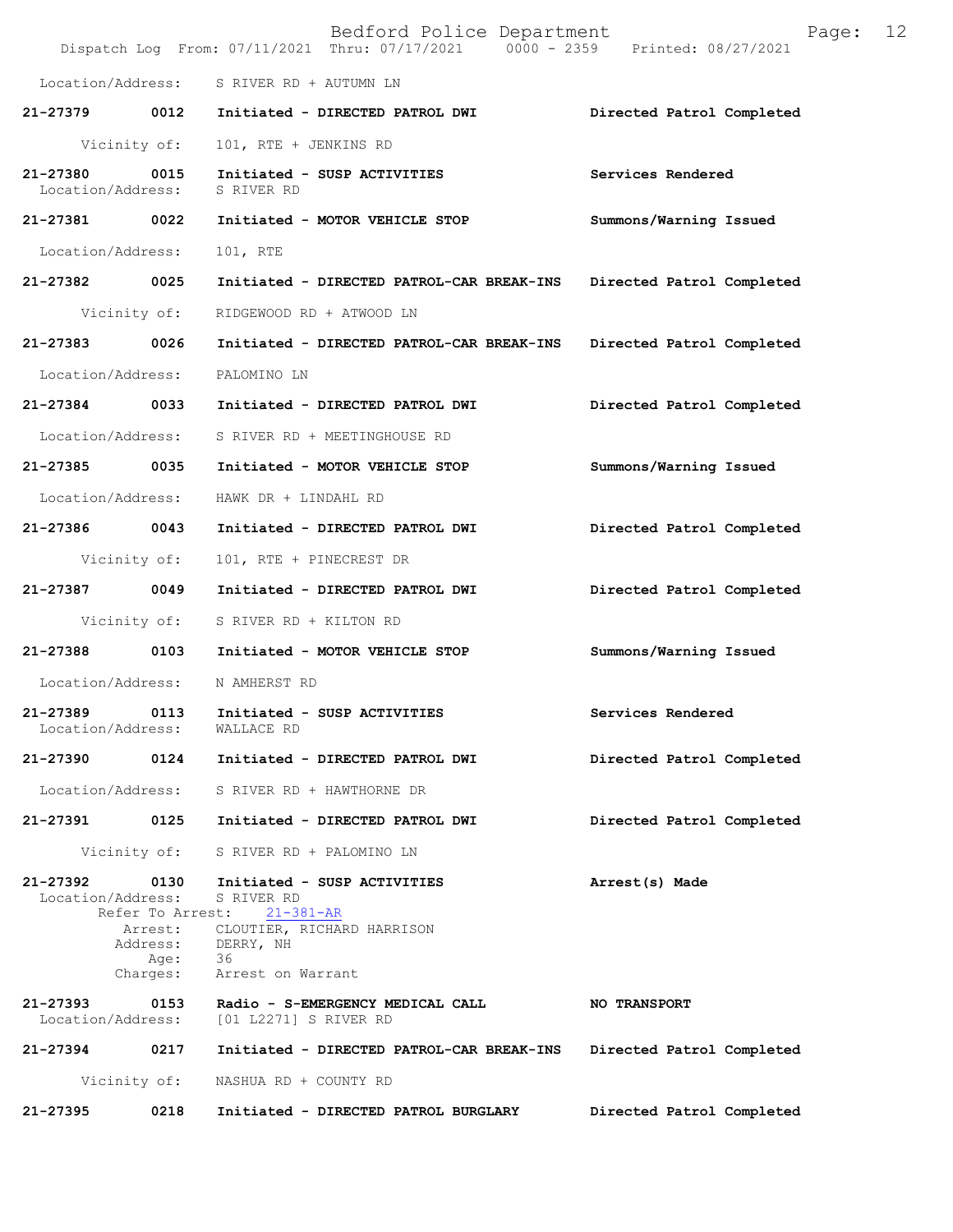|                   |              | Bedford Police Department<br>Dispatch Log From: 07/11/2021 Thru: 07/17/2021 0000 - 2359 Printed: 08/27/2021 | Page:                     | 13 |
|-------------------|--------------|-------------------------------------------------------------------------------------------------------------|---------------------------|----|
| Location/Address: |              | [01 1235] S RIVER RD                                                                                        |                           |    |
| 21-27396          | 0224         | Initiated - BUILDING CHECK                                                                                  | Building Checked/Secured  |    |
| Location/Address: |              | [01 231] OLD BEDFORD RD                                                                                     |                           |    |
| 21-27397          | 0246         | Initiated - BUILDING CHECK                                                                                  | Building Checked/Secured  |    |
| Location/Address: |              | [01 L0000587] 101, RTE                                                                                      |                           |    |
| 21-27398 0250     |              | Initiated - DIRECTED PATROL BURGLARY                                                                        | Directed Patrol Completed |    |
| Location/Address: |              | WHITE AVE + BELLEMORE DR                                                                                    |                           |    |
| 21-27399 0257     |              | Initiated - DIRECTED PATROL BURGLARY                                                                        | Directed Patrol Completed |    |
|                   | Vicinity of: | PALOMINO LN + PLUMMER RD                                                                                    |                           |    |
| 21-27400          | 0311         | Initiated - DIRECTED PATROL-CAR BREAK-INS                                                                   | Directed Patrol Completed |    |
|                   | Vicinity of: | GREENFIELD PKWY + SUMMIT RD                                                                                 |                           |    |
| 21-27401          | 0319         | Initiated - BUILDING CHECK                                                                                  | Building Checked/Secured  |    |
| Location/Address: |              | [01 192] NEW BOSTON RD                                                                                      |                           |    |
| 21-27402          | 0330         | Initiated - BUILDING CHECK                                                                                  | Building Checked/Secured  |    |
| Location/Address: |              | [01 L2122] S RIVER RD                                                                                       |                           |    |
| 21-27403          | 0351         | Initiated - DIRECTED PATROL BURGLARY                                                                        | Directed Patrol Completed |    |
| Location/Address: |              | [01 L863] 101, RTE                                                                                          |                           |    |
| 21-27404 0423     |              | Initiated - DIRECTED PATROL-CAR BREAK-INS                                                                   | Directed Patrol Completed |    |
|                   | Vicinity of: | GRAFTON DR + WENTWORTH DR                                                                                   |                           |    |
| 21-27405 0448     |              | Initiated - DIRECTED PATROL BURGLARY                                                                        | Directed Patrol Completed |    |
|                   |              | Vicinity of: COLBY CT + S RIVER RD                                                                          |                           |    |
| 21-27406          | 0459         | Initiated - BUILDING CHECK                                                                                  | Building Checked/Secured  |    |
| Location/Address: |              | [01 391] COVENANT WAY                                                                                       |                           |    |
| 21-27407          | 0511         | Initiated - DIRECTED PATROL TRAFFIC ENF                                                                     | Directed Patrol Completed |    |
| Location/Address: |              | OLD BEDFORD RD + DONALD ST                                                                                  |                           |    |
| 21-27408          | 0512         | Initiated - DIRECTED PATROL TRAFFIC ENF                                                                     | Directed Patrol Completed |    |
| Location/Address: |              | S RIVER RD + MEETINGHOUSE RD                                                                                |                           |    |
| 21-27409          | 0516         | Initiated - BUILDING CHECK                                                                                  | Building Checked/Secured  |    |
| Location/Address: |              | [01 376] KILTON RD                                                                                          |                           |    |
| 21-27410          | 0518         | Initiated - DIRECTED PATROL TRAFFIC ENF                                                                     | Directed Patrol Completed |    |
|                   | Vicinity of: | 101, RTE + WALLACE RD                                                                                       |                           |    |
| 21-27411          | 0529         | Initiated - DIRECTED PATROL TRAFFIC ENF                                                                     | Directed Patrol Completed |    |
|                   | Vicinity of: | S RIVER RD + KILTON RD                                                                                      |                           |    |
| 21-27412          | 0558         | Initiated - DIRECTED PATROL TRAFFIC ENF                                                                     | Directed Patrol Completed |    |
| Location/Address: |              | S RIVER RD + TECHNOLOGY DR                                                                                  |                           |    |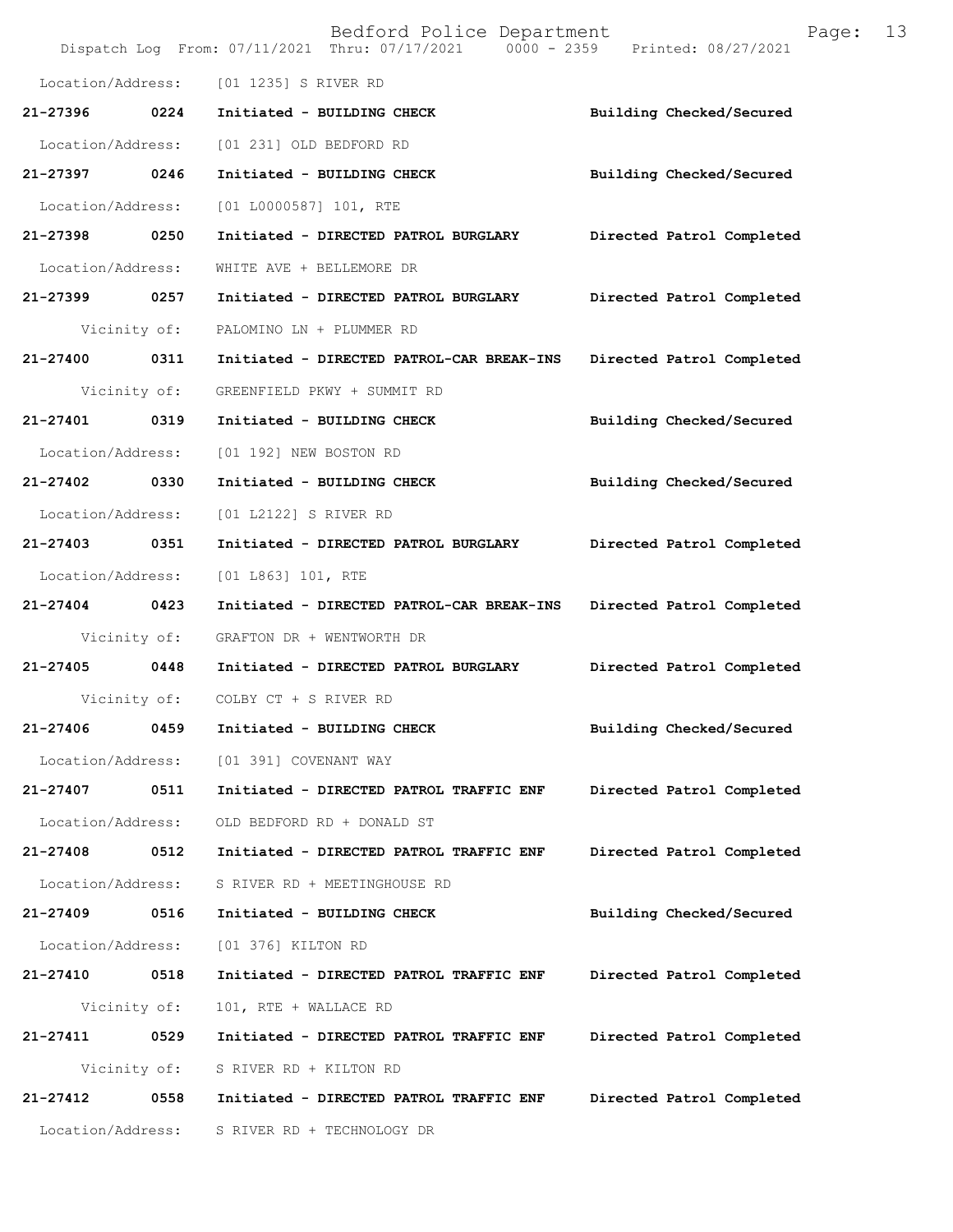| $21 - 27413$<br>0601                  | 911 - S-EMERGENCY MEDICAL CALL<br>Location/Address: [01 435] HAWTHORNE DR | <b>NO TRANSPORT</b>       |
|---------------------------------------|---------------------------------------------------------------------------|---------------------------|
| 21-27414 0659                         | Phone - S-SERVICE CALL                                                    | No Action Required        |
|                                       | Location/Address: [01 L445] S RIVER RD                                    |                           |
| 21-27415 0743                         | Initiated - DIRECTED PATROL TRAFFIC ENF                                   | Directed Patrol Completed |
| Location/Address:                     | S RIVER RD + PALOMINO LN                                                  |                           |
| 21-27416 0745                         | Initiated - DIRECTED PATROL TRAFFIC ENF                                   | Directed Patrol Completed |
| Location/Address:                     | WALLACE RD + NEW BOSTON RD                                                |                           |
| 21-27417 0749                         | Initiated - DIRECTED PATROL TRAFFIC ENF                                   | Directed Patrol Completed |
| Location/Address:                     | 101, RTE + JENKINS RD                                                     |                           |
| 21-27418 0749<br>Vicinity of:         | Initiated - DIRECTED PATROL TRAFFIC ENF<br>BACK RIVER RD                  | Services Rendered         |
| 21-27419 0801                         | Initiated - MOTOR VEHICLE STOP                                            | Summons/Warning Issued    |
| Location/Address:                     | [01 1050] DONALD ST                                                       |                           |
| 21-27420 0802                         | Initiated - DIRECTED PATROL TRAFFIC ENF                                   | Directed Patrol Completed |
| Location/Address:                     | S RIVER RD + COLBY CT                                                     |                           |
| 21-27421 0809                         | Initiated - MOTOR VEHICLE STOP                                            | Summons/Warning Issued    |
| Location/Address:                     | 101, RTE + COVENANT WAY                                                   |                           |
| 21-27422 0819                         | Initiated - DIRECTED PATROL TRAFFIC ENF                                   | Directed Patrol Completed |
| Location/Address:                     | 101, RTE + HARDY RD                                                       |                           |
| 21-27423 0821                         | Initiated - MOTOR VEHICLE STOP                                            | Summons/Warning Issued    |
| Location/Address:                     | [01 L819] 101, RTE                                                        |                           |
| 0830<br>21-27424                      | Initiated - DIRECTED PATROL TRAFFIC ENF                                   | Directed Patrol Completed |
| Location/Address:                     | 101, RTE + OLD BEDFORD RD                                                 |                           |
| 21-27425<br>0841<br>Location/Address: | Phone - S-SERVICE CALL<br>NANCY LN                                        | Services Rendered         |
| 21-27426<br>0847<br>Location/Address: | Other - ASSIST OTHER AGENCY<br>WINDING RD                                 | Investigated              |
| 21-27427<br>0901                      | Initiated - MOTOR VEHICLE STOP                                            | Summons/Warning Issued    |
| Location/Address:                     | S RIVER RD + KILTON RD                                                    |                           |
| 21-27428<br>0909                      | Initiated - DIRECTED PATROL ACCIDENTS                                     | Directed Patrol Completed |
| Location/Address:                     | 101, RTE + WALLACE RD                                                     |                           |
| 21-27429<br>0938                      | Initiated - SERVE PAPERWORK                                               | Summons/Warning Issued    |
| Location/Address:                     | BACK RIVER RD                                                             |                           |
| 21-27430<br>0940                      | Initiated - DIRECTED PATROL-CAR BREAK-INS                                 | Directed Patrol Completed |
| Location/Address:                     | [01 1312] S RIVER RD                                                      |                           |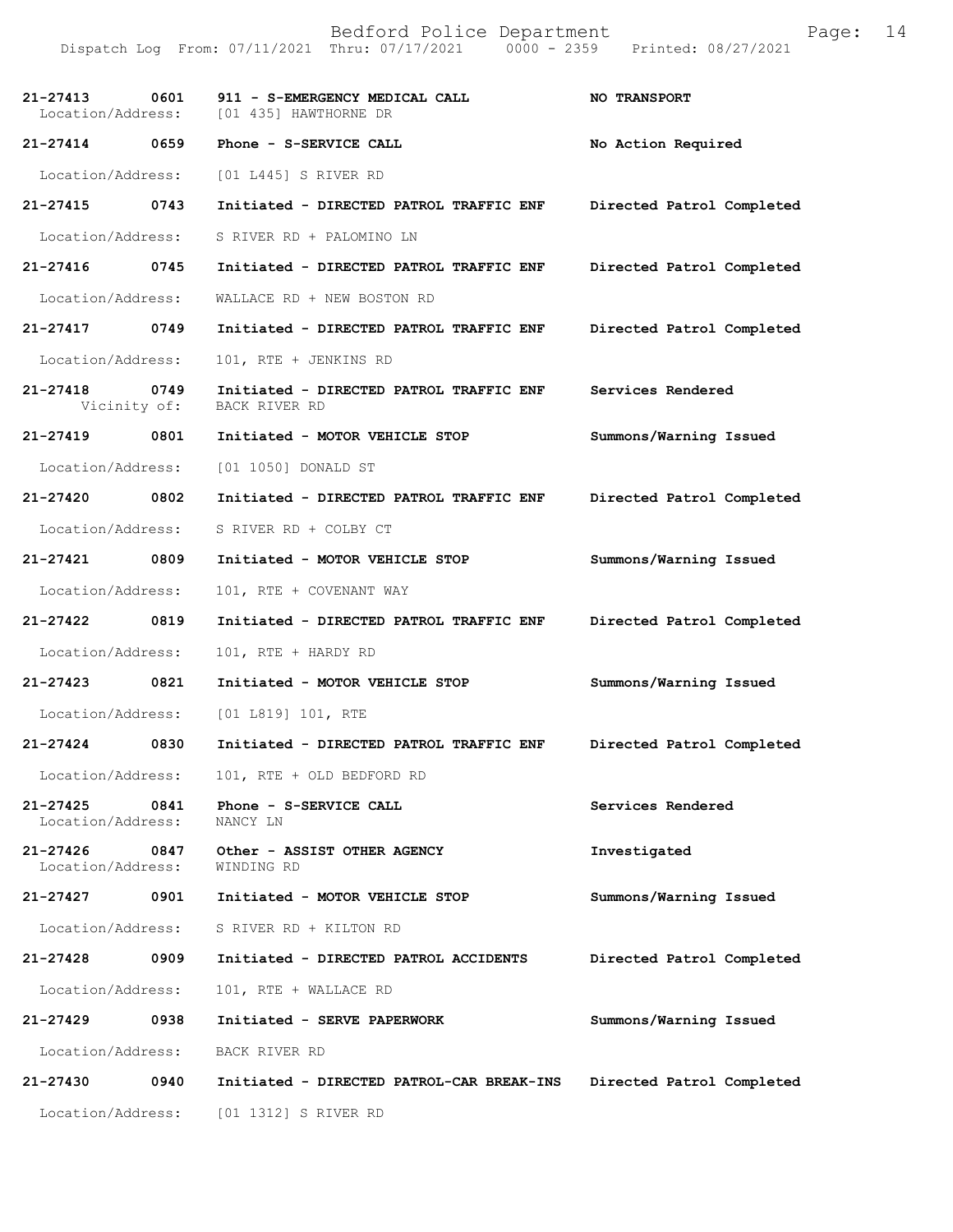| 21-27431 0958                                | Refer To Arrest:   | Initiated - INVESTIGATION-FOLLOW UP<br>Location/Address: [01 L560] S RIVER RD<br>$21 - 378 - AR$ | Investigated                   |
|----------------------------------------------|--------------------|--------------------------------------------------------------------------------------------------|--------------------------------|
|                                              | Age: 35            | Arrest: MACDONALD, ROBERT<br>Address: MANCHESTER, NH                                             |                                |
|                                              | Charges:           | Recv Stolen Prop; \$0-\$1000<br>Loitering or Prowling                                            |                                |
| 21-27432                                     | 1017               | Initiated - MOTOR VEHICLE STOP                                                                   | Summons/Warning Issued         |
| Location/Address:                            |                    | 101, RTE + CHESTNUT DR                                                                           |                                |
| 21-27433                                     | 1020               | Phone - S-MUTUAL AID-MEDICAL                                                                     | Transported to Elliot Hospital |
| Location/Address:                            |                    | [07] SHASTA ST + UNION                                                                           |                                |
| 21-27434                                     | 1023               | Initiated - DIRECTED PATROL BURGLARY                                                             | Directed Patrol Completed      |
| Location/Address:                            |                    | NASHUA RD + COUNTY RD                                                                            |                                |
| 21-27435<br>Location/Address:                | 1120               | Initiated - COMMUNITY POLICING<br>[01 474] CONSTITUTION DR                                       | Services Rendered              |
| 21-27436                                     | 1156               | Initiated - VACANT PROPERTY CHECK                                                                | Building Checked/Secured       |
| Location/Address:                            |                    | LEDGEWOOD RD                                                                                     |                                |
| 21-27437 1202                                | Location:          | Initiated - DIRECTED PATROL-CAR BREAK-INS Alarm - False<br>WHOLEFOODS                            |                                |
| 21-27438                                     | 1210               | Initiated - DIRECTED PATROL ACCIDENTS                                                            | Directed Patrol Completed      |
| Location/Address:                            |                    | 101, RTE + HITCHING POST LN                                                                      |                                |
| 21-27439<br>Location/Address:                | 1234               | Phone - MOTOR VEHICLE ACCIDENT<br>WASHINGTON PL                                                  | Services Rendered              |
| $21 - 27440$                                 | Refer To Incident: | 1301 Phone - ASSIST CITIZEN<br>Location/Address: GREEN MEADOW LN<br>$21 - 653 - OF$              | Investigated                   |
| 21-27441 1305<br>Location/Address: HARROD LN |                    | Phone - ANIMAL COMPLAINT                                                                         | Services Rendered              |
| $21 - 27442$                                 | 1318               | Phone - ALARM, BURGLAR<br>Location/Address: [01 1592] FREEDOM WAY                                | Alarm - False                  |
| 21-27443                                     | 1350               | Phone - MOTOR VEHICLE STOP                                                                       | Summons/Warning Issued         |
| Location/Address:                            |                    | PAULINE ST + HAZEN RD                                                                            |                                |
| $21 - 27444$<br>Location/Address:            | 1415               | 911 - S-EMERGENCY MEDICAL CALL-ALPHA<br>WALLACE RD + N AMHERST RD                                | <b>NO TRANSPORT</b>            |
| 21-27445                                     | 1430<br>Location:  | Walk-In - SCAMS (PHONE, EMAIL ETC)<br>KEENE AREA                                                 | Services Rendered              |
| 21-27446<br>Location/Address:                | 1454               | Phone - ASSIST CITIZEN<br>JOPPA HILL RD                                                          | Services Rendered              |
| 21-27447 1533<br>Location/Address:           | Refer To Incident: | Phone - CRIMINAL THREATENING<br>WELLESLEY DR<br>$21 - 654 - OF$                                  | Investigated                   |
| 21-27448                                     | 1536               | Initiated - DIRECTED PATROL TRAFFIC ENF                                                          | Directed Patrol Completed      |

Location/Address: 101, RTE + WALLACE RD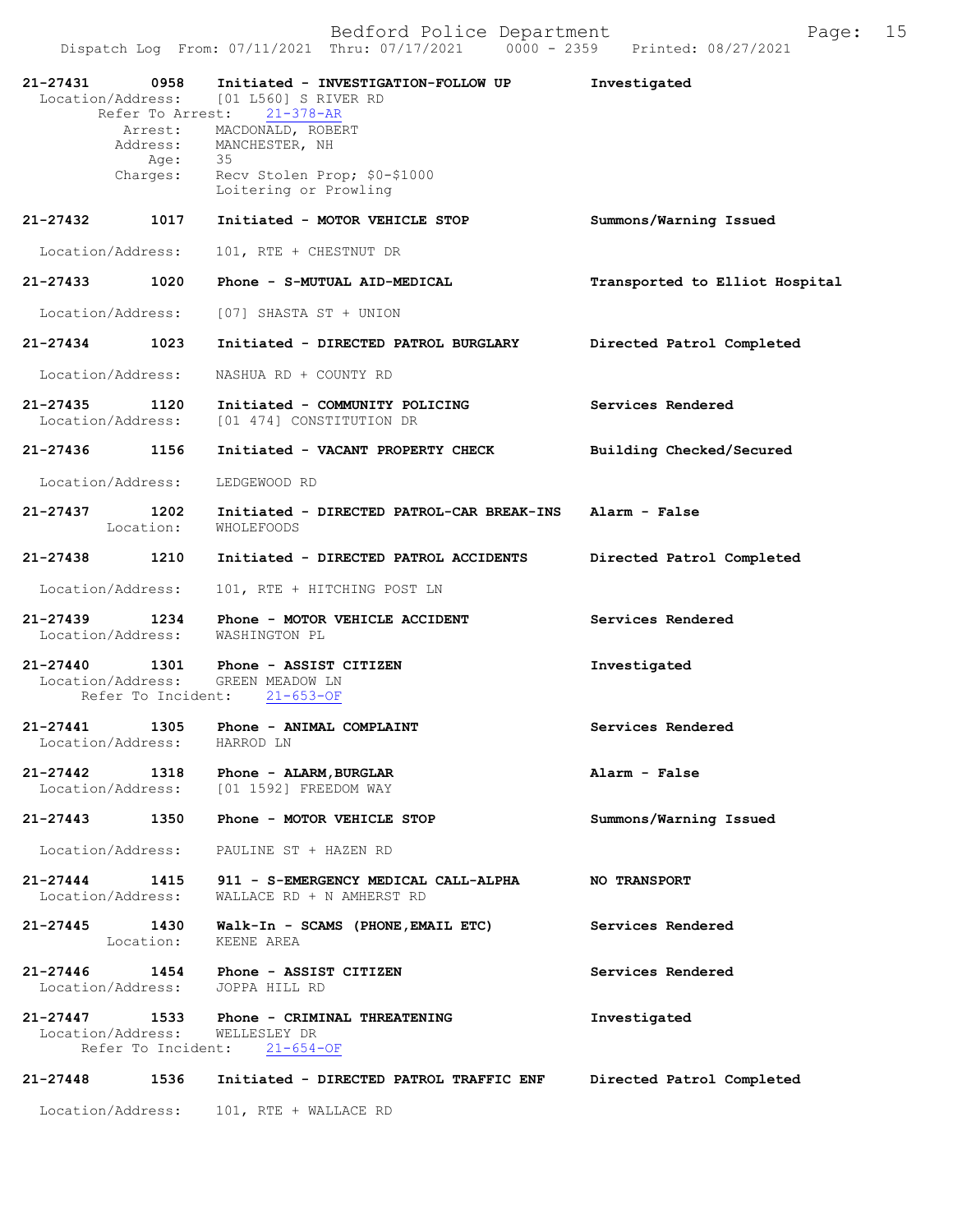Bedford Police Department Page: 16 Dispatch Log From:  $07/11/2021$  Thru:  $07/17/2021$ **21-27449 1539 Initiated - DIRECTED PATROL MOUNTAIN BIKE Directed Patrol Completed**  Location: WHOLE FOODS - PARKED BY CARRABBA'S **21-27450 1540 Initiated - DIRECTED PATROL TRAFFIC ENF Directed Patrol Completed**  Location/Address: S RIVER RD + EASTMAN AVE **21-27451 1540 Initiated - DIRECTED PATROL MOUNTAIN BIKE Directed Patrol Completed**  Vicinity of: S RIVER RD + MAIN ST **21-27452 1542 Initiated - DIRECTED PATROL TRAFFIC ENF Directed Patrol Completed**  Location/Address: NEW BOSTON RD + HOLBROOK RD **21-27453 1555 Initiated - SUSP ACTIVITIES Services Rendered**  Location/Address: [01 L560] S RIVER RD **21-27454 1558 Initiated - MOTOR VEHICLE STOP Summons/Warning Issued**  Location/Address: 101, RTE + HITCHING POST LN **21-27455 1607 Initiated - MOTOR VEHICLE STOP Summons/Warning Issued**  Location/Address: 101, RTE + CHESTNUT DR **21-27456 1623 Phone - S-FIRE ALARM Alarm - False Alarm - False Location/Address:** [01 L1803] S RIVER RD [01 L1803] S RIVER RD **21-27457 1623 Initiated - MOTOR VEHICLE STOP Summons/Warning Issued**  Location/Address: S RIVER RD + PALOMINO LN **21-27458 1634 Initiated - MOTOR VEHICLE STOP Summons/Warning Issued**  Location/Address: S RIVER RD **21-27459 1646 Phone - MOTOR VEHICLE ACCIDENT Investigated**  [01 138] S RIVER RD **21-27460 1700 Initiated - DIRECTED PATROL TRAFFIC ENF Directed Patrol Completed**  Location/Address: 101, RTE + COLONIAL DR **21-27461 1700 Initiated - DIRECTED PATROL ACCIDENTS Directed Patrol Completed**  Location/Address: S RIVER RD + MEETINGHOUSE RD **21-27462 1716 Initiated - MOTOR VEHICLE STOP Summons/Warning Issued**  Location/Address: BACK RIVER RD + ST. ANDREWS DR **21-27463 1727 Initiated - DIRECTED PATROL TRAFFIC ENF Directed Patrol Completed**  Location/Address: BACK RIVER RD + S RIVER RD **21-27464 1727 Initiated - DIRECTED PATROL TRAFFIC ENF Directed Patrol Completed**  Location/Address: S RIVER RD + HULL RD **21-27465 1729 Initiated - DIRECTED PATROL TRAFFIC ENF Directed Patrol Completed**  Location/Address: 101, RTE + KAHLIKO LN **21-27466 1737 Initiated - DIRECTED PATROL-CAR BREAK-INS Directed Patrol Completed**  Location/Address: LEAVY DR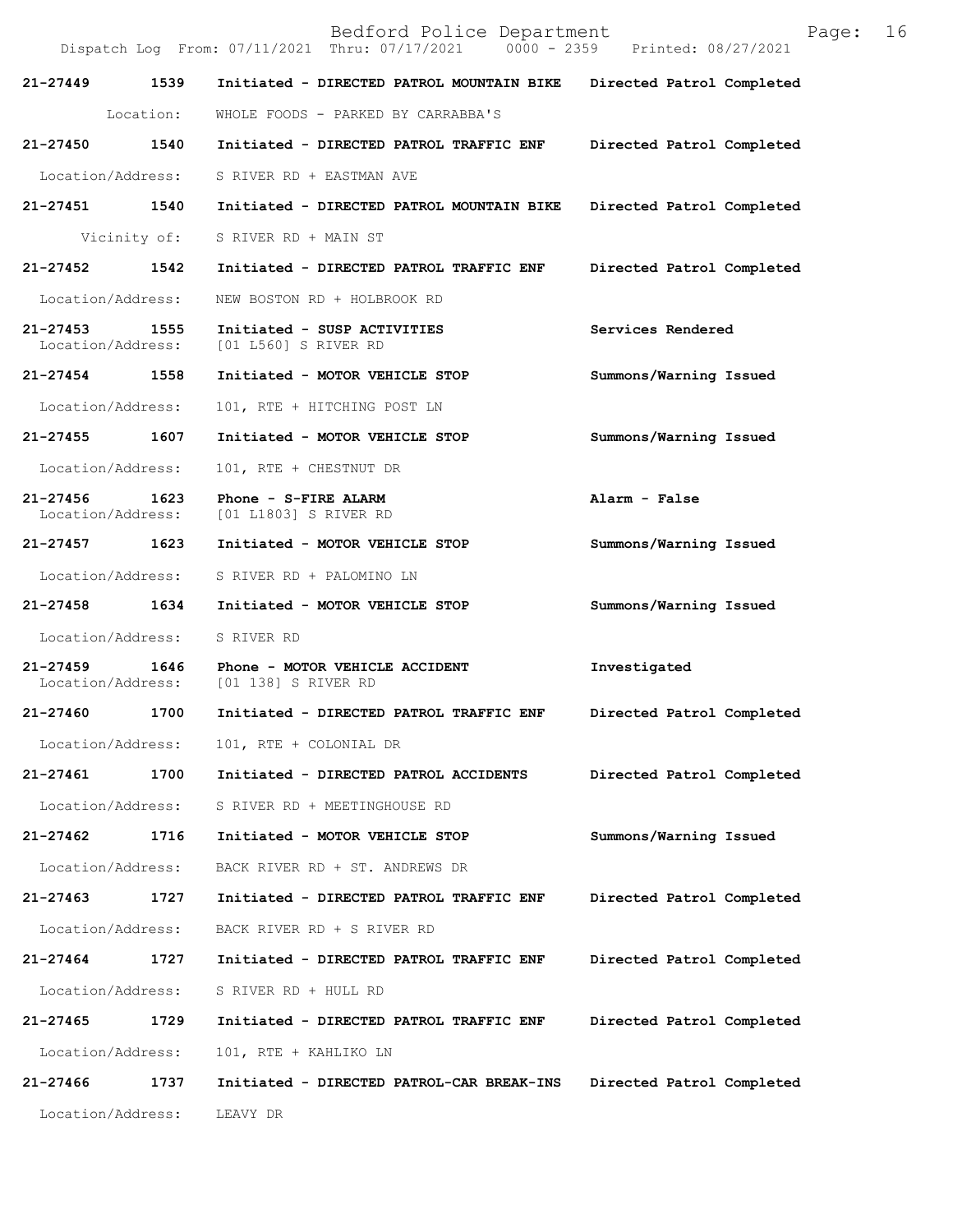| Bedford Police Department<br>Page:<br>$0000 - 2359$<br>Dispatch Log From: 07/11/2021 Thru: 07/17/2021<br>Printed: 08/27/2021 |                                                                                             |                           |  |
|------------------------------------------------------------------------------------------------------------------------------|---------------------------------------------------------------------------------------------|---------------------------|--|
| 1749<br>21-27467                                                                                                             | Initiated - MOTOR VEHICLE STOP                                                              | Summons/Warning Issued    |  |
| Location/Address:                                                                                                            | S RIVER RD + MEETINGHOUSE RD                                                                |                           |  |
| 21-27468<br>1754                                                                                                             | Initiated - DIRECTED PATROL TRAFFIC ENF                                                     | Directed Patrol Completed |  |
| Location/Address:                                                                                                            | BOYNTON ST + DAVIES ST                                                                      |                           |  |
| 21-27469<br>1758                                                                                                             | Initiated - MOTOR VEHICLE STOP                                                              | Summons/Warning Issued    |  |
| Location/Address:                                                                                                            | 101, RTE + F.E. EVERETT SOUTH TPKE                                                          |                           |  |
| 21-27470<br>1759                                                                                                             | Phone - POLICE INFORMATION                                                                  | No Action Required        |  |
| Location/Address:                                                                                                            | JOPPA HILL RD                                                                               |                           |  |
| 21-27471<br>1801                                                                                                             | Initiated - MOTOR VEHICLE STOP                                                              | Summons/Warning Issued    |  |
| Location/Address:                                                                                                            | S RIVER RD + EXECUTIVE PARK DR                                                              |                           |  |
| 21-27472<br>1807                                                                                                             | Initiated - DIRECTED PATROL-CAR BREAK-INS                                                   | Directed Patrol Completed |  |
| Location/Address:                                                                                                            | MARKET ST + MAIN ST                                                                         |                           |  |
| $21 - 27473$<br>1814                                                                                                         | Initiated - DIRECTED PATROL TRAFFIC ENF                                                     | Directed Patrol Completed |  |
| Location/Address:                                                                                                            | 114 RTE + DONALD ST                                                                         |                           |  |
| $21 - 27474$<br>1818                                                                                                         | Initiated - DIRECTED PATROL-CAR BREAK-INS                                                   | Directed Patrol Completed |  |
| Location/Address:                                                                                                            | [01 L848] TECHNOLOGY DR                                                                     |                           |  |
| 21-27475<br>1832                                                                                                             | Initiated - MOTOR VEHICLE STOP                                                              | Summons/Warning Issued    |  |
| Location/Address:                                                                                                            | 114 RTE + WHITE AVE                                                                         |                           |  |
| 21-27476<br>1837                                                                                                             | Initiated - DIRECTED PATROL-CAR BREAK-INS                                                   | Directed Patrol Completed |  |
| Location/Address:                                                                                                            | [01 L1804] S RIVER RD                                                                       |                           |  |
| 21-27477<br>1840                                                                                                             | Initiated - DIRECTED PATROL-CAR BREAK-INS                                                   | Directed Patrol Completed |  |
| Location/Address:                                                                                                            | [01 1235] S RIVER RD                                                                        |                           |  |
| $21 - 27478$<br>1841                                                                                                         | Initiated - DIRECTED PATROL-CAR BREAK-INS                                                   | Directed Patrol Completed |  |
| Location/Address:                                                                                                            | [01 L2252] JENKINS RD                                                                       |                           |  |
| 1846<br>21-27479                                                                                                             | Initiated - MOTOR VEHICLE STOP                                                              | Summons/Warning Issued    |  |
| Location/Address:                                                                                                            | S RIVER RD + KILTON RD                                                                      |                           |  |
| 21-27480<br>1858                                                                                                             | Initiated - DIRECTED PATROL-CAR BREAK-INS                                                   | Directed Patrol Completed |  |
| Location/Address:                                                                                                            | [01 1312] S RIVER RD                                                                        |                           |  |
| 1905<br>21-27481                                                                                                             | Initiated - DIRECTED PATROL TRAFFIC ENF                                                     | Directed Patrol Completed |  |
| Vicinity of:                                                                                                                 | S RIVER RD + MOORES CROSSING RD                                                             |                           |  |
| $21 - 27482$<br>1908<br>Location/Address:                                                                                    | Initiated - MOTOR VEHICLE STOP<br>S RIVER RD                                                | Arrest(s) Made            |  |
| Refer To Arrest:<br>Arrest:<br>Address:<br>Age:<br>Charges:                                                                  | $21 - 383 - AR$<br>MILLAN ORTIZ, JOSEPH DAVIAN<br>MANCHESTER, NH<br>19<br>Arrest on Warrant |                           |  |
| 1931<br>21-27484                                                                                                             | Phone - SUSP ACTIVITIES                                                                     | Investigated              |  |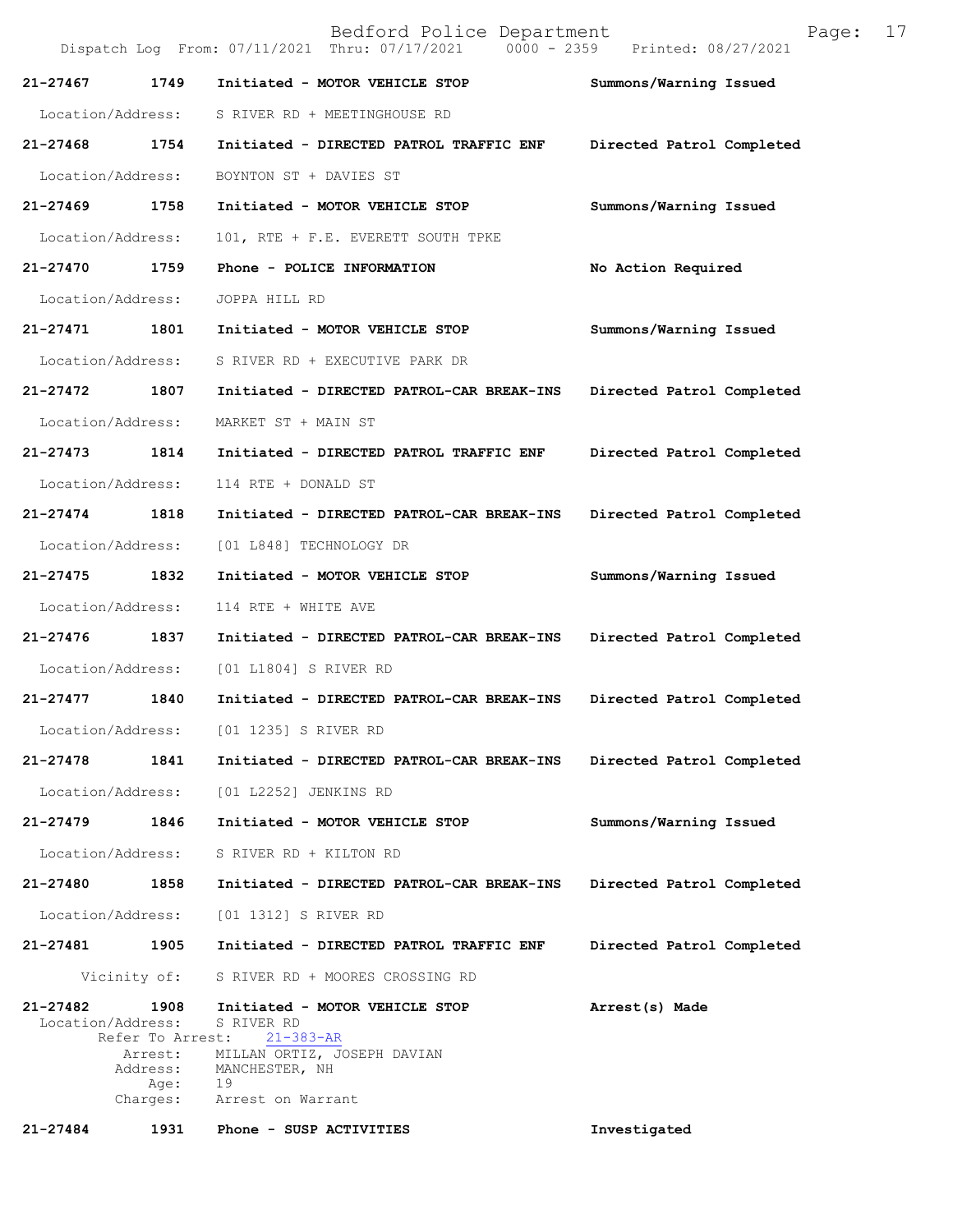|                               |              | Bedford Police Department<br>Dispatch Log From: 07/11/2021 Thru: 07/17/2021 0000 - 2359 Printed: 08/27/2021 | Page:                       | 18 |
|-------------------------------|--------------|-------------------------------------------------------------------------------------------------------------|-----------------------------|----|
|                               |              | Location/Address: [01 521] HAWTHORNE DR<br>Refer To Incident: 21-655-OF                                     |                             |    |
| 21-27483<br>Location/Address: | 1944         | Phone - MOTOR VEHICLE COMPLAINT<br>101, RTE + JENKINS RD                                                    | Could Not Locate            |    |
| 21-27485 1948                 |              | Initiated - DIRECTED PATROL-CAR BREAK-INS                                                                   | Directed Patrol Completed   |    |
| Location/Address:             |              | [01 L1804] S RIVER RD                                                                                       |                             |    |
| 21-27486 2054                 |              | Initiated - DIRECTED PATROL-CAR BREAK-INS                                                                   | Directed Patrol Completed   |    |
| Location/Address:             |              | N AMHERST RD + WALLACE RD                                                                                   |                             |    |
| 21-27487                      | 2100         | Initiated - DIRECTED PATROL-CAR BREAK-INS                                                                   | Directed Patrol Completed   |    |
|                               | Vicinity of: | TECHNOLOGY DR                                                                                               |                             |    |
| 21-27488                      | 2103         | Initiated - DIRECTED PATROL DWI                                                                             | Directed Patrol Completed   |    |
| Location/Address:             |              | 101, RTE + 114 RTE                                                                                          |                             |    |
| 21-27489 2129                 |              | Initiated - MOTOR VEHICLE STOP                                                                              | Summons/Warning Issued      |    |
| Location/Address:             |              | 101, RTE + PLUMMER ROAD OVERPASS                                                                            |                             |    |
| 21-27490                      | 2130         | Initiated - DIRECTED PATROL DWI                                                                             | Directed Patrol Completed   |    |
| Location/Address:             |              | S RIVER RD + KILTON RD                                                                                      |                             |    |
| 21-27491                      | 2131         | Initiated - DIRECTED PATROL DWI                                                                             | Directed Patrol Completed   |    |
|                               | Vicinity of: | S RIVER RD + AUTUMN LN                                                                                      |                             |    |
| 21-27492                      | 2132         | Initiated - DIRECTED PATROL DWI                                                                             | Directed Patrol Completed   |    |
| Location/Address:             |              | $101$ , RTE + ELK DR                                                                                        |                             |    |
| 21-27493 2147                 |              | Initiated - DIRECTED PATROL DWI                                                                             | Directed Patrol Completed   |    |
|                               |              | Location/Address: PALOMINO LN + S RIVER RD                                                                  |                             |    |
| 21-27494                      | 2148         | Initiated - MOTOR VEHICLE STOP                                                                              | Summons/Warning Issued      |    |
| Location/Address:             |              | 101, RTE + COVENANT WAY                                                                                     |                             |    |
| 21-27495                      | 2152         | Initiated - DIRECTED PATROL DWI                                                                             | Directed Patrol Completed   |    |
| Location/Address:             |              | BOYNTON ST + 114 RTE                                                                                        |                             |    |
| 21-27496                      | 2154         | Initiated - DIRECTED PATROL-CAR BREAK-INS                                                                   | Directed Patrol Completed   |    |
| Location/Address:             |              | PLUMMER RD + PALOMINO LN                                                                                    |                             |    |
| 21-27497<br>Location/Address: | 2158         | Phone - S-FIRE ALARM<br>[01 L241] 101, RTE                                                                  | Alarm - False               |    |
| 21-27498                      | 2159         | Initiated - DIRECTED PATROL DWI                                                                             | Directed Patrol Completed   |    |
|                               | Vicinity of: | S RIVER RD + SOMERVILLE DR                                                                                  |                             |    |
| 21-27499                      | 2204         | Initiated - DIRECTED PATROL-CAR BREAK-INS                                                                   | Directed Patrol Completed   |    |
| Location/Address:             |              | [01 1235] S RIVER RD                                                                                        |                             |    |
| 21-27500                      | 2259         | 911 - S-EMERGENCY MEDICAL CALL-ECHO                                                                         | TRANSPORTED TO CMC HOSPITAL |    |
| Location/Address:             |              | COL DANIELS DR                                                                                              |                             |    |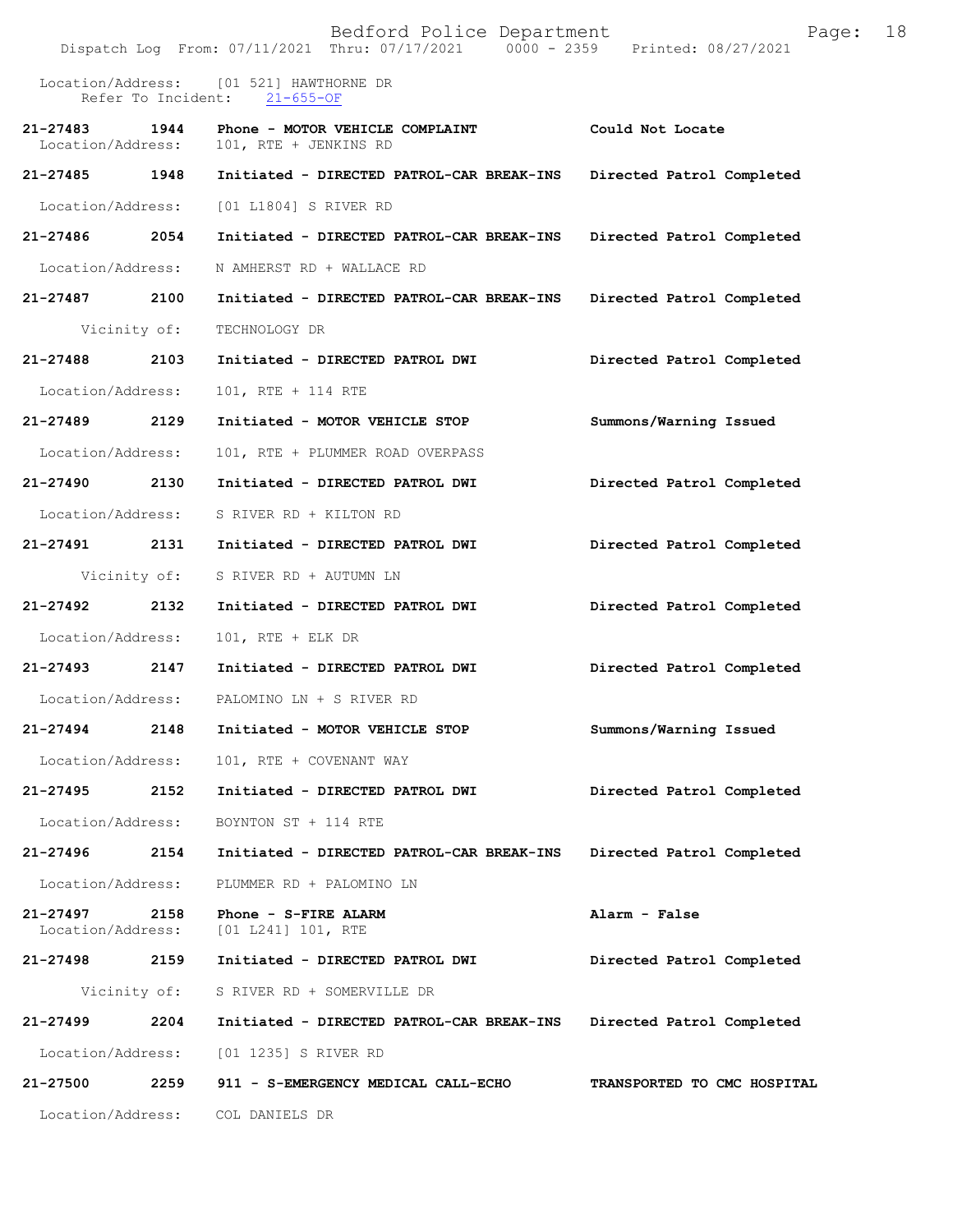Bedford Police Department Page: 19 Dispatch Log From: 07/11/2021 Thru: 07/17/2021 0000 - 2359 Printed: 08/27/2021 **21-27501 2305 911 - S-EMERGENCY MEDICAL CALL-DELTA Transported to Elliot Hospital** Location/Address: OLD MILL RD **21-27502 2349 Initiated - DIRECTED PATROL DWI Directed Patrol Completed**  Location/Address: 101, RTE + 114 RTE **For Date: 07/14/2021 - Wednesday 21-27503 0003 Initiated - DIRECTED PATROL DWI Directed Patrol Completed**  Location/Address: S RIVER RD + MEETINGHOUSE RD **21-27504 0007 Initiated - MOTOR VEHICLE STOP Summons/Warning Issued**  Location/Address: 101, RTE + PLUMMER ROAD OVERPASS **21-27505 0021 Initiated - DIRECTED PATROL DWI Directed Patrol Completed**  Location/Address: 114 RTE + PLUMMER HILL RD **21-27506 0039 Initiated - DIRECTED PATROL DWI Directed Patrol Completed**  Location/Address: S RIVER RD + SUNSET LN **21-27507 0122 Initiated - MOTOR VEHICLE STOP Summons/Warning Issued**  Location/Address: 101, RTE + 114 RTE **21-27508 0139 Initiated - DIRECTED PATROL DWI Directed Patrol Completed**  Location/Address: S RIVER RD + AUTUMN LN **21-27509 0158 Initiated - BUILDING CHECK Building Checked/Secured**  Location/Address: [01 L2271] S RIVER RD **21-27510 0207 Initiated - DIRECTED PATROL DWI Directed Patrol Completed**  Location/Address: 101, RTE + MEETINGHOUSE RD **21-27511 0209 Initiated - DIRECTED PATROL BURGLARY Directed Patrol Completed**  Location/Address: PLUMMER RD + PALOMINO LN **21-27512 0221 Phone - ALARM,BURGLAR Alarm- correct code/reset**  Location/Address: [01 L0000129] HARVEY RD **21-27513 0238 Phone - BOLO No Action Required**  Location/Address: [07 M13] VALLEY ST **21-27514 0239 Initiated - DIRECTED PATROL DWI Directed Patrol Completed**  Location/Address: 101, RTE + KAHLIKO LN **21-27515 0239 Initiated - DIRECTED PATROL BURGLARY Directed Patrol Completed**  Location/Address: BACK RIVER RD + MEADOWCREST DR **21-27516 0327 Initiated - DIRECTED PATROL BURGLARY Directed Patrol Completed**  Location/Address: MEETINGHOUSE RD + OAK DR

**21-27517 0350 Initiated - BUILDING CHECK Directed Patrol Completed**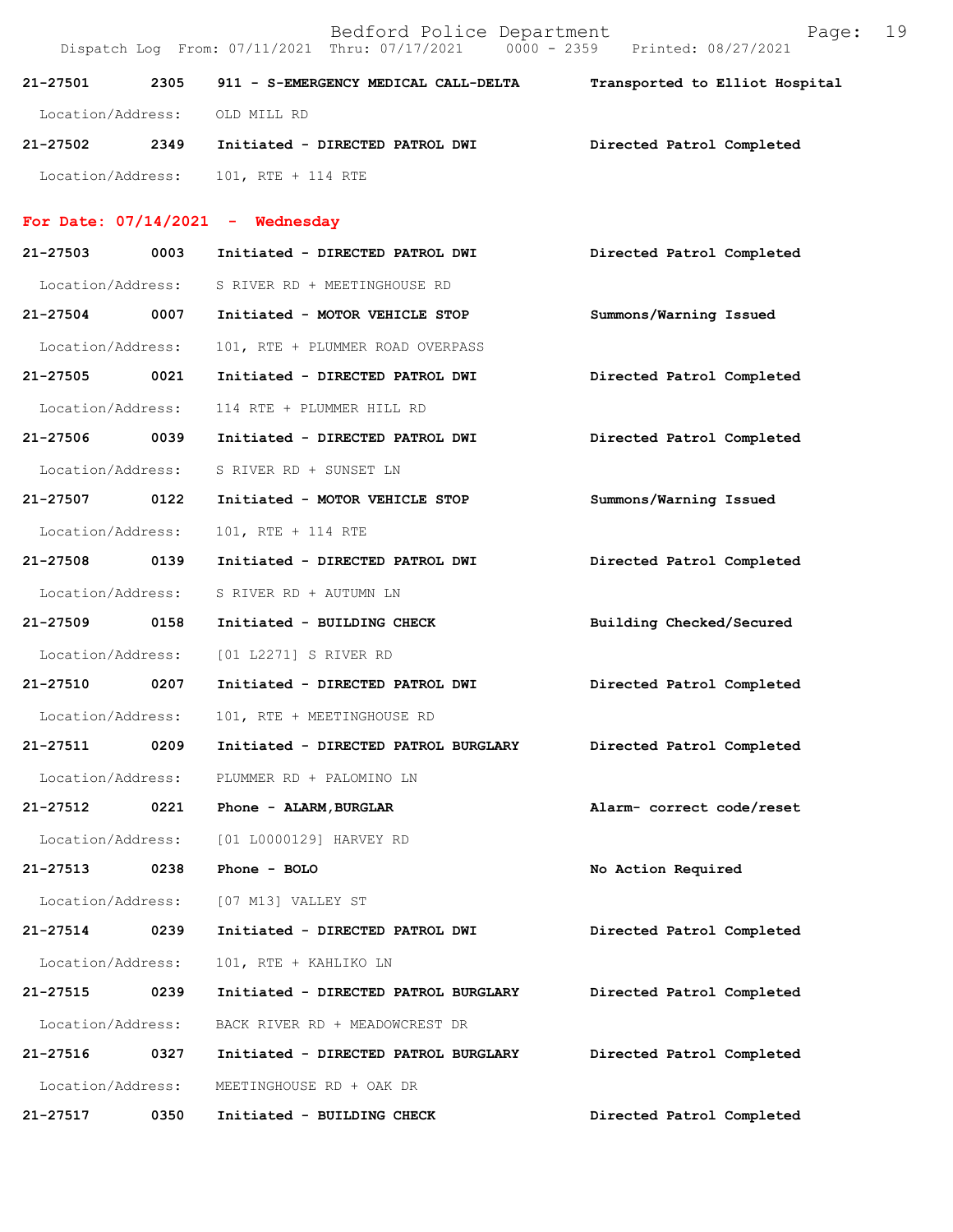|                                    |      | Bedford Police Department<br>Dispatch Log From: 07/11/2021 Thru: 07/17/2021 0000 - 2359 Printed: 08/27/2021 | Page:                          | 20 |
|------------------------------------|------|-------------------------------------------------------------------------------------------------------------|--------------------------------|----|
| Location/Address:                  |      | [01 L848] TECHNOLOGY DR                                                                                     |                                |    |
| 21-27518                           | 0350 | Initiated - BUILDING CHECK                                                                                  | Directed Patrol Completed      |    |
| Location/Address:                  |      | [01 L863] 101, RTE                                                                                          |                                |    |
| 21-27519                           | 0408 | Initiated - MOTOR VEHICLE STOP                                                                              | Summons/Warning Issued         |    |
| Location/Address:                  |      | 101, RTE + PLUMMER ROAD OVERPASS                                                                            |                                |    |
| 21-27520                           | 0429 | Initiated - BUILDING CHECK                                                                                  | Building Checked/Secured       |    |
| Location/Address:                  |      | [01 L0000780] NASHUA RD                                                                                     |                                |    |
| 21-27521                           | 0429 | Initiated - DIRECTED PATROL BURGLARY                                                                        | Directed Patrol Completed      |    |
| Location/Address:                  |      | S RIVER RD + COLBY CT                                                                                       |                                |    |
| 21-27522 0439                      |      | Initiated - BUILDING CHECK                                                                                  | Building Checked/Secured       |    |
| Location/Address:                  |      | [01 463] NASHUA RD                                                                                          |                                |    |
| 21-27523                           | 0514 | Initiated - DIRECTED PATROL TRAFFIC ENF                                                                     | Directed Patrol Completed      |    |
| Location/Address:                  |      | S RIVER RD + UPJOHN ST                                                                                      |                                |    |
| 21-27524                           | 0521 | Initiated - DIRECTED PATROL TRAFFIC ENF                                                                     | Directed Patrol Completed      |    |
| Location/Address:                  |      | 101, RTE + KAHLIKO LN                                                                                       |                                |    |
| 21-27525                           | 0544 | Initiated - DIRECTED PATROL TRAFFIC ENF                                                                     | Directed Patrol Completed      |    |
| Location/Address:                  |      | 101, RTE + JENKINS RD                                                                                       |                                |    |
| 21-27526 0548                      |      | 911 - S-EMERGENCY MEDICAL CALL-DELTA                                                                        | TRANSPORTED TO CMC HOSPITAL    |    |
| Location/Address:                  |      | [01 L1171] HILLTOP DR                                                                                       |                                |    |
| 21-27527<br>Location/Address:      | 0609 | Phone - Parking Complaint<br>[01 L848] TECHNOLOGY DR                                                        | Services Rendered              |    |
| 21-27528 0622                      |      | Initiated - DIRECTED PATROL TRAFFIC ENF                                                                     | Directed Patrol Completed      |    |
|                                    |      | Location/Address: 101, RTE + MEETINGHOUSE RD                                                                |                                |    |
| 21-27529                           | 0625 | Phone - POLICE INFORMATION                                                                                  | No Action Required             |    |
|                                    |      | Location/Address: CAMPBELL RD + N AMHERST RD                                                                |                                |    |
| 21-27530 0633                      |      | 911 - S-EMERGENCY MEDICAL CALL-DELTA                                                                        | Transported to Elliot Hospital |    |
| Location/Address:                  |      | WINDING RD                                                                                                  |                                |    |
| 21-27531 0736<br>Location/Address: |      | Phone - THEFT<br>EDINBURGH DR                                                                               | Services Rendered              |    |
| 21-27532 0749<br>Location/Address: |      | Phone - ANIMAL COMPLAINT<br>TEABERRY LN + HEATHER DR                                                        | Services Rendered              |    |
| 21-27533 0800                      |      | Initiated - DIRECTED PATROL TRAFFIC ENF                                                                     | Directed Patrol Completed      |    |
| Location/Address:                  |      | 101, RTE + WALLACE RD                                                                                       |                                |    |
| 21-27534                           | 0808 | Initiated - DIRECTED PATROL ACCIDENTS                                                                       | Directed Patrol Completed      |    |
|                                    |      | Vicinity of: PASTURE LN + NEW BOSTON RD                                                                     |                                |    |
| 21-27535                           | 0845 | Initiated - DIRECTED PATROL ACCIDENTS                                                                       | Directed Patrol Completed      |    |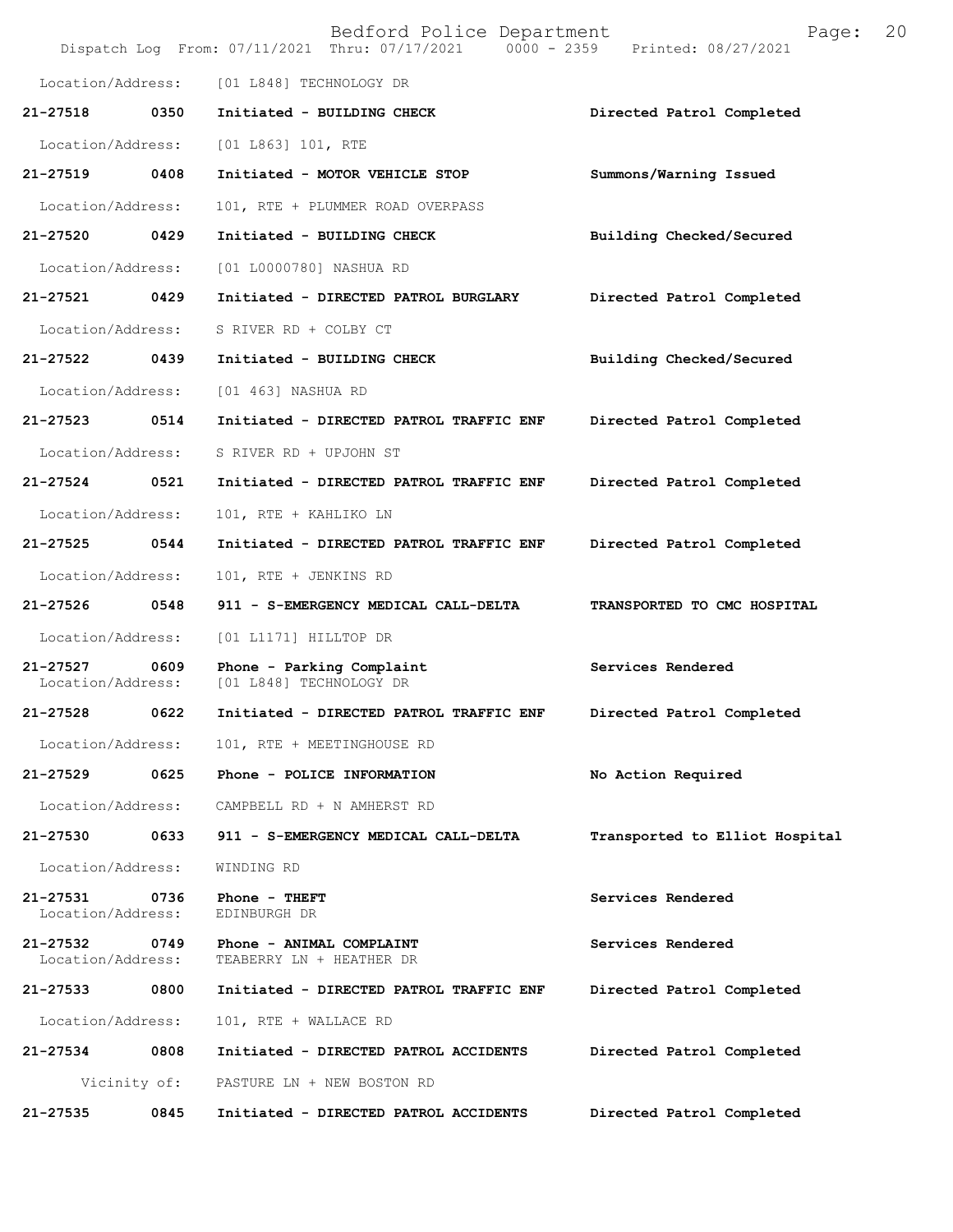|                               |                            | Bedford Police Department<br>Dispatch Log From: 07/11/2021 Thru: 07/17/2021 0000 - 2359 | Page:<br>Printed: 08/27/2021   | 21 |
|-------------------------------|----------------------------|-----------------------------------------------------------------------------------------|--------------------------------|----|
| Location/Address:             |                            | 101, RTE + NASHUA RD                                                                    |                                |    |
| 21-27536                      | 0846                       | Initiated - MOTOR VEHICLE STOP                                                          | Summons/Warning Issued         |    |
| Location/Address:             |                            | [01 1312] S RIVER RD                                                                    |                                |    |
| 21-27537                      | 0945                       | Initiated - VACANT PROPERTY CHECK                                                       | Building Checked/Secured       |    |
| Location/Address:             |                            | SOUTH HILLS DR                                                                          |                                |    |
| 21-27538<br>Location/Address: | 0946                       | Phone - ALARM, BURGLAR<br>[01 1473] COLBY CT                                            | Alarm - False                  |    |
| 21-27539<br>Location/Address: | 1000                       | Initiated - INVESTIGATION-FOLLOW UP<br>[01 474] CONSTITUTION DR                         | Investigated                   |    |
| 21-27540                      | 1005                       | 911 - S-EMERGENCY MEDICAL CALL-CHARL                                                    | Transported to Elliot Hospital |    |
| Location/Address:             |                            | [01 334] 101, RTE                                                                       |                                |    |
| 21-27541                      | 1011                       | Initiated - MOTOR VEHICLE STOP                                                          | Summons/Warning Issued         |    |
| Location/Address:             |                            | [01 2288] WASHINGTON PL                                                                 |                                |    |
| 21-27542                      | 1043                       | Phone - S-EMERGENCY MEDICAL CALL                                                        | Transported to Elliot Hospital |    |
| Location/Address:             |                            | [01 1489] LEAVY DR                                                                      |                                |    |
| 21-27543                      | 1046                       | Initiated - MOTOR VEHICLE STOP                                                          | Summons/Warning Issued         |    |
| Location/Address:             |                            | [01 L2252] JENKINS RD                                                                   |                                |    |
| 21-27544                      | 1137                       | 911 - S-EMERGENCY MEDICAL CALL-BRAVO                                                    | TRANSPORTED TO CMC HOSPITAL    |    |
| Location/Address:             |                            | [01 2288] WASHINGTON PL                                                                 |                                |    |
| 21-27545                      | 1146                       | Initiated - DIRECTED PATROL BURGLARY                                                    | Directed Patrol Completed      |    |
| Location/Address:             |                            | N AMHERST RD + WALLACE RD                                                               |                                |    |
| 21-27546                      | 1151                       | Initiated - DIRECTED PATROL-CAR BREAK-INS                                               | Directed Patrol Completed      |    |
| Location/Address:             |                            | [01 1235] S RIVER RD                                                                    |                                |    |
| $21 - 27547$                  | 1157                       | Initiated - SUSP ACTIVITIES                                                             | No Action Required             |    |
| Location/Address:             |                            | [01 1312] S RIVER RD                                                                    |                                |    |
| 21-27548                      | 1207                       | Initiated - DIRECTED PATROL-CAR BREAK-INS                                               | Directed Patrol Completed      |    |
| Location/Address:             |                            | [01 1312] S RIVER RD                                                                    |                                |    |
| 21-27549<br>Location/Address: | 1237                       | Initiated - SUSP ACTIVITIES<br>S RIVER RD                                               | Services Rendered              |    |
| 21-27550                      | 1319                       | Initiated - DIRECTED PATROL TRAFFIC ENF                                                 | Directed Patrol Completed      |    |
| Location/Address:             |                            | S RIVER RD + COLBY CT                                                                   |                                |    |
| 21-27552<br>Location/Address: | 1324<br>Refer To Incident: | Phone - CHECK THE WELFARE<br>JOPPA HILL RD<br>$21 - 661 - OF$                           | Services Rendered              |    |
| 21-27551                      | 1331                       | Initiated - DIRECTED PATROL-CAR BREAK-INS                                               | Directed Patrol Completed      |    |
|                               | Vicinity of:               | [01 1250] 101, RTE                                                                      |                                |    |
| 21-27553<br>Location/Address: | 1348                       | 911 - DISABLED MOTOR VEHICLE<br>114 RTE + NEW BOSTON RD                                 | Services Rendered              |    |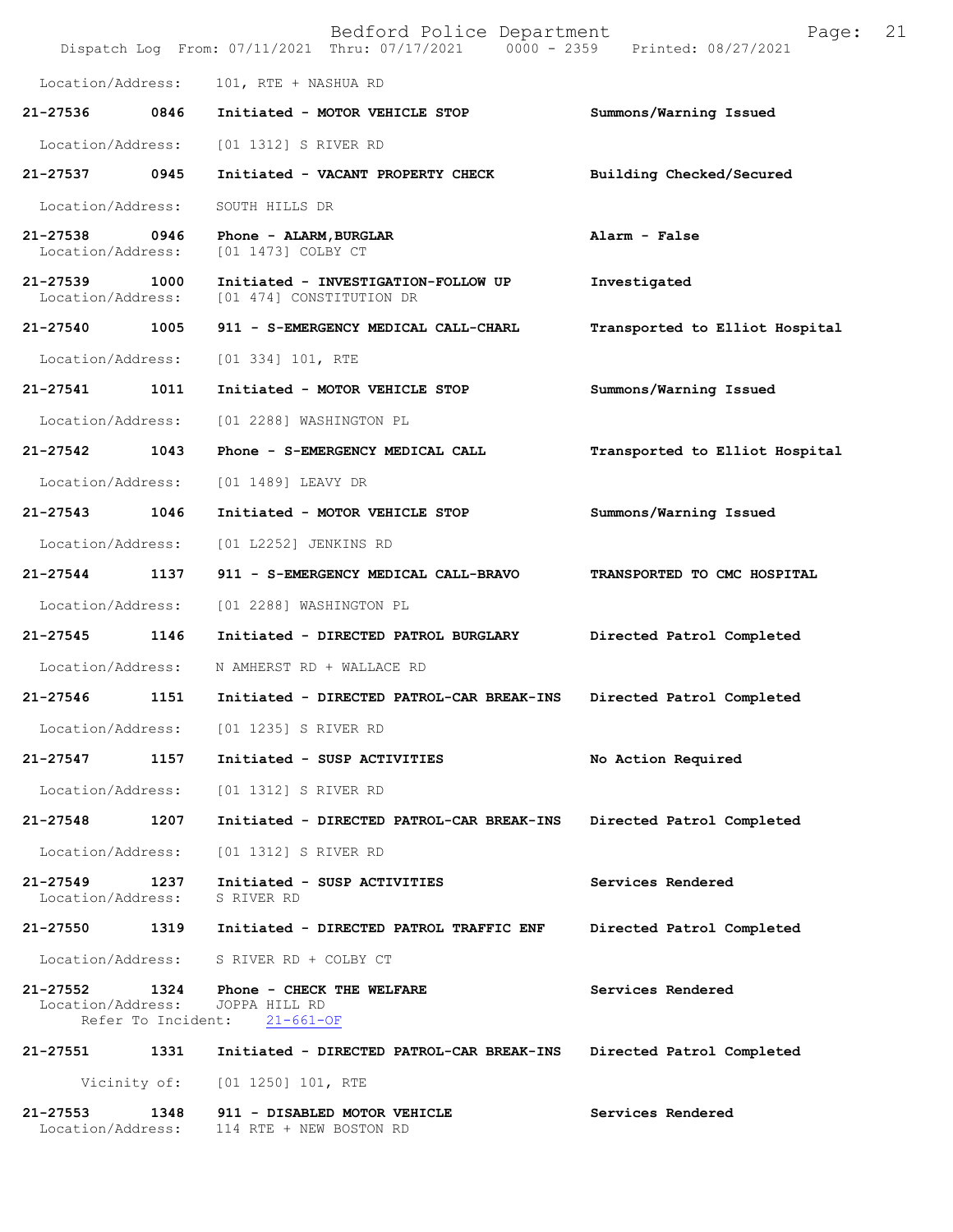Bedford Police Department Page: 22 Dispatch Log From: 07/11/2021 Thru: 07/17/2021 **21-27554 1359 Phone - S-FIRE ALARM Alarm - False**  Location/Address: [01 2297] IRON HORSE DR **21-27555 1410 Initiated - DIRECTED PATROL TRAFFIC ENF Directed Patrol Completed**  Location/Address: S RIVER RD + MEETINGHOUSE RD **21-27556 1421 Initiated - INVESTIGATION-FOLLOW UP Investigated**  Location/Address: WHITE AVE Refer To Incident: 21-646-OF **21-27557 1459 911 - S-EMERGENCY MEDICAL CALL-DELTA Transported to Elliot Hospital** Location/Address: STEEPLE VIEW LN **21-27558 1502 911 - S-EMERGENCY MEDICAL CALL-DELTA Transported to Elliot Hospital** Location/Address: [01 106] JOHN GOFFE DR **21-27559 1537 911 - ANIMAL COMPLAINT Could Not Locate**  Location/Address: KITTANSET RD + PEBBLE BEACH DR **21-27560 1542 Initiated - DIRECTED PATROL TRAFFIC ENF Directed Patrol Completed**  Location/Address: 101, RTE + 114 RTE **21-27561 1542 Initiated - DIRECTED PATROL TRAFFIC ENF Directed Patrol Completed**  Location/Address: 101, RTE + WALLACE RD **21-27562 1543 Initiated - DIRECTED PATROL TRAFFIC ENF Directed Patrol Completed**  Location/Address: S RIVER RD + MEETINGHOUSE RD **21-27563 1545 Phone - SUSP ACTIVITIES Could Not Locate**  Location/Address: HARDY RD + N AMHERST RD **21-27564 1546 Initiated - DIRECTED PATROL TRAFFIC ENF Directed Patrol Completed**  Vicinity of: S RIVER RD + PARK DR 21-27565 1555 911 - MOTOR VEHICLE ACCIDENT **Services Rendered Services Rendered Services** Rendered Location/Address: **21-27566 1603 Initiated - MOTOR VEHICLE STOP Summons/Warning Issued**  Location/Address: S RIVER RD + MEETINGHOUSE RD **21-27567 1608 Initiated - DIRECTED PATROL TRAFFIC ENF Directed Patrol Completed**  Location/Address: 114 RTE + DONALD ST **21-27568 1610 Initiated - MOTOR VEHICLE STOP Summons/Warning Issued**  Location/Address: 114 RTE + OLD BEDFORD ROAD OVERPASS **21-27572 1611 Initiated - DIRECTED PATROL TRAFFIC ENF Directed Patrol Completed**  Location/Address: S RIVER RD + MEETINGHOUSE RD **21-27569 1614 Initiated - DIRECTED PATROL TRAFFIC ENF Directed Patrol Completed**  Location/Address: 101, RTE + KAHLIKO LN **21-27570 1616 911 - S-EMERGENCY MEDICAL CALL-CHARL TRANSPORTED TO CMC HOSPITAL**  Location/Address: [01 335] COLBY CT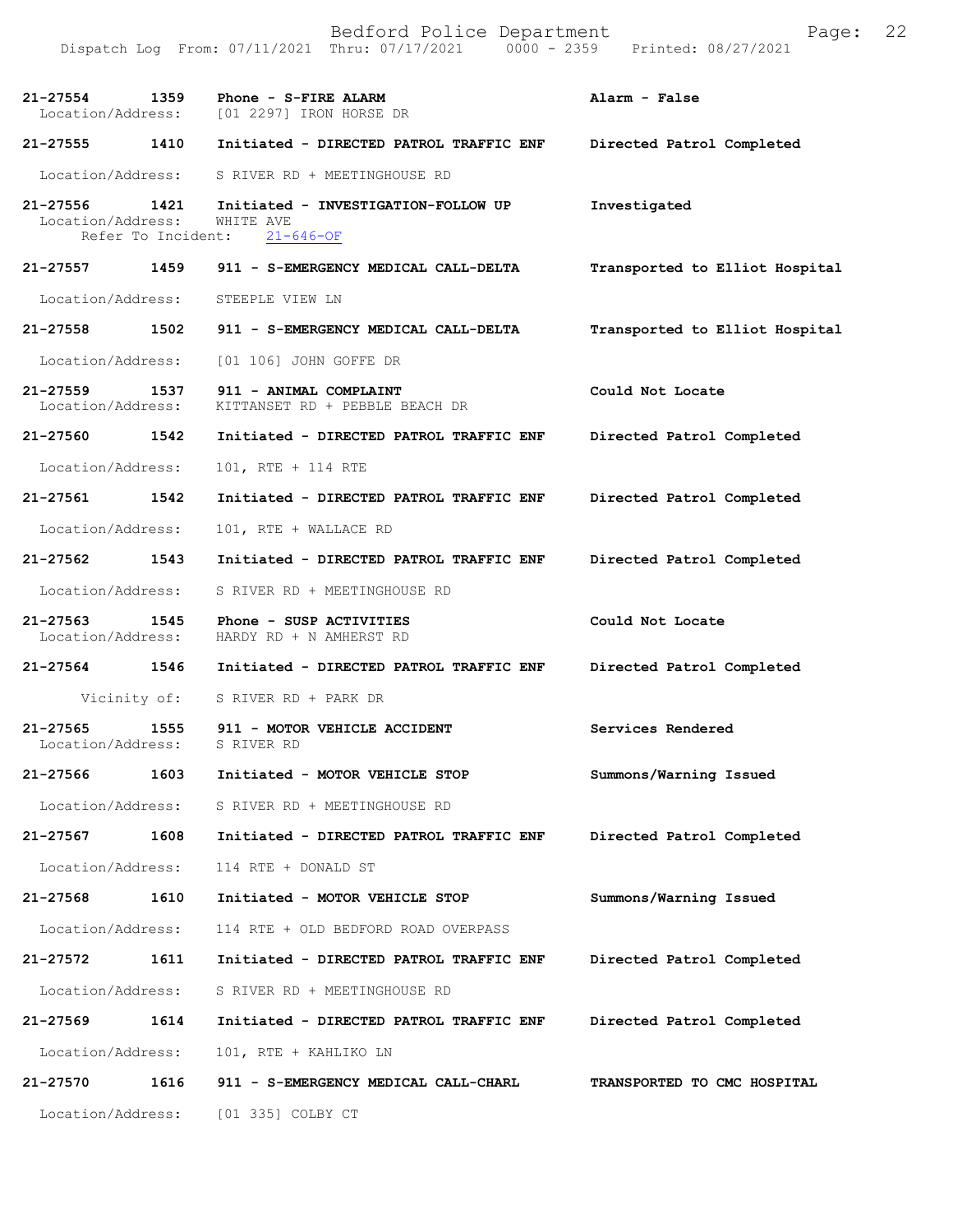|                                    |                            | Dispatch Log From: 07/11/2021 Thru: 07/17/2021 0000 - 2359      | Printed: 08/27/2021       |
|------------------------------------|----------------------------|-----------------------------------------------------------------|---------------------------|
| 21-27571                           | 1621                       | Initiated - DIRECTED PATROL MOUNTAIN BIKE                       | Directed Patrol Completed |
|                                    | Location:                  | BEDFORD MALL - PARKED BY STARBUCKS                              |                           |
| 21-27573 1630                      |                            | Initiated - MOTOR VEHICLE STOP                                  | Summons/Warning Issued    |
| Location/Address:                  |                            | 101, RTE + WALLACE RD                                           |                           |
| 21-27574 1631                      |                            | Initiated - DIRECTED PATROL MOUNTAIN BIKE                       | Directed Patrol Completed |
|                                    | Vicinity of:               | S RIVER RD + KILTON RD                                          |                           |
| 21-27575 1635                      |                            | Initiated - MOTOR VEHICLE STOP                                  | Summons/Warning Issued    |
| Location/Address:                  |                            | S RIVER RD + MOORES CROSSING RD                                 |                           |
| 21-27576 1642                      |                            | Initiated - DIRECTED PATROL TRAFFIC ENF                         | Directed Patrol Completed |
| Location/Address:                  |                            | OLD BEDFORD RD + RUNDLETT HILL RD                               |                           |
| 21-27577<br>Location/Address:      | 1648                       | Walk-In - INVESTIGATION-FOLLOW UP<br>[01 474] CONSTITUTION DR   | Services Rendered         |
| 21-27578 1650                      |                            | Initiated - MOTOR VEHICLE STOP                                  | Summons/Warning Issued    |
| Location/Address:                  |                            | S RIVER RD + EXECUTIVE PARK DR                                  |                           |
| 21-27579 1653                      |                            | Initiated - DIRECTED PATROL TRAFFIC ENF                         | Directed Patrol Completed |
| Location/Address:                  |                            | 101, RTE + NASHUA RD                                            |                           |
| 21-27580<br>Location/Address:      | 1701                       | Initiated - SUSP ACTIVITIES<br>[01 694] S RIVER RD              | Services Rendered         |
| 21-27581 1703<br>Location/Address: |                            | Phone - ASSIST CITIZEN<br>CAMBRIDGE RD                          | Services Rendered         |
| 21-27582 1717                      |                            | Initiated - MOTOR VEHICLE STOP                                  | Summons/Warning Issued    |
| Location/Address:                  |                            | 101, RTE + 114 RTE                                              |                           |
| 21-27583<br>Location/Address:      | 1717                       | Phone - ANIMAL COMPLAINT<br>MEADOW RD                           | Services Rendered         |
| 21-27584                           | 1736                       | Initiated - DIRECTED PATROL TRAFFIC ENF                         | Directed Patrol Completed |
| Location/Address:                  |                            | 101, RTE + HITCHING POST LN                                     |                           |
| 21-27585                           | 1740                       | Initiated - DISABLED MOTOR VEHICLE                              | Directed Patrol Completed |
| Location/Address:                  |                            | 101, RTE + BOYNTON ST                                           |                           |
| 21-27586<br>Location/Address:      | 1740<br>Refer To Incident: | Walk-In - ENDANGERMENT<br>[01 463] NASHUA RD<br>$21 - 657 - OF$ | Investigated              |
| 21-27587                           | 1741                       | Initiated - DIRECTED PATROL TRAFFIC ENF                         | Directed Patrol Completed |
| Location/Address:                  |                            | S RIVER RD + TECHNOLOGY DR                                      |                           |
| 21-27588                           | 1747                       | Initiated - DIRECTED PATROL TRAFFIC ENF                         | Directed Patrol Completed |
|                                    | Vicinity of:               | S RIVER RD + KILTON RD                                          |                           |
| 21-27590<br>Location/Address:      | 1757                       | Phone - CHECK THE WELFARE<br>CHURCHILL CT                       | Services Rendered         |
| 21-27589                           | 1758                       | Initiated - DIRECTED PATROL TRAFFIC ENF                         | Directed Patrol Completed |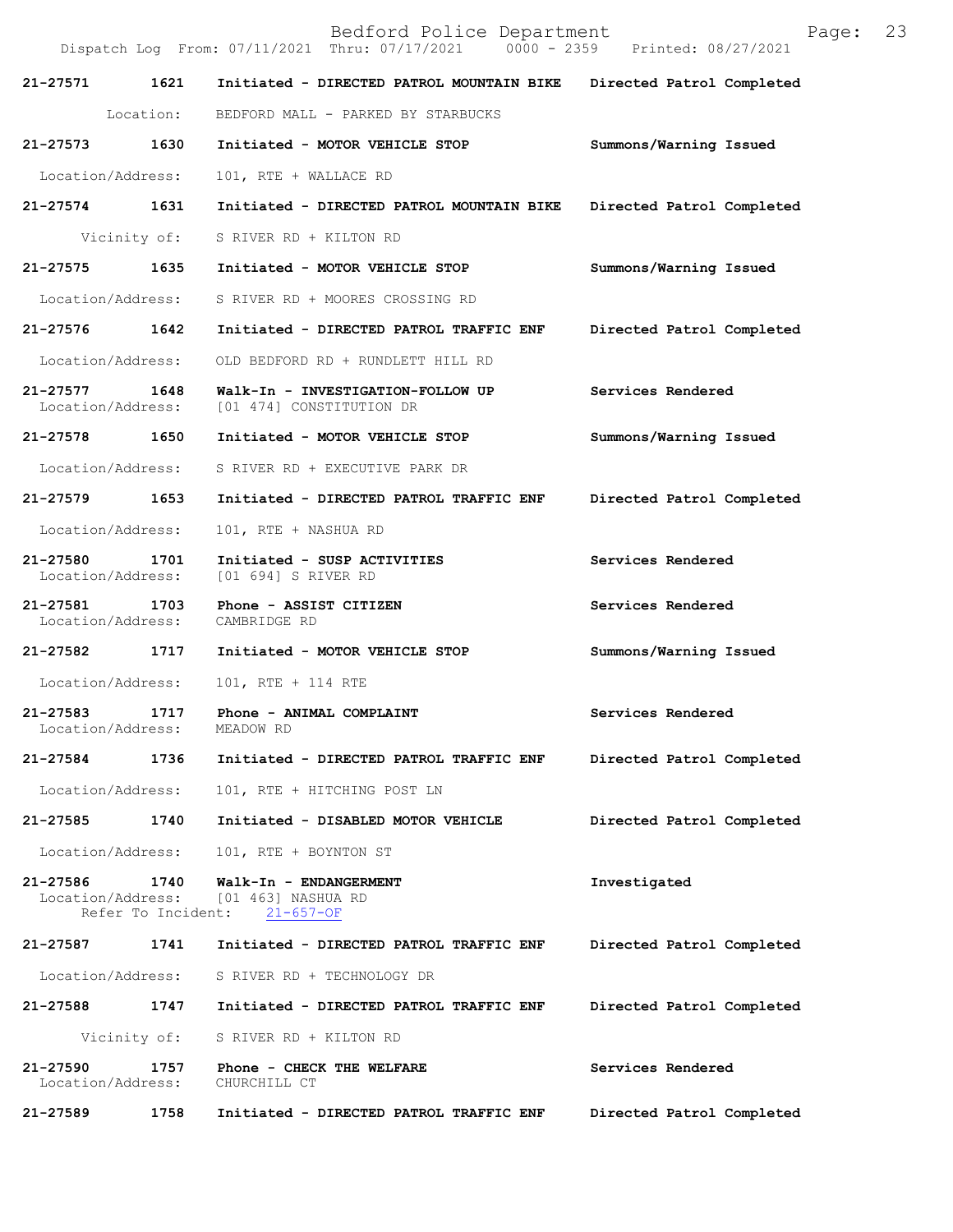|                                   |                    | Bedford Police Department<br>Dispatch Log From: 07/11/2021 Thru: 07/17/2021 0000 - 2359 Printed: 08/27/2021 | Page:                         | 24 |
|-----------------------------------|--------------------|-------------------------------------------------------------------------------------------------------------|-------------------------------|----|
| Location/Address:                 |                    | S RIVER RD + MAIN ST                                                                                        |                               |    |
| 21-27591<br>Location/Address:     | 1808               | Walk-In - S-EMERGENCY MEDICAL CALL<br>[01 474] CONSTITUTION DR                                              | NO TRANSPORT                  |    |
| 21-27592                          | 1814               | Initiated - DIRECTED PATROL-CAR BREAK-INS                                                                   | Directed Patrol Completed     |    |
| Location/Address:                 |                    | BEAVER LN + BLANFORD PL                                                                                     |                               |    |
| 21-27593 1822                     | Refer To Incident: | Initiated - ASSIST CITIZEN<br>Location/Address: [01 L380] S RIVER RD<br>$21 - 658 - OF$                     | Services Rendered             |    |
| 21-27594                          | 1853               | Initiated - MOTOR VEHICLE STOP                                                                              | Summons/Warning Issued        |    |
| Location/Address:                 |                    | S RIVER RD + RIVERWAY PL                                                                                    |                               |    |
| 21-27595                          | 1854               | 911 - MOTOR VEHICLE COMP-IN PROGRESS                                                                        | Taken/Refered to Other Agency |    |
| Location/Address:                 |                    | S RIVER RD                                                                                                  |                               |    |
| 21-27596                          | 1857               | Initiated - MOTOR VEHICLE STOP                                                                              | Summons/Warning Issued        |    |
| Location/Address:                 |                    | 101, RTE + JENKINS RD                                                                                       |                               |    |
| 21-27597                          | 1911               | Initiated - DIRECTED PATROL-CAR BREAK-INS                                                                   | Directed Patrol Completed     |    |
| Location/Address:                 |                    | [01 1312] S RIVER RD                                                                                        |                               |    |
| 21-27598                          | 1914               | Initiated - DIRECTED PATROL-CAR BREAK-INS                                                                   | Directed Patrol Completed     |    |
| Location/Address:                 |                    | [01 L1562] KILTON RD                                                                                        |                               |    |
| 21-27599                          | 1921               | Phone - SUSP ACTIVITIES                                                                                     | No Action Required            |    |
| Location/Address:                 |                    | LIBERTY HILL RD                                                                                             |                               |    |
| $21 - 27600$<br>Location/Address: | 1938               | Phone - S-FIRE ALARM<br>$[01\ 334]\ 101$ , RTE                                                              | Services Rendered             |    |
| 21-27601                          | 1938               | Initiated - BUILDING CHECK                                                                                  | Building Checked/Secured      |    |
| Location/Address:                 |                    | [01 L0000738] COLBY CT                                                                                      |                               |    |
| 21-27602                          | 1949               | Initiated - DIRECTED PATROL-CAR BREAK-INS                                                                   | Directed Patrol Completed     |    |
| Location/Address:                 |                    | [01 L1804] S RIVER RD                                                                                       |                               |    |
| 21-27603                          | 2005               | Initiated - DIRECTED PATROL-CAR BREAK-INS                                                                   | Directed Patrol Completed     |    |
| Location/Address:                 |                    | [01 308] COLBY CT                                                                                           |                               |    |
| 21-27604                          | 2015               | Initiated - DIRECTED PATROL ACCIDENTS                                                                       | Directed Patrol Completed     |    |
| Location/Address:                 |                    | MEETINGHOUSE RD + S RIVER RD                                                                                |                               |    |
| 21-27605                          | 2019               | Initiated - DIRECTED PATROL BURGLARY                                                                        | Directed Patrol Completed     |    |
|                                   |                    |                                                                                                             |                               |    |
| Location/Address:                 |                    | WALLACE RD + N AMHERST RD                                                                                   |                               |    |
| 21-27606                          | 2027               | Initiated - DIRECTED PATROL-CAR BREAK-INS                                                                   | Directed Patrol Completed     |    |
| Location/Address:                 |                    | MEETINGHOUSE RD + OAK DR                                                                                    |                               |    |
| 21-27607                          | 2034               | Initiated - DIRECTED PATROL TRAFFIC ENF                                                                     | Directed Patrol Completed     |    |
| Location/Address:                 |                    | WALLACE RD + MCALLISTER RD                                                                                  |                               |    |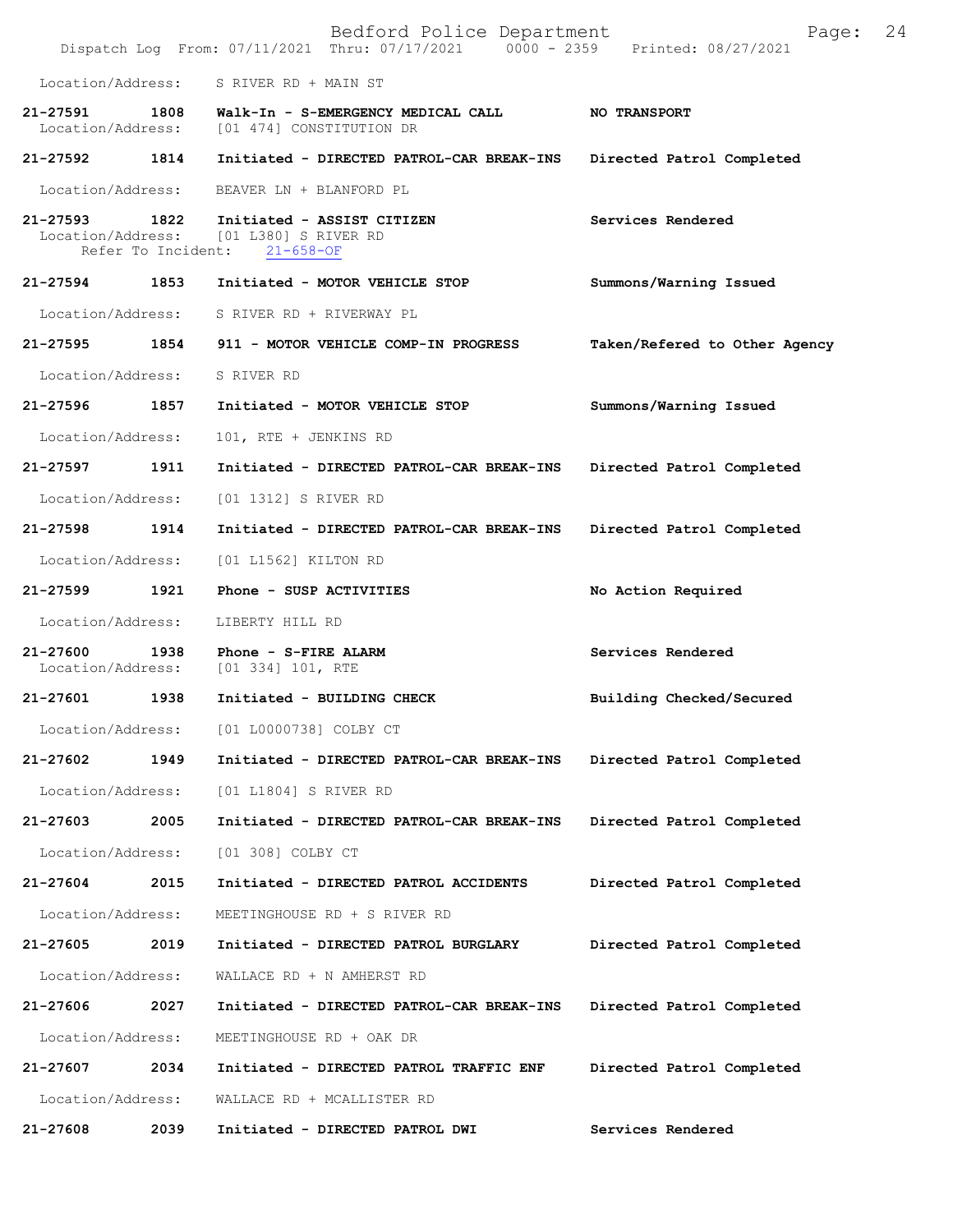|                                   |      | Bedford Police Department<br>Dispatch Log From: 07/11/2021 Thru: 07/17/2021 0000 - 2359 Printed: 08/27/2021 | 25<br>Page:               |
|-----------------------------------|------|-------------------------------------------------------------------------------------------------------------|---------------------------|
| Location/Address:                 |      | S RIVER RD + BACK RIVER RD                                                                                  |                           |
| 21-27609                          | 2043 | Initiated - MOTOR VEHICLE STOP                                                                              | Summons/Warning Issued    |
| Location/Address:                 |      | S RIVER RD + RIVERWAY PL                                                                                    |                           |
| 21-27610<br>Location/Address:     | 2051 | Initiated - SUSP ACTIVITIES<br>S RIVER RD + COLBY CT                                                        | Services Rendered         |
| 21-27611 2103                     |      | Initiated - DIRECTED PATROL DWI                                                                             | Directed Patrol Completed |
| Location/Address:                 |      | 101, RTE + JENKINS RD                                                                                       |                           |
| 21-27612                          | 2103 | Initiated - DIRECTED PATROL DWI                                                                             | Directed Patrol Completed |
| Vicinity of:                      |      | S RIVER RD + MAIN ST                                                                                        |                           |
| 21-27613                          | 2105 | Initiated - MOTOR VEHICLE STOP                                                                              | Summons/Warning Issued    |
| Location/Address:                 |      | S RIVER RD + COLBY CT                                                                                       |                           |
| $21 - 27614$                      | 2111 | Initiated - MOTOR VEHICLE STOP                                                                              | Summons/Warning Issued    |
| Location/Address:                 |      | 101, RTE + CONSTITUTION DR                                                                                  |                           |
| 21-27615                          | 2117 | Initiated - DIRECTED PATROL BURGLARY                                                                        | Directed Patrol Completed |
| Location/Address:                 |      | [01 L357] WHITE AVE                                                                                         |                           |
| 21-27616<br>Location/Address:     | 2120 | Initiated - SERVE PAPERWORK<br>[01 138] S RIVER RD                                                          | Could Not Locate          |
| 21-27617 2131                     |      | Initiated - DIRECTED PATROL DWI                                                                             | Directed Patrol Completed |
| Location/Address:                 |      | S RIVER RD + EXECUTIVE PARK DR                                                                              |                           |
| 21-27618                          | 2203 | Initiated - DIRECTED PATROL DWI                                                                             | Directed Patrol Completed |
| Location/Address:                 |      | COUNTY RD + BACK RIVER RD                                                                                   |                           |
| 21-27619                          | 2213 | Initiated - MOTOR VEHICLE STOP                                                                              | Summons/Warning Issued    |
| Location/Address:                 |      | S RIVER RD + UPJOHN ST                                                                                      |                           |
| 21-27620                          | 2326 | Initiated - DIRECTED PATROL DWI                                                                             | Directed Patrol Completed |
| Location/Address:                 |      | S RIVER RD + UPJOHN ST                                                                                      |                           |
| 21-27621                          | 2336 | Initiated - DIRECTED PATROL DWI                                                                             | Directed Patrol Completed |
| Location/Address:                 |      | 101, RTE + MEETINGHOUSE RD                                                                                  |                           |
| 21-27622                          | 2337 | Initiated - DIRECTED PATROL DWI                                                                             | Directed Patrol Completed |
| Location/Address:                 |      | S RIVER RD + MEETINGHOUSE RD                                                                                |                           |
| 21-27623                          | 2338 | Initiated - DIRECTED PATROL DWI                                                                             | Directed Patrol Completed |
| Location/Address:                 |      | 114 RTE + WHITE AVE                                                                                         |                           |
| $21 - 27624$<br>Location/Address: | 2339 | Initiated - SUSP ACTIVITIES<br>COLBY CT                                                                     | Services Rendered         |
| 21-27625                          | 2346 | Initiated - MOTOR VEHICLE STOP                                                                              | Summons/Warning Issued    |
| Location/Address:                 |      | NEW BOSTON RD + TIRRELL HILL RD                                                                             |                           |

**For Date: 07/15/2021 - Thursday**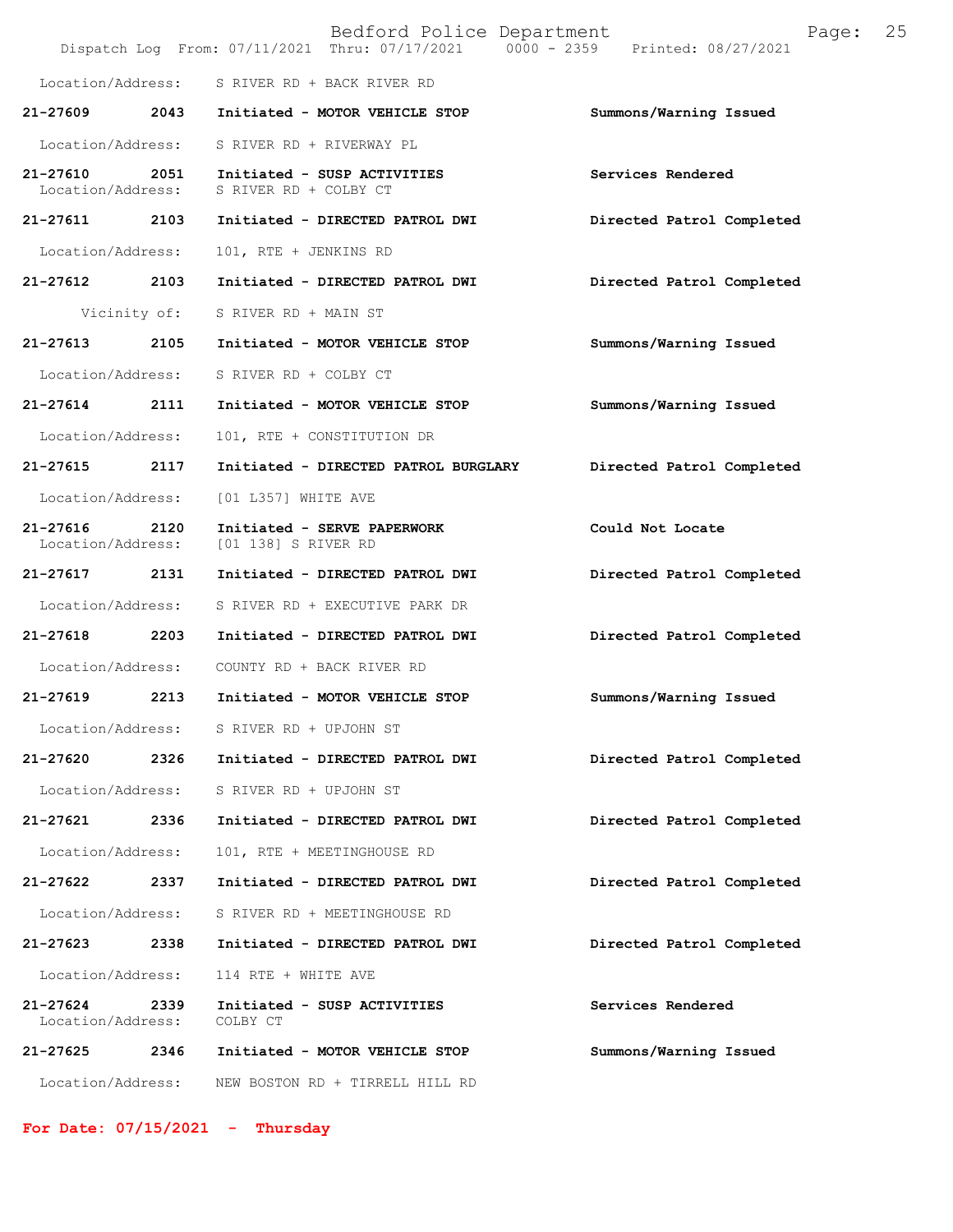| $21 - 27626$                       | 0002                     | Initiated - DIRECTED PATROL DWI                                                                                                                                                       | Directed Patrol Completed |
|------------------------------------|--------------------------|---------------------------------------------------------------------------------------------------------------------------------------------------------------------------------------|---------------------------|
| Location/Address:                  |                          | 101, RTE + TWIN BROOK LN                                                                                                                                                              |                           |
| 21-27627 0019                      |                          | Initiated - DIRECTED PATROL DWI                                                                                                                                                       | Directed Patrol Completed |
| Location/Address:                  |                          | S RIVER RD + HAWTHORNE DR                                                                                                                                                             |                           |
| 21-27628 0020                      |                          | Initiated - DIRECTED PATROL DWI                                                                                                                                                       | Directed Patrol Completed |
| Location/Address:                  |                          | 101, RTE + 114 RTE                                                                                                                                                                    |                           |
| 21-27629 0023<br>Location/Address: | Refer To Arrest:<br>Age: | Initiated - SUSP ACTIVITIES<br>S RIVER RD<br>$21 - 384 - AR$<br>Arrest: MOSEL, DAVID<br>Address: FRANKLIN, NH<br>33<br>Charges: False Report to Law Enf; False Info<br>Bench Warrants | Arrest(s) Made            |
| 21-27630 0034                      |                          | Initiated - MOTOR VEHICLE STOP                                                                                                                                                        | Summons/Warning Issued    |
| Location/Address:                  |                          | $101$ , RTE + ELK DR                                                                                                                                                                  |                           |
| 21-27631 0044                      |                          | Initiated - DIRECTED PATROL DWI                                                                                                                                                       | Directed Patrol Completed |
| Location/Address:                  |                          | $101$ , RTE + ELK DR                                                                                                                                                                  |                           |
| 21-27632 0048                      |                          | Initiated - DIRECTED PATROL DWI                                                                                                                                                       | Directed Patrol Completed |
| Location/Address:                  |                          | NEW BOSTON RD + WALLACE RD                                                                                                                                                            |                           |
| 21-27633 0127                      |                          | Initiated - DIRECTED PATROL DWI                                                                                                                                                       | Directed Patrol Completed |
| Location/Address:                  |                          | BEALS RD + GAGE GIRLS RD                                                                                                                                                              |                           |
| 21-27634 0136                      |                          | Initiated - DIRECTED PATROL DWI                                                                                                                                                       | Directed Patrol Completed |
| Location/Address:                  |                          | 101, RTE + MEETINGHOUSE RD OFF RAMP                                                                                                                                                   |                           |
| 21-27635 0140                      |                          | Initiated - MOTOR VEHICLE STOP                                                                                                                                                        | Summons/Warning Issued    |
| Location/Address:                  |                          | 101, RTE + 114 RTE                                                                                                                                                                    |                           |
| 21-27636                           | 0144                     | Initiated - MOTOR VEHICLE STOP                                                                                                                                                        | Summons/Warning Issued    |
| Location/Address:                  |                          | 101, RTE + HITCHING POST LN                                                                                                                                                           |                           |
| 21-27637                           | 0206                     | Initiated - BUILDING CHECK                                                                                                                                                            | Building Checked/Secured  |
| Location/Address:                  |                          | [01 L357] WHITE AVE                                                                                                                                                                   |                           |
| 21-27638                           | 0213                     | Initiated - BUILDING CHECK                                                                                                                                                            | Directed Patrol Completed |
| Location/Address:                  |                          | [01 422] 101, RTE                                                                                                                                                                     |                           |
| 21-27639                           | 0216                     | Initiated - DIRECTED PATROL BURGLARY                                                                                                                                                  | Directed Patrol Completed |
| Location/Address:                  |                          | ESSEX RD + BIRKDALE RD                                                                                                                                                                |                           |
| 21-27640                           | 0237                     | Initiated - DIRECTED PATROL BURGLARY                                                                                                                                                  | Directed Patrol Completed |
| Location/Address:                  |                          | CAMPBELL RD + SPARROW LN                                                                                                                                                              |                           |
| 21-27642                           | 0253                     | Initiated - DIRECTED PATROL BURGLARY                                                                                                                                                  | Directed Patrol Completed |
| Location/Address:                  |                          | LIBERTY HILL RD                                                                                                                                                                       |                           |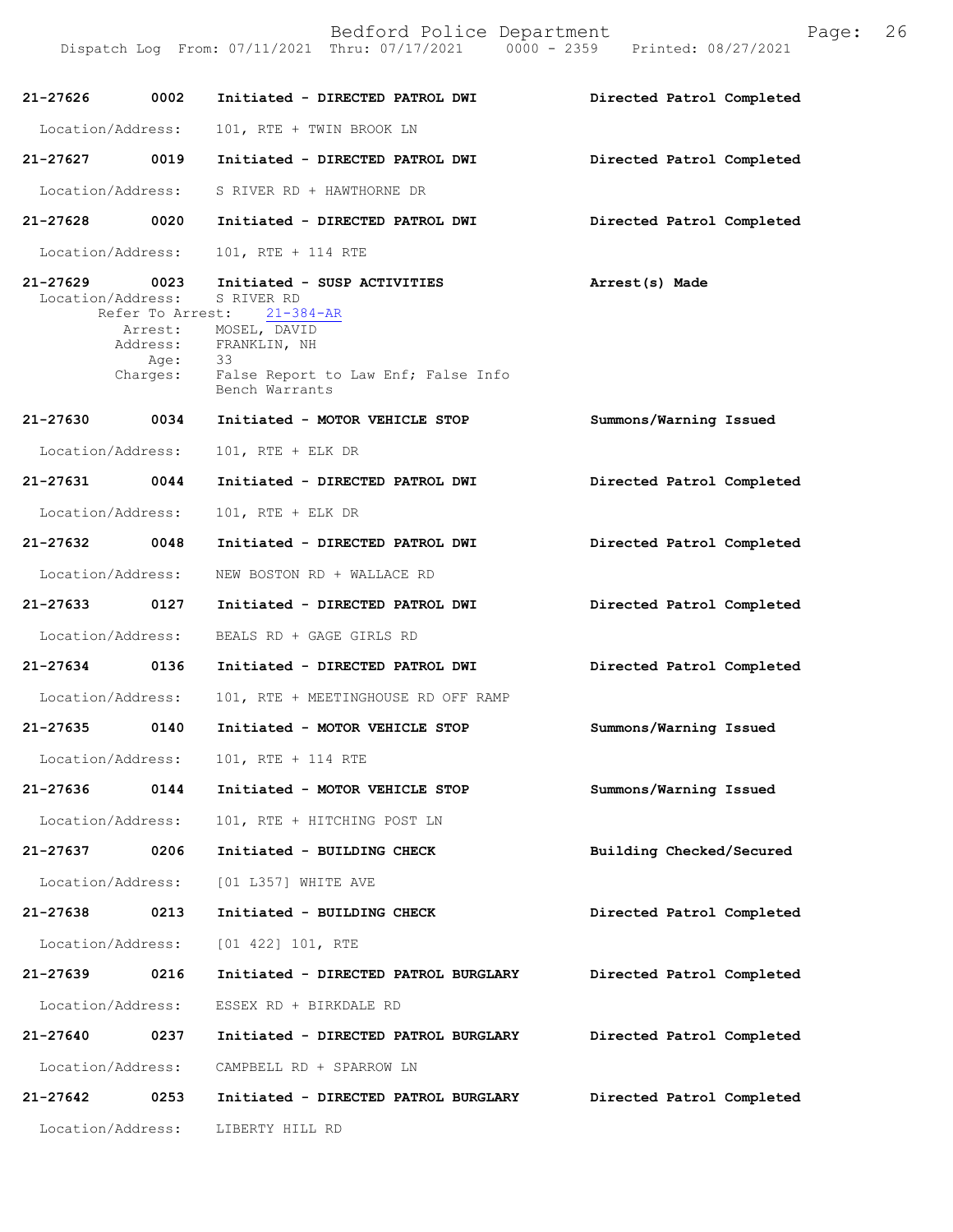| 21-27641                          | 0257         | Initiated - DIRECTED PATROL-CAR BREAK-INS         | Directed Patrol Completed |
|-----------------------------------|--------------|---------------------------------------------------|---------------------------|
| Location/Address:                 |              | LIBERTY HILL RD                                   |                           |
| $21 - 27643$<br>Location/Address: | 0300         | Phone - ALARM, BURGLAR<br>[01 2303] WINDING RD    | Alarm - False             |
| 21-27644 0351                     |              | Initiated - BUILDING CHECK                        | Building Checked/Secured  |
| Location/Address:                 |              | [01 192] NEW BOSTON RD                            |                           |
| $21 - 27645$ 0415                 |              | Initiated - DIRECTED PATROL BURGLARY              | Directed Patrol Completed |
| Location/Address:                 |              | JOPPA HILL RD + PULPIT RD                         |                           |
| $21 - 27646$ 0444                 |              | Initiated - DIRECTED PATROL BURGLARY              | Directed Patrol Completed |
| Location/Address:                 |              | N AMHERST RD + WALLACE RD                         |                           |
| 21-27647                          | 0525         | Initiated - DIRECTED PATROL TRAFFIC ENF           | Directed Patrol Completed |
| Location/Address:                 |              | 114 RTE + WHITE AVE                               |                           |
| 21-27648 0530                     |              | Initiated - DIRECTED PATROL TRAFFIC ENF           | Directed Patrol Completed |
| Location/Address:                 |              | 101, RTE + WALLACE RD                             |                           |
| 21-27649                          | 0558         | Initiated - DIRECTED PATROL TRAFFIC ENF           | Directed Patrol Completed |
| Location/Address:                 |              | S RIVER RD + BACK RIVER RD                        |                           |
| 21-27650                          | 0559         | Initiated - DIRECTED PATROL TRAFFIC ENF           | Directed Patrol Completed |
| Location/Address:                 |              | 101, RTE + KAHLIKO LN                             |                           |
| 21-27651<br>Location/Address:     | 0708         | Phone - ANIMAL COMPLAINT<br>[01 324] HAWTHORNE DR | Could Not Locate          |
| 21-27652                          | 0726         | Initiated - MOTOR VEHICLE STOP                    | Summons/Warning Issued    |
| Location/Address:                 |              | KILTON RD                                         |                           |
| 21-27653                          | 0727         | Initiated - DIRECTED PATROL TRAFFIC ENF           | Directed Patrol Completed |
| Location/Address:                 |              | 101, RTE + 114 RTE                                |                           |
| 21-27654                          | 0737         | Initiated - MOTOR VEHICLE STOP                    | Summons/Warning Issued    |
| Location/Address:                 |              | 101, RTE + MEETINGHOUSE RD                        |                           |
| 21-27655                          | 0758         | Initiated - DIRECTED PATROL TRAFFIC ENF           | Directed Patrol Completed |
| Location/Address:                 |              | S RIVER RD + KILTON RD                            |                           |
| 21-27656                          | 0811         | Initiated - MOTOR VEHICLE STOP                    | Summons/Warning Issued    |
| Location/Address:                 |              | S RIVER RD                                        |                           |
| 21-27657                          | 0816         | Initiated - DIRECTED PATROL TRAFFIC ENF           | Directed Patrol Completed |
| Location/Address:                 |              | 101, RTE + MEETINGHOUSE RD                        |                           |
| 21-27658                          | 0827         | Initiated - DIRECTED PATROL TRAFFIC ENF           | Directed Patrol Completed |
|                                   | Vicinity of: | WALLACE RD + GREENFIELD PKWY                      |                           |
| 21-27659                          | 0830         | Initiated - MOTOR VEHICLE STOP                    | Summons/Warning Issued    |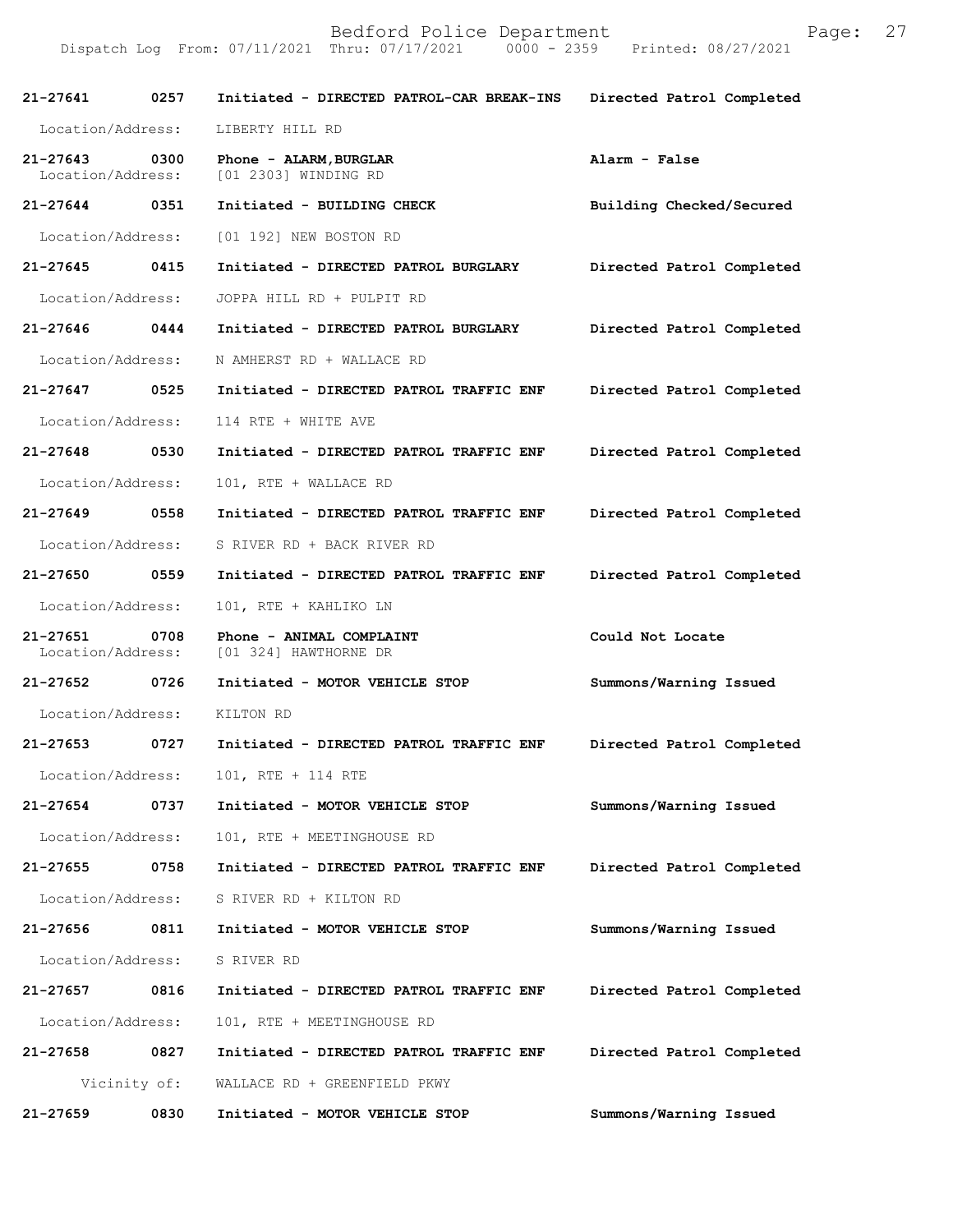|                                                          | Bedford Police Department<br>Dispatch Log From: 07/11/2021 Thru: 07/17/2021 0000 - 2359 | 28<br>Page:<br>Printed: 08/27/2021 |
|----------------------------------------------------------|-----------------------------------------------------------------------------------------|------------------------------------|
| Location/Address:                                        | WALLACE RD + GREENFIELD PKWY                                                            |                                    |
| 21-27660 0834<br>Location/Address:                       | Initiated - RADAR TRAILER<br>N AMHERST RD + PERRY RD                                    | Services Rendered                  |
| 21-27661<br>0840                                         | Initiated - MOTOR VEHICLE STOP                                                          | Summons/Warning Issued             |
| Location/Address:                                        | WALLACE RD + HANCOCK DR                                                                 |                                    |
| 21-27662 0841<br>Location/Address:                       | Phone - ASSIST CITIZEN<br>[01 138] S RIVER RD                                           | Services Rendered                  |
| 21-27663 0848<br>Location/Address:                       | Phone - MOTOR VEHICLE ACCIDENT<br>WALLACE RD + NEW BOSTON RD                            | Services Rendered                  |
| 21-27664 0909<br>Location/Address:                       | Phone - ASSIST CITIZEN<br>BOURBON ST                                                    | Services Rendered                  |
| 21-27665 0911                                            | Phone - S-MUTUAL AID-MEDICAL                                                            | Transported to Elliot Hospital     |
| Location/Address:                                        | [07] WILLOW ST                                                                          |                                    |
| 21-27666<br>0933                                         | Initiated - MOTOR VEHICLE STOP                                                          | Summons/Warning Issued             |
| Location/Address:                                        | COL DANIELS DR + BEALS RD                                                               |                                    |
| 21-27667 0937 Phone - FRAUD<br>Refer To Incident:        | Location/Address: [01 L1804] S RIVER RD<br>$21 - 659 - OF$                              | Investigated                       |
| 21-27668 1001<br>Refer To Incident:                      | Other - FRAUD<br>Location/Address: [01 335] COLBY CT<br>$21 - 662 - OF$                 | Investigated                       |
| 21-27669<br>1005<br>Location/Address: BEALS RD           | Phone - CHECK THE WELFARE                                                               | Services Rendered                  |
| 21-27670<br>1028                                         | Walk-In - ASSIST CITIZEN<br>Location/Address: [01 474] CONSTITUTION DR                  | Services Rendered                  |
| 1029<br>$21 - 27671$                                     | Initiated - MOTOR VEHICLE STOP                                                          | Summons/Warning Issued             |
|                                                          | Location/Address: S RIVER RD + UPJOHN ST                                                |                                    |
| 21-27672 1042<br>Location/Address:<br>Refer To Incident: | Walk-In - IDENTITY THEFT<br>KINGS RANSOM LN<br>$21 - 660 - OF$                          | Investigated                       |
| 21-27673<br>1050<br>Location/Address:                    | Initiated - INVESTIGATION-FOLLOW UP<br>[01 L1804] S RIVER RD                            | Could Not Locate                   |
| $21 - 27674$<br>1054<br>Location/Address:                | 911 - 911 Abandoned<br>[01 L24] S RIVER RD                                              | Unfounded                          |
| 21-27675<br>1058<br>Location/Address:                    | Phone - ANIMAL COMPLAINT<br>N AMHERST RD                                                | Could Not Locate                   |
| 21-27676<br>1100<br>Location/Address:                    | Phone - SUSP ACTIVITIES<br>RUNDLETT HILL RD                                             | Services Rendered                  |
| 21-27677<br>1221<br>Location/Address:                    | Phone - SUSP ACTIVITIES<br>[01 L540] CAMP RD                                            | Services Rendered                  |
| 21-27678<br>1230                                         | Initiated - DIRECTED PATROL-CAR BREAK-INS                                               | Directed Patrol Completed          |
| Vicinity of:                                             | [01 L1803] S RIVER RD                                                                   |                                    |
| 21-27679<br>1236<br>Location/Address:                    | 911 - S-SERVICE CALL<br>CAMPBELL RD                                                     | Services Rendered                  |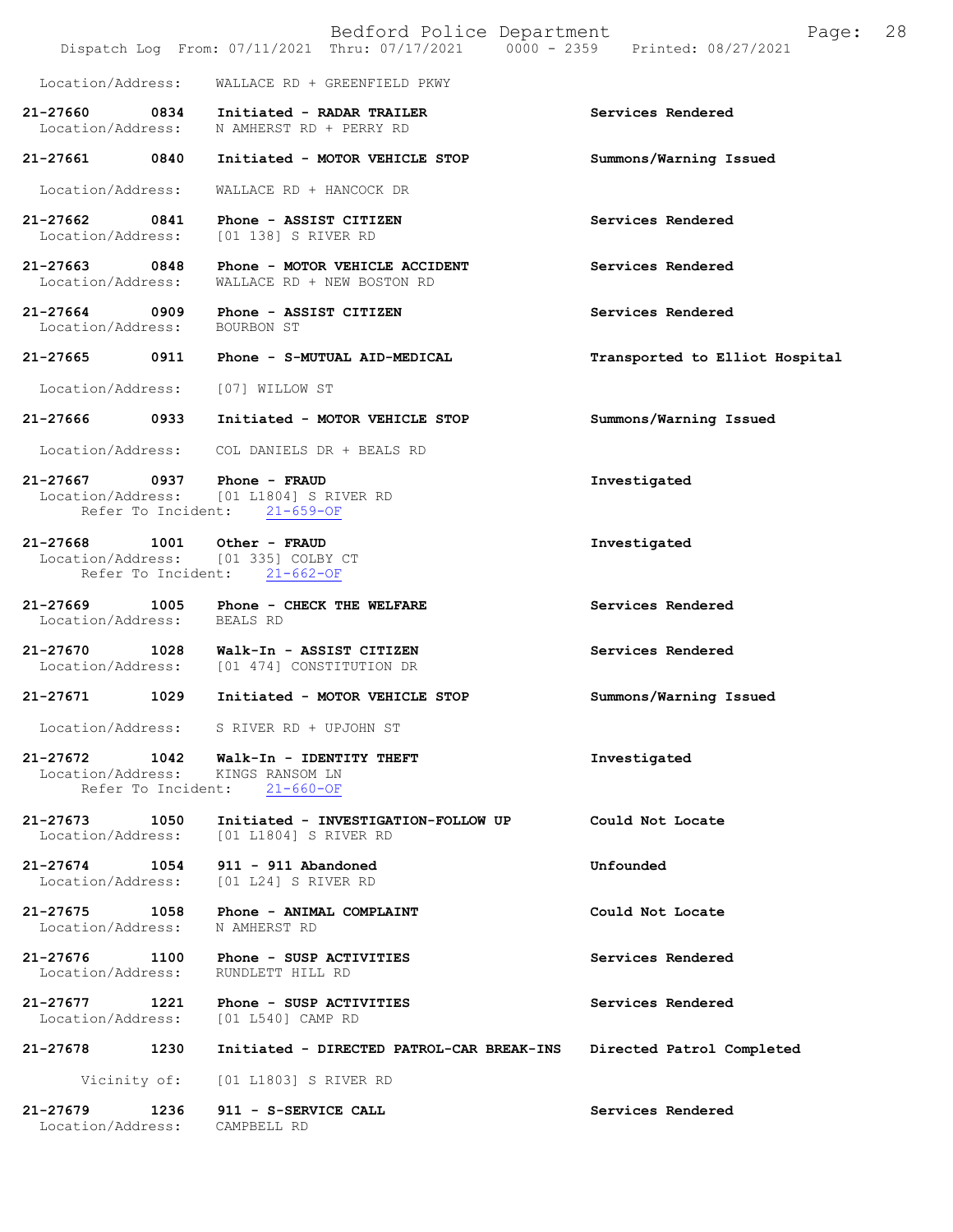| 21-27680 1245                      | Vicinity of:                                                          | Initiated - DIRECTED PATROL TRAFFIC ENF<br>GAGE GIRLS RD                                                                                                                                      | Services Rendered              |
|------------------------------------|-----------------------------------------------------------------------|-----------------------------------------------------------------------------------------------------------------------------------------------------------------------------------------------|--------------------------------|
| 21-27681 1304                      |                                                                       | 911 - S-EMERGENCY MEDICAL CALL                                                                                                                                                                | TRANSPORTED TO CMC HOSPITAL    |
| Location/Address:                  |                                                                       | [01 1202] NASHUA RD                                                                                                                                                                           |                                |
| 21-27682 1348                      |                                                                       | Initiated - DIRECTED PATROL TRAFFIC ENF                                                                                                                                                       | Directed Patrol Completed      |
|                                    | Vicinity of:                                                          | N AMHERST RD + JOPPA HILL RD                                                                                                                                                                  |                                |
| 21-27683 1412<br>Location/Address: |                                                                       | Phone - S-MUTUAL AID-MEDICAL<br>[07] MCGREGOR ST                                                                                                                                              | <b>NO TRANSPORT</b>            |
| 21-27684 1423<br>Location/Address: |                                                                       | 911 - INTERNET CRIMES<br>SENTRY RD                                                                                                                                                            | Services Rendered              |
| 21-27685 1505                      |                                                                       | 911 - S-EMERGENCY MEDICAL CALL-CHARL                                                                                                                                                          | Transported to Elliot Hospital |
| Location/Address:                  |                                                                       | CHESTERFIELD PL                                                                                                                                                                               |                                |
| 21-27686 1525                      |                                                                       | 911 - S-EMERGENCY MEDICAL CALL-BRAVO                                                                                                                                                          | Transported to Elliot Hospital |
| Location/Address:                  |                                                                       | [01 1761] CIDERMILL RD                                                                                                                                                                        |                                |
| 21-27687 1528                      |                                                                       | Initiated - MOTOR VEHICLE STOP                                                                                                                                                                | Summons/Warning Issued         |
| Location/Address:                  |                                                                       | 101, RTE + MEETINGHOUSE RD OFF RAMP                                                                                                                                                           |                                |
| 21-27688 1600                      |                                                                       | Initiated - MOTOR VEHICLE STOP                                                                                                                                                                | Summons/Warning Issued         |
| Location/Address:                  |                                                                       | [01 1235] S RIVER RD                                                                                                                                                                          |                                |
| 21-27689 1601                      |                                                                       | Initiated - DIRECTED PATROL MOUNTAIN BIKE                                                                                                                                                     | Directed Patrol Completed      |
|                                    | Vicinity of:                                                          | S RIVER RD + MAIN ST                                                                                                                                                                          |                                |
| 21-27690                           | 1603                                                                  | Initiated - DIRECTED PATROL TRAFFIC ENF                                                                                                                                                       | Directed Patrol Completed      |
| Location/Address:                  |                                                                       | S RIVER RD + MEETINGHOUSE RD                                                                                                                                                                  |                                |
| 21-27691 1631                      |                                                                       | Initiated - MOTOR VEHICLE STOP                                                                                                                                                                | Summons/Warning Issued         |
| Location/Address:                  |                                                                       | S RIVER RD + HAWTHORNE DR                                                                                                                                                                     |                                |
| 21-27692                           | 1639                                                                  | Initiated - DIRECTED PATROL TRAFFIC ENF                                                                                                                                                       | Directed Patrol Completed      |
| Location/Address:                  |                                                                       | 101, RTE + NASHUA RD                                                                                                                                                                          |                                |
| $21 - 27693$                       | 1640                                                                  | Initiated - DIRECTED PATROL TRAFFIC ENF                                                                                                                                                       | Directed Patrol Completed      |
| Location/Address:                  |                                                                       | S RIVER RD + CLUB ACRE LN                                                                                                                                                                     |                                |
| 21-27694                           | 1647                                                                  | Initiated - MOTOR VEHICLE STOP                                                                                                                                                                | Summons/Warning Issued         |
| Location/Address:                  |                                                                       | [01 L0000786] S RIVER RD                                                                                                                                                                      |                                |
| 21-27695<br>Location/Address:      | 1649<br>Refer To Summons:<br>Summons:<br>Address:<br>Age:<br>Charges: | Initiated - MOTOR VEHICLE STOP<br>[01 L1804] S RIVER RD<br>$21 - 385 - AR$<br>VAZQUEZ-GARCIA, ALBERTO<br>MANCHESTER, NH<br>44<br>License Reqd; Op w/o Valid License<br>"Hands Free" Violation | Arrest(s) Made                 |
| 21-27696<br>Location/Address:      | 1706                                                                  | Phone - DOG COMPLAINT<br>[01 L432] WHISPER DR                                                                                                                                                 | Could Not Locate               |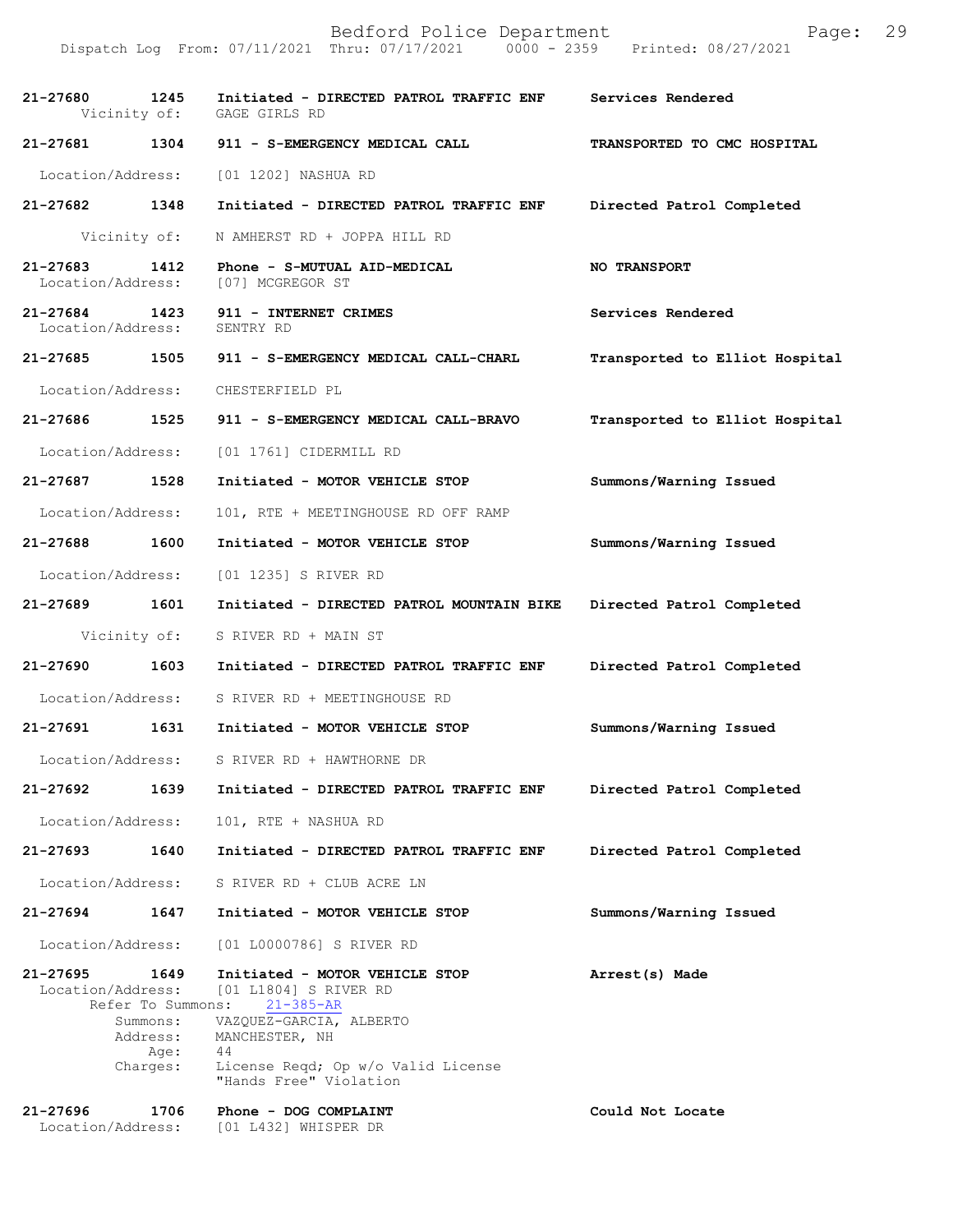| 21-27697 1733                      |              | Initiated - DIRECTED PATROL TRAFFIC ENF                     | Directed Patrol Completed |
|------------------------------------|--------------|-------------------------------------------------------------|---------------------------|
|                                    | Vicinity of: | 101, RTE + 114 RTE                                          |                           |
| 21-27698 1736                      |              | Initiated - MOTOR VEHICLE STOP                              | Summons/Warning Issued    |
| Location/Address:                  |              | [01 1312] S RIVER RD                                        |                           |
| 21-27699 1758                      |              | Initiated - DIRECTED PATROL TRAFFIC ENF                     | Directed Patrol Completed |
|                                    | Vicinity of: | NEW BOSTON RD + WALLACE RD                                  |                           |
| 21-27700 1803                      |              | Initiated - DIRECTED PATROL-CAR BREAK-INS                   | Directed Patrol Completed |
| Location/Address:                  |              | TECHNOLOGY DR + REED DR                                     |                           |
| 21-27701 1803                      |              | Initiated - MOTOR VEHICLE STOP                              | Summons/Warning Issued    |
| Location/Address:                  |              | [01 L1864] S RIVER RD                                       |                           |
| 21-27702 1818                      |              | Initiated - MOTOR VEHICLE STOP                              | Summons/Warning Issued    |
| Location/Address:                  |              | BOYNTON ST + WAYSIDE DR                                     |                           |
| 21-27703 1819<br>Location/Address: |              | 911 - DOG COMPLAINT<br>[01 L1804] S RIVER RD                | Could Not Locate          |
| 21-27704 1823                      |              | Initiated - MOTOR VEHICLE STOP                              | Summons/Warning Issued    |
| Location/Address:                  |              | WALLACE RD + CHUBBUCK RD                                    |                           |
| 21-27705 1827                      | Location:    | Other - BOLO<br>HUDSON                                      | Services Rendered         |
| 21-27706 1900                      |              | Initiated - DIRECTED PATROL-CAR BREAK-INS                   | Directed Patrol Completed |
| Location/Address:                  |              | [01 1050] DONALD ST                                         |                           |
| 21-27707 1906                      |              | Initiated - DIRECTED PATROL TRAFFIC ENF                     | Directed Patrol Completed |
| Location/Address:                  |              | 101, RTE + WALLACE RD                                       |                           |
| 21-27708                           | 1922         | Initiated - DIRECTED PATROL-CAR BREAK-INS                   | Directed Patrol Completed |
| Location/Address:                  |              | PLUMMER RD + BOYNTON ST                                     |                           |
| 21-27709                           | 1925         | Phone - ALARM, BURGLAR                                      | Alarm- correct code/reset |
|                                    |              | Location/Address: [01 2303] WINDING RD                      |                           |
| 21-27710                           | 1935         | Initiated - DIRECTED PATROL-CAR BREAK-INS                   | Directed Patrol Completed |
| Location/Address:                  |              | GREENFIELD PKWY                                             |                           |
| 21-27711                           | 1940         | Initiated - MOTOR VEHICLE STOP                              | Summons/Warning Issued    |
| Location/Address:                  |              | 101, RTE + WALLACE RD                                       |                           |
| 21-27712                           | 1941         | Other - BOLO                                                | No Action Required        |
|                                    | Location:    | NASHUA                                                      |                           |
| 21-27713<br>Location/Address:      | 1950         | Initiated - INVESTIGATION-FOLLOW UP<br>[01 1312] S RIVER RD | Investigated              |
| 21-27714                           | 2022         | Initiated - DIRECTED PATROL-CAR BREAK-INS                   | Directed Patrol Completed |
| Location/Address:                  |              | [01 L0000794] OLDE BEDFORD WAY                              |                           |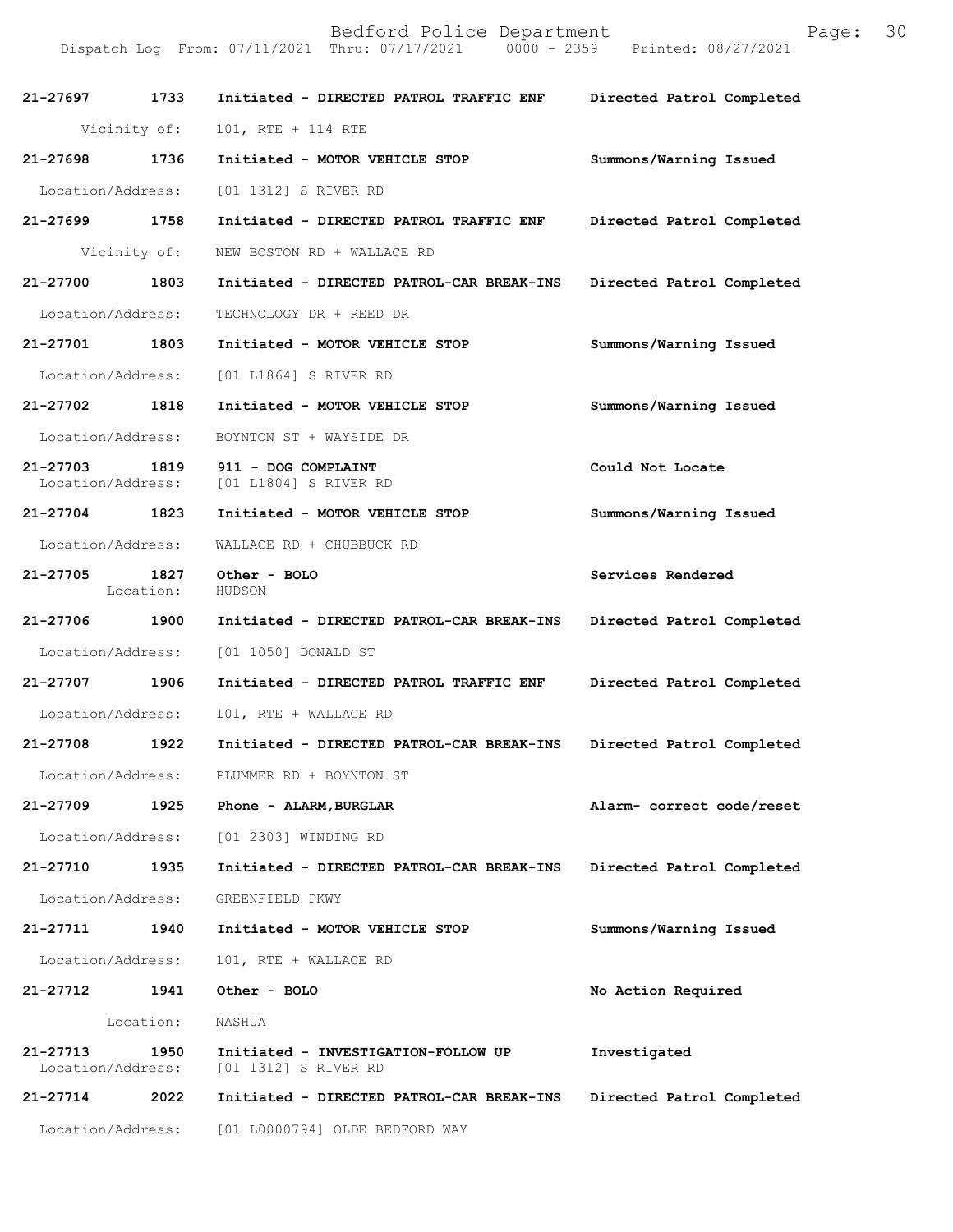| 21-27715                           | 2023         | 911 - S-EMERGENCY MEDICAL CALL-DELTA                                    | Transported to Elliot Hospital |
|------------------------------------|--------------|-------------------------------------------------------------------------|--------------------------------|
| Location/Address:                  |              | CAMBRIDGE RD                                                            |                                |
| 21-27716<br>Location/Address:      | 2036         | Initiated - SERVE PAPERWORK<br>[01 138] S RIVER RD                      | Could Not Locate               |
| 21-27717 2051<br>Location/Address: |              | Initiated - SUSP ACTIVITIES<br>[01 231] OLD BEDFORD RD                  | Services Rendered              |
| 21-27718                           | 2051         | Initiated - DIRECTED PATROL-CAR BREAK-INS                               | Directed Patrol Completed      |
|                                    |              | Location/Address: COUNTY RD + WRIGHT ACRES RD                           |                                |
| 21–27719 2057                      |              | Initiated - BUILDING CHECK<br>Location/Address: [01 231] OLD BEDFORD RD | Services Rendered              |
| 21-27720 2101<br>Location/Address: |              | Initiated - SUSP ACTIVITIES<br>STATION RD                               | Services Rendered              |
| 21-27721 2117                      |              | Initiated - MOTOR VEHICLE STOP                                          | Summons/Warning Issued         |
|                                    |              | Location/Address: S RIVER RD + HAWTHORNE DR                             |                                |
| $21 - 27722$                       | 2134         | Initiated - DIRECTED PATROL BURGLARY                                    | Directed Patrol Completed      |
|                                    |              | Location/Address: [01 L2447] 101, RTE                                   |                                |
| 21-27723                           | 2340         | Initiated - DIRECTED PATROL DWI                                         | Directed Patrol Completed      |
| Location/Address:                  |              | 101, RTE + COVENANT WAY                                                 |                                |
| 21-27725 2341                      |              | Initiated - DIRECTED PATROL DWI                                         | Directed Patrol Completed      |
|                                    | Vicinity of: | S RIVER RD + MEETINGHOUSE RD                                            |                                |
| 21-27724                           | 2342         | Initiated - DIRECTED PATROL DWI                                         | Directed Patrol Completed      |
| Location/Address:                  |              | 114 RTE + NEW BOSTON RD                                                 |                                |
| 21-27726 2350                      |              | Initiated - MOTOR VEHICLE STOP                                          | Summons/Warning Issued         |
| Location/Address:                  |              | 101, RTE                                                                |                                |
| 21-27727                           | 2356         | Initiated - MOTOR VEHICLE STOP                                          | Summons/Warning Issued         |
| Location/Address:                  |              | HAWTHORNE DR                                                            |                                |
|                                    |              | For Date: $07/16/2021$ - Friday                                         |                                |
| 21-27728<br>Location/Address:      | 0005         | Phone - CHECK THE WELFARE<br>MCALLISTER RD                              | Services Rendered              |
| 21-27729                           | 0020         | Initiated - DIRECTED PATROL DWI                                         | Directed Patrol Completed      |
|                                    | Vicinity of: | S RIVER RD + COLBY CT                                                   |                                |

Location/Address: [01 435] HAWTHORNE DR

**21-27731 0045 Initiated - DIRECTED PATROL DWI Directed Patrol Completed**  Location/Address: NEW BOSTON RD + WALLACE RD **21-27732 0049 Phone - SUSP ACTIVITIES-IN PROGRESS Services Rendered** 

**21-27730 0038 911 - S-EMERGENCY MEDICAL CALL-CHARL TRANSPORTED TO CMC HOSPITAL** 

Location/Address: IRON HORSE DR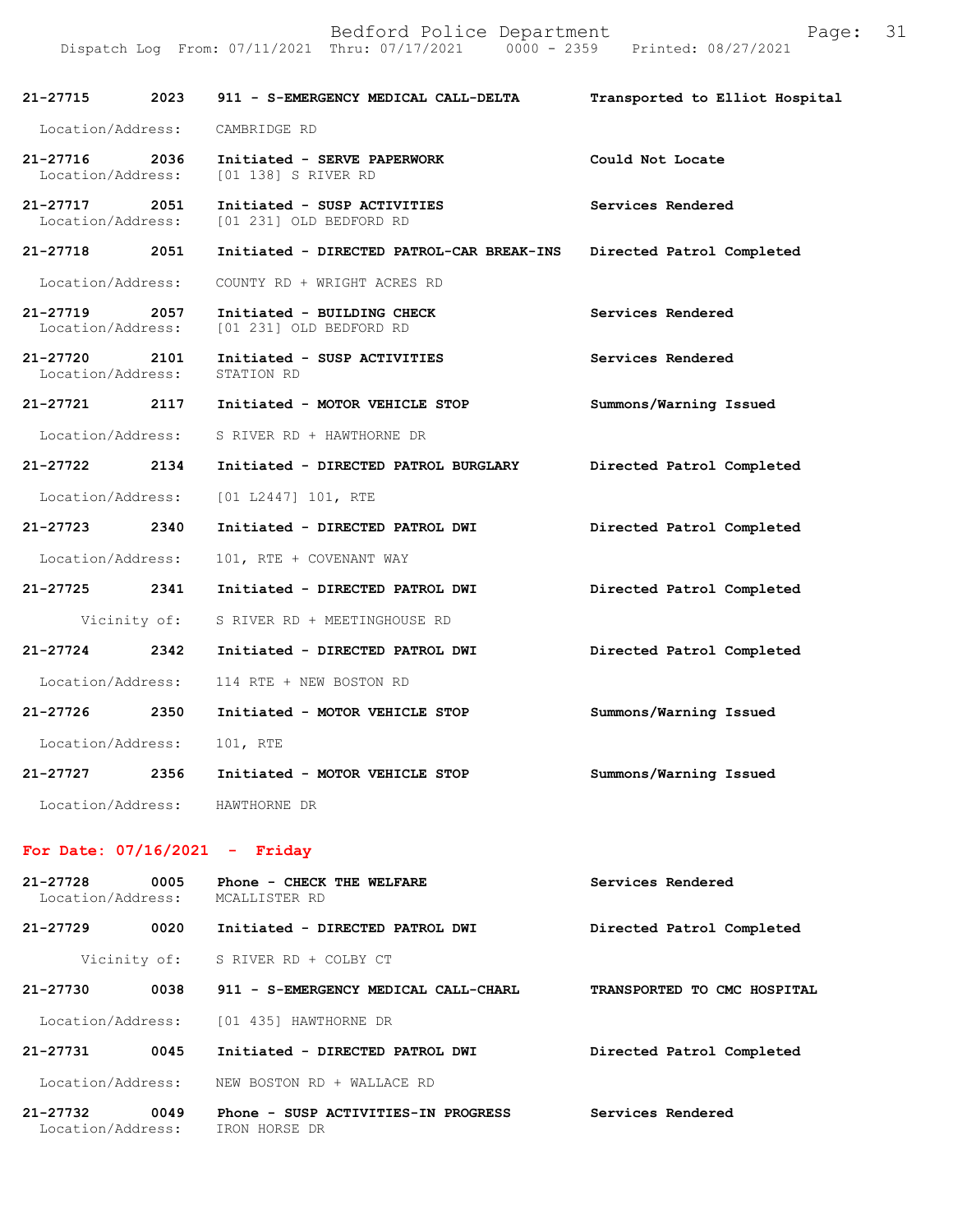| 21-27733 0059                      |              | Initiated - DIRECTED PATROL DWI            | Directed Patrol Completed |
|------------------------------------|--------------|--------------------------------------------|---------------------------|
| Location/Address:                  |              | 101, RTE + WALLACE RD                      |                           |
| 21-27734 0120                      |              | Initiated - MOTOR VEHICLE STOP             | Summons/Warning Issued    |
| Location/Address:                  |              | 101, RTE + WALLACE RD                      |                           |
| 21-27735 0127                      |              | Initiated - DIRECTED PATROL DWI            | Directed Patrol Completed |
| Location/Address:                  |              | S RIVER RD + SOMERVILLE DR                 |                           |
| 21-27736 0128                      |              | Initiated - DIRECTED PATROL DWI            | Directed Patrol Completed |
|                                    | Vicinity of: | S RIVER RD + KILTON RD                     |                           |
| 21-27737 0135                      |              | Initiated - DIRECTED PATROL DWI            | Directed Patrol Completed |
| Location/Address:                  |              | 114 RTE + WHITE AVE                        |                           |
| 21-27738 0144                      |              | Initiated - DIRECTED PATROL DWI            | Directed Patrol Completed |
| Location/Address:                  |              | 101, RTE + GREY ROCK RD                    |                           |
| 21-27739 0145<br>Location/Address: |              | Initiated - SUSP ACTIVITIES<br>S RIVER RD  | Services Rendered         |
| 21-27740 0203                      |              | Initiated - DIRECTED PATROL DWI            | Directed Patrol Completed |
| Location/Address:                  |              | HAZEN RD + OLD BEDFORD RD                  |                           |
| 21-27741 0213                      |              | Initiated - BUILDING CHECK                 | Building Checked/Secured  |
| Location/Address:                  |              | [01 L1731] WALLACE RD                      |                           |
| 21-27742 0227                      |              | Initiated - DIRECTED PATROL BURGLARY       | Directed Patrol Completed |
| Location/Address:                  |              | BEALS RD + JENKINS RD                      |                           |
| 21-27743 0230                      |              | Initiated - BUILDING CHECK                 | Building Checked/Secured  |
|                                    |              | Location/Address: [01 L0000792] S RIVER RD |                           |
| 21-27744 0231                      |              | Initiated - DIRECTED PATROL BURGLARY       | Directed Patrol Completed |
| Location/Address:                  |              | [01 1113] WASHINGTON PL                    |                           |
| 21-27745                           | 0249         | Initiated - DIRECTED PATROL BURGLARY       | Directed Patrol Completed |
| Location/Address:                  |              | HARVEY RD                                  |                           |
| 21-27746                           | 0252         | Initiated - BUILDING CHECK                 | Building Checked/Secured  |
| Location/Address:                  |              | [01 192] NEW BOSTON RD                     |                           |
| 21-27747                           | 0258         | Initiated - BUILDING CHECK                 | Directed Patrol Completed |
| Location/Address:                  |              | $[01 1277] 101$ , RTE                      |                           |
| 21-27748                           | 0301         | Initiated - DIRECTED PATROL BURGLARY       | Directed Patrol Completed |
| Location/Address:                  |              | [01 1235] S RIVER RD                       |                           |
| 21-27749 0318                      |              | Initiated - DIRECTED PATROL BURGLARY       | Directed Patrol Completed |
| Location/Address:                  |              | HARDY RD + SOUTH HILLS DR                  |                           |
| 21-27750                           | 0319         | Initiated - MOTOR VEHICLE STOP             | Summons/Warning Issued    |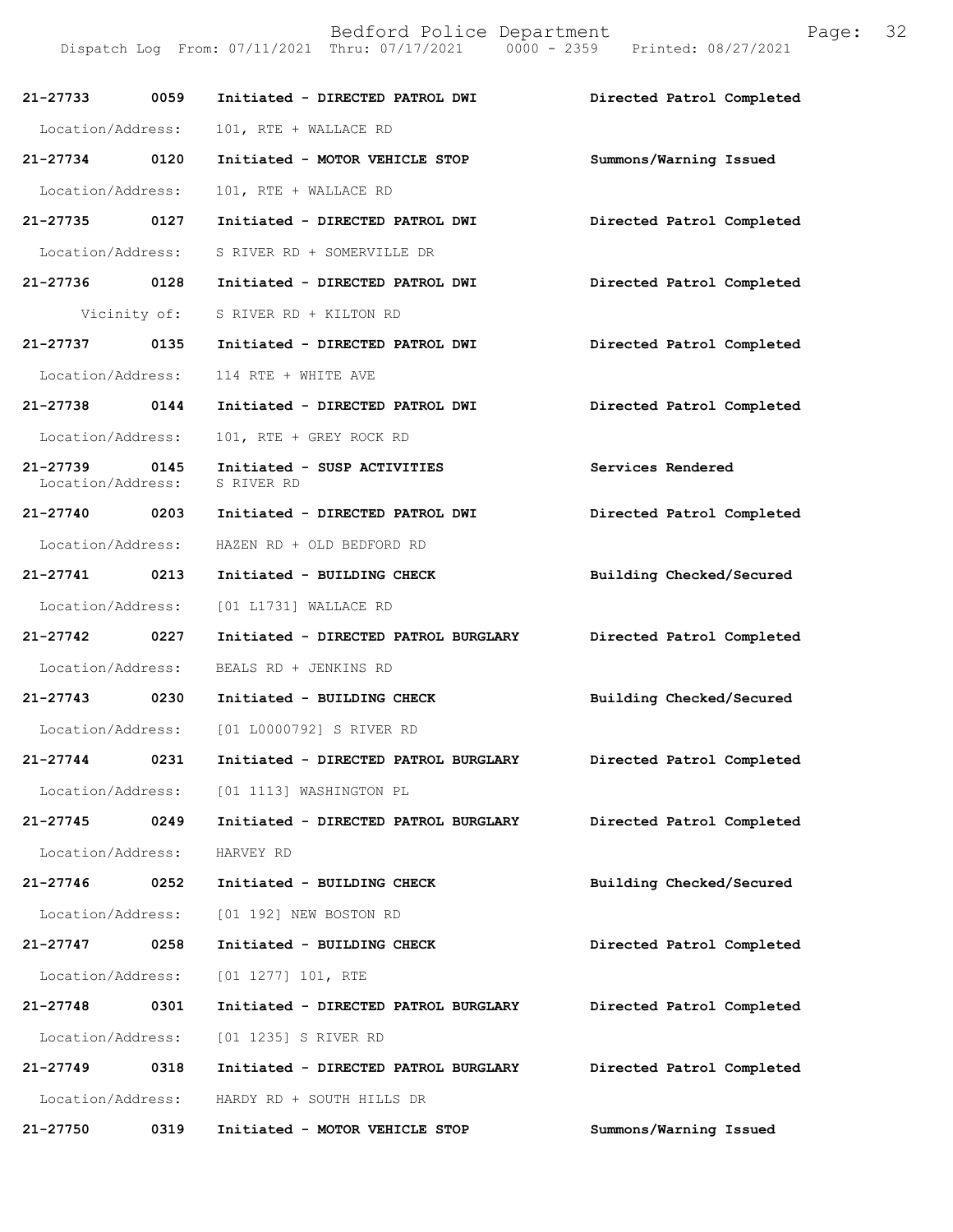| Location/Address: |           | 114 RTE + 101, RTE                        |                           |
|-------------------|-----------|-------------------------------------------|---------------------------|
| 21-27751 0327     |           | Initiated - DIRECTED PATROL-CAR BREAK-INS | Directed Patrol Completed |
| Location/Address: |           | [01 376] KILTON RD                        |                           |
| 21-27752 0340     |           | Initiated - DIRECTED PATROL-CAR BREAK-INS | Directed Patrol Completed |
| Location/Address: |           | HAWTHORNE DR                              |                           |
| 21-27753 0349     |           | Initiated - DIRECTED PATROL BURGLARY      | Directed Patrol Completed |
| Location/Address: |           | GREENFIELD PKWY + WALLACE RD              |                           |
| 21-27754 0353     |           | Initiated - DIRECTED PATROL BURGLARY      | Directed Patrol Completed |
| Location/Address: |           | [01 308] COLBY CT                         |                           |
| 21-27755 0355     |           | Initiated - DIRECTED PATROL-CAR BREAK-INS | Directed Patrol Completed |
| Location/Address: |           | CAMPBELL RD                               |                           |
| 21-27756 0426     |           | Initiated - DIRECTED PATROL-CAR BREAK-INS | Directed Patrol Completed |
| Vicinity of:      |           | PALOMINO LN + MACK ST                     |                           |
| 21-27757 0430     |           | Initiated - BUILDING CHECK                | Building Checked/Secured  |
| Location/Address: |           | [01 231] OLD BEDFORD RD                   |                           |
| 21-27758 0432     |           | Initiated - BUILDING CHECK                | Directed Patrol Completed |
| Location/Address: |           | [01 463] NASHUA RD                        |                           |
|                   |           |                                           |                           |
| 21-27759 0502     |           | Initiated - DIRECTED PATROL TRAFFIC ENF   | Directed Patrol Completed |
| Location/Address: |           | S RIVER RD + BACK RIVER RD                |                           |
| 21-27760 0506     |           | Initiated - DIRECTED PATROL TRAFFIC ENF   | Directed Patrol Completed |
| Location/Address: |           | 101, RTE + HITCHING POST LN               |                           |
| 21-27761 0511     |           | Initiated - DIRECTED PATROL TRAFFIC ENF   | Directed Patrol Completed |
| Location/Address: |           | WALLACE RD + CHUBBUCK RD                  |                           |
| 21-27762          | 0512      | Initiated - DIRECTED PATROL TRAFFIC ENF   | Directed Patrol Completed |
| Vicinity of:      |           | S RIVER RD + KILTON RD                    |                           |
| 21-27763          | 0514      | Initiated - MOTOR VEHICLE STOP            | Summons/Warning Issued    |
| Location/Address: |           | 101, RTE + WALLACE RD                     |                           |
| 21-27764          | 0515      | Other - BOLO                              | No Action Required        |
|                   | Location: | [01 M13] NHSP                             |                           |
| 21-27765          | 0532      | Initiated - DIRECTED PATROL TRAFFIC ENF   | Directed Patrol Completed |
| Location/Address: |           | S RIVER RD + MEETINGHOUSE RD              |                           |
| 21-27766          | 0539      | Other - BOLO                              | No Action Required        |
|                   | Location: | [19] LONDONDERRY POLICE DEPT.             |                           |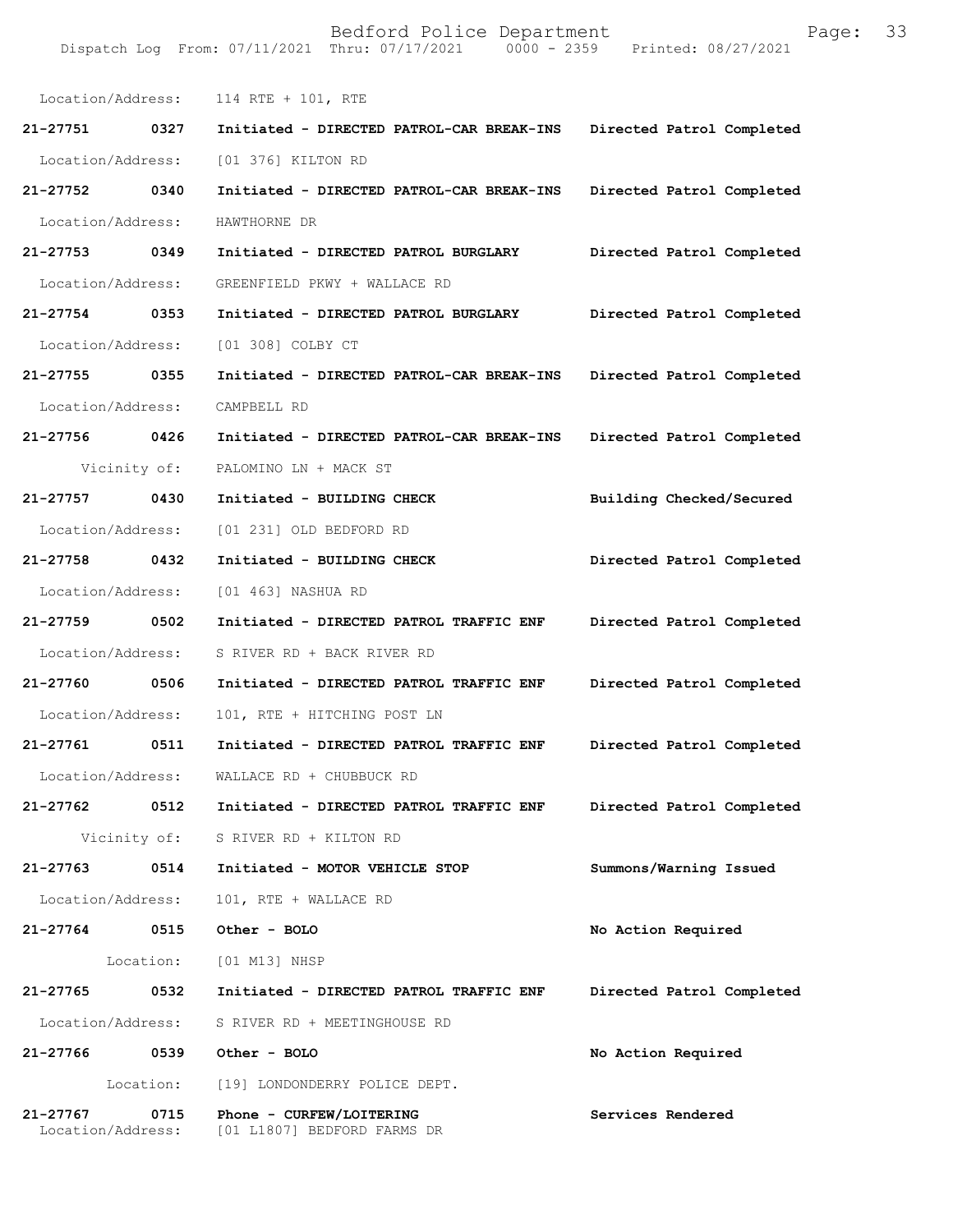| 21-27768                      | 0736                 | Initiated - DIRECTED PATROL ACCIDENTS                                   | Directed Patrol Completed      |
|-------------------------------|----------------------|-------------------------------------------------------------------------|--------------------------------|
| Location/Address:             |                      | NEW BOSTON RD + WALLACE RD                                              |                                |
| 21-27769                      | 0743                 | Initiated - DIRECTED PATROL TRAFFIC ENF                                 | Directed Patrol Completed      |
| Location/Address:             |                      | 101, RTE + MEETINGHOUSE RD                                              |                                |
| 21-27770                      | 0755<br>Vicinity of: | Initiated - DIRECTED PATROL TRAFFIC ENF<br>JOPPA HILL RD + N AMHERST RD | Services Rendered              |
| 21-27771                      | 0807                 | Initiated - DIRECTED PATROL TRAFFIC ENF                                 | Directed Patrol Completed      |
| Location/Address:             |                      | 114 RTE + DONALD ST                                                     |                                |
| 21-27772 0807                 |                      | Initiated - DIRECTED PATROL ACCIDENTS                                   | Directed Patrol Completed      |
| Location/Address:             |                      | 114 RTE + 101, RTE                                                      |                                |
| 21-27773 0808                 |                      | Initiated - DIRECTED PATROL TRAFFIC ENF                                 | Directed Patrol Completed      |
| Location/Address:             |                      | S RIVER RD + BACK RIVER RD                                              |                                |
| 21-27774 0836                 |                      | 911 - S-EMERGENCY MEDICAL CALL-CHARL                                    | Transported to Elliot Hospital |
| Location/Address:             |                      | 101, RTE                                                                |                                |
| 21-27775 0848                 |                      | Initiated - DIRECTED PATROL TRAFFIC ENF                                 | Directed Patrol Completed      |
| Location/Address:             |                      | 101, RTE + OLD BEDFORD RD                                               |                                |
| 21-27776 0857                 |                      | Initiated - DIRECTED PATROL ACCIDENTS                                   | Directed Patrol Completed      |
| Location/Address:             |                      | 101, RTE + JENKINS RD                                                   |                                |
| 21-27777 0906                 |                      | 911 - S-EMERGENCY MEDICAL CALL-BRAVO                                    | TRANSPORTED TO CMC HOSPITAL    |
| Location/Address:             |                      | [01 324] HAWTHORNE DR                                                   |                                |
| $21 - 27778$                  | 0909                 | Initiated - MOTOR VEHICLE STOP                                          | Summons/Warning Issued         |
| Location/Address:             |                      | WORTHLEY RD + SECOND ST                                                 |                                |
| 21-27779<br>Location/Address: | 0929                 | Phone - S-FIRE ALARM<br>[01 1489] LEAVY DR                              | Services Rendered              |
| 21-27780                      | 0930                 | Initiated - DIRECTED PATROL TRAFFIC ENF                                 | Directed Patrol Completed      |
| Location/Address:             |                      | S RIVER RD + KILTON RD                                                  |                                |
| 21-27781<br>Location/Address: | 0936                 | Phone - ASSIST CITIZEN<br>[01 474] CONSTITUTION DR                      | Services Rendered              |
| 21-27782                      | 0943                 | Initiated - MOTOR VEHICLE STOP                                          | Summons/Warning Issued         |
| Location/Address:             |                      | 114 RTE + NEW BOSTON RD                                                 |                                |
| 21-27783                      | 0949                 | Initiated - MOTOR VEHICLE STOP                                          | Summons/Warning Issued         |
| Location/Address:             |                      | S RIVER RD                                                              |                                |
| 21-27784<br>Location/Address: | 0952                 | 911 - 911 Abandoned<br>[01 1689] S RIVER RD                             | Unfounded                      |
| 21-27785                      | 0953                 | Initiated - MOTOR VEHICLE STOP                                          | Summons/Warning Issued         |
| Location/Address:             |                      | 101, RTE + PLUMMER ROAD OVERPASS                                        |                                |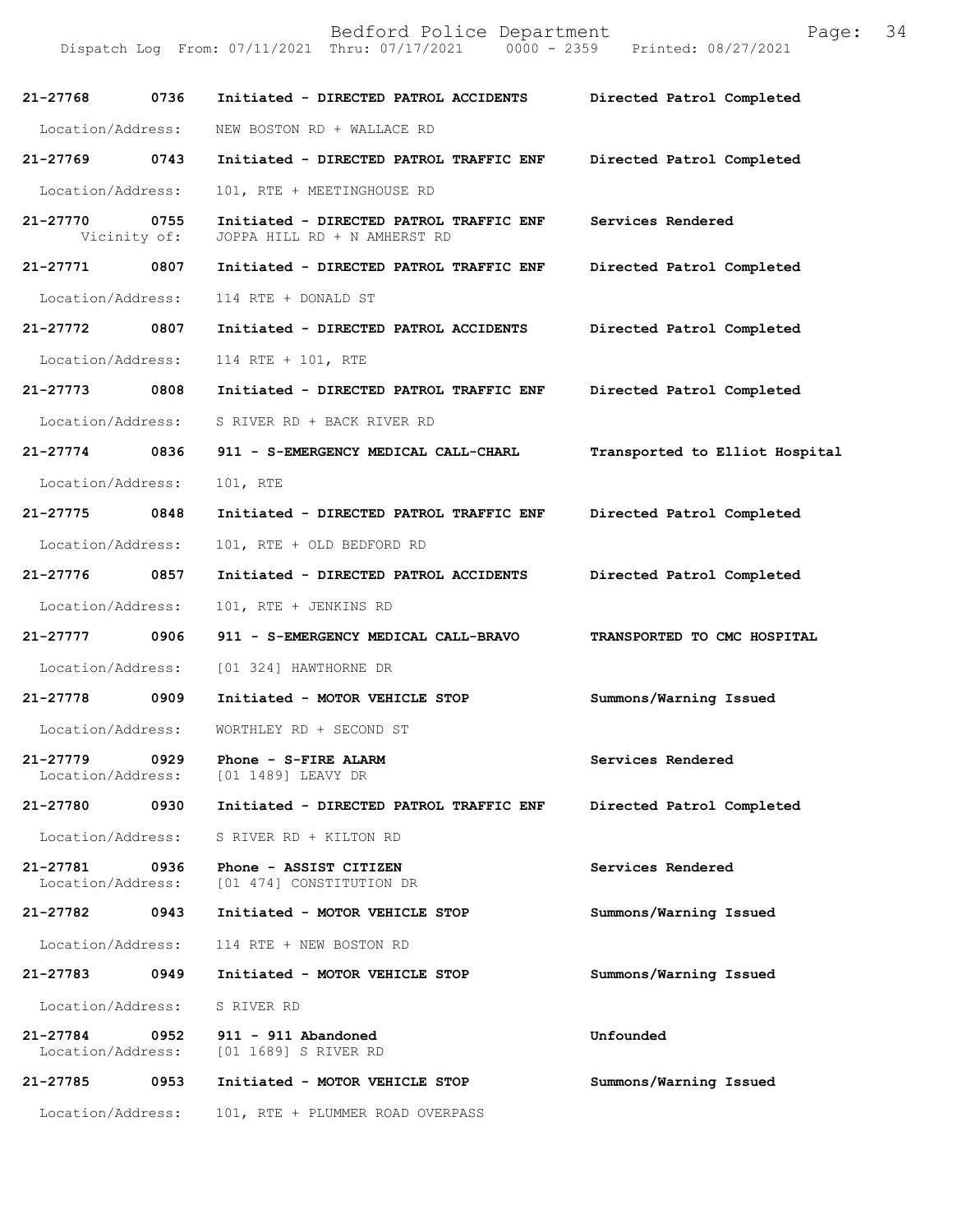| 21-27786 0957                      |                   | Phone - INVESTIGATION-FOLLOW UP<br>Location/Address: [01 335] COLBY CT<br>Refer To Incident: 21-619-OF                                                                                                          | Services Rendered              |
|------------------------------------|-------------------|-----------------------------------------------------------------------------------------------------------------------------------------------------------------------------------------------------------------|--------------------------------|
| 21-27787 1022                      |                   | Initiated - MOTOR VEHICLE STOP<br>Location/Address: CAMPBELL RD<br>Refer To Summons: 21-386-AR<br>Summons: WILUSZ, STEVEN JOSEPH<br>Address: MANCHESTER, NH<br>Age: 35<br>Charges: Drive after Rev/Sus - subsqt | Arrest(s) Made                 |
| 21-27788                           | 1055              | Initiated - MOTOR VEHICLE STOP                                                                                                                                                                                  | Summons/Warning Issued         |
|                                    |                   | Location/Address: S RIVER RD                                                                                                                                                                                    |                                |
|                                    |                   | 21-27789 1116 Walk-In - ASSIST CITIZEN<br>Location/Address: [01 474] CONSTITUTION DR                                                                                                                            | Services Rendered              |
| 21-27790 1126                      |                   | 911 - S-EMERGENCY MEDICAL CALL-ALPHA                                                                                                                                                                            | Transported to Elliot Hospital |
|                                    |                   | Location/Address: OLD BEDFORD RD                                                                                                                                                                                |                                |
| 21-27791 1130                      |                   | Initiated - DIRECTED PATROL-CAR BREAK-INS                                                                                                                                                                       | Directed Patrol Completed      |
|                                    |                   | Vicinity of: [01 1312] S RIVER RD                                                                                                                                                                               |                                |
| 21-27792                           | 1144              | Phone - MOTOR VEHICLE ACCIDENT<br>Location/Address: [01 L800] COLBY CT                                                                                                                                          | Services Rendered              |
| 21-27793 1153                      |                   | 911 - S-EMERGENCY MEDICAL CALL-ALPHA<br>Location/Address: [01 248] RIDGEWOOD RD                                                                                                                                 | <b>NO TRANSPORT</b>            |
| $21 - 27794$                       | 1157              | Initiated - VACANT PROPERTY CHECK                                                                                                                                                                               | Building Checked/Secured       |
| Location/Address:                  |                   | SOUTH HILLS DR                                                                                                                                                                                                  |                                |
| 21-27795 1212<br>Location/Address: |                   | Phone - ALARM, BURGLAR<br>SETTLER'S CT                                                                                                                                                                          | Alarm - False                  |
| 21-27796 1214                      |                   | Phone - MOTOR VEHICLE COMPLAINT<br>Location/Address: HAWTHORNE DR                                                                                                                                               | Could Not Locate               |
| 21-27797                           | 1230              | Initiated - DIRECTED PATROL-CAR BREAK-INS                                                                                                                                                                       | Directed Patrol Completed      |
|                                    |                   | Vicinity of: [01 L1804] S RIVER RD                                                                                                                                                                              |                                |
| 21-27798                           | Location/Address: | 1234 Phone - MOTOR VEHICLE COMP-IN PROGRESS<br>NEW BOSTON RD + JOPPA HILL RD                                                                                                                                    | Services Rendered              |
|                                    |                   | 21-27799 1235 Phone - ALARM, BURGLAR<br>Location/Address: [01 L662] KING RD                                                                                                                                     | Alarm - False                  |
| 21-27801                           | 1244              | 911 - POLICE INFORMATION                                                                                                                                                                                        | No Action Required             |
|                                    |                   | Location/Address: [01 L84] CAMP RD                                                                                                                                                                              |                                |
|                                    |                   | 21-27800 1245 Phone - MOTOR VEHICLE ACCIDENT<br>Location/Address: 101, RTE + 114 RTE<br>Refer To Incident: 21-663-OF                                                                                            | Investigated                   |
| 21-27802                           |                   | 1322 911 - S-EMERGENCY MEDICAL CALL-CHARL                                                                                                                                                                       | TRANSPORTED TO CMC HOSPITAL    |
|                                    |                   | Location/Address: [01 L1054] TECHNOLOGY DR                                                                                                                                                                      |                                |
| 21-27803                           | 1351              | Walk-In - ASSIST CITIZEN<br>Location/Address: [01 474] CONSTITUTION DR                                                                                                                                          | Services Rendered              |
| 21-27804                           | 1401              | Phone - S-ALARM-MEDICAL AID/LIFT ASST                                                                                                                                                                           | <b>NO TRANSPORT</b>            |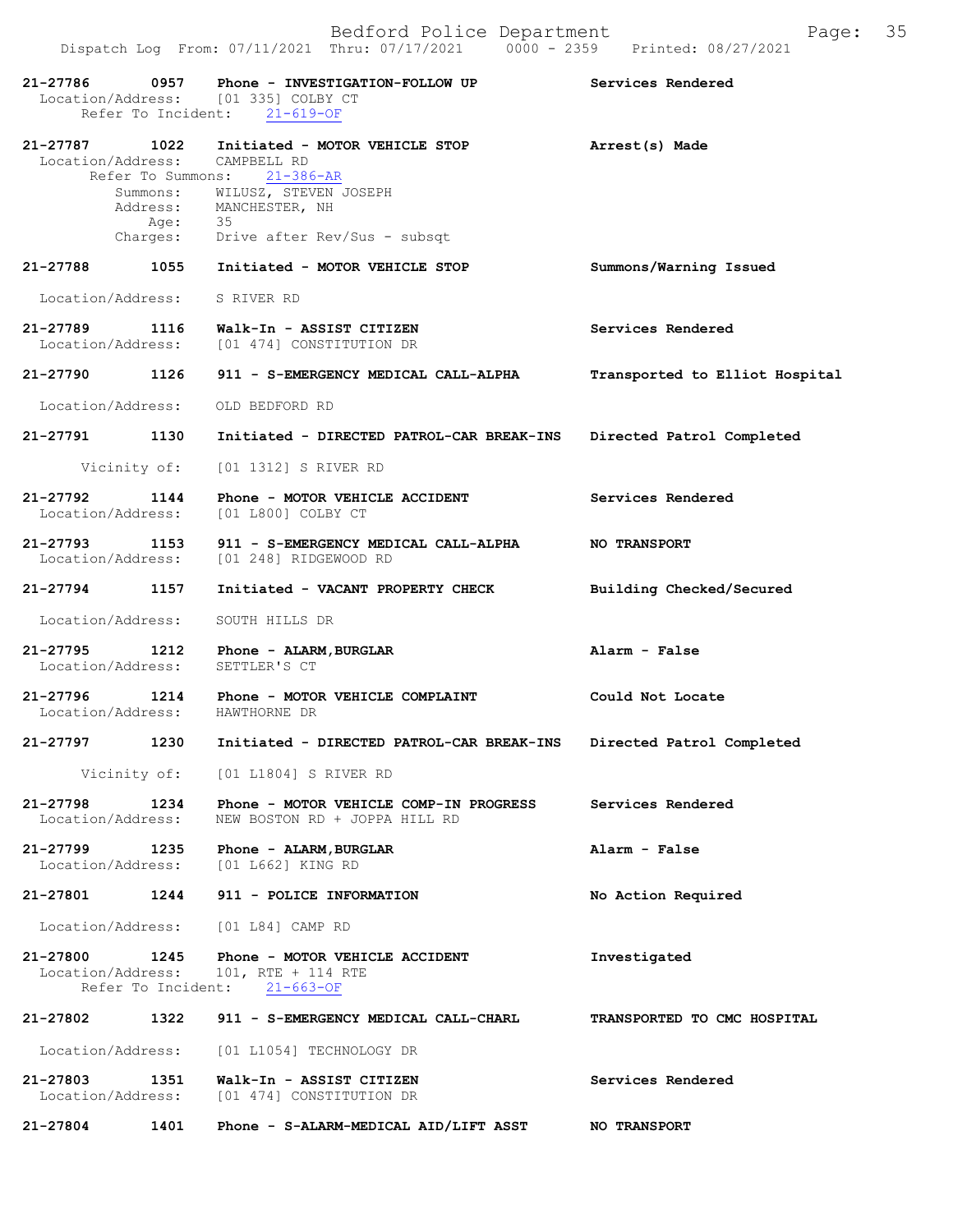|                               |      | Bedford Police Department<br>Dispatch Log From: 07/11/2021 Thru: 07/17/2021 0000 - 2359 Printed: 08/27/2021 | 36<br>Page:                    |
|-------------------------------|------|-------------------------------------------------------------------------------------------------------------|--------------------------------|
| Location/Address:             |      | PRIVET HEDGE LN                                                                                             |                                |
| 21-27805<br>Location/Address: | 1411 | 911 - MOTOR VEHICLE ACCIDENT<br>101, RTE                                                                    | Services Rendered              |
| 21-27806<br>Location/Address: | 1418 | Walk-In - DOG COMPLAINT<br>BILL'S WAY                                                                       | Services Rendered              |
| 21-27807<br>Location/Address: | 1447 | Phone - SCAMS (PHONE, EMAIL ETC)<br>[01 1333] JOPPA HILL RD                                                 | Services Rendered              |
| 21-27808<br>Location/Address: | 1538 | Initiated - INVESTIGATION-FOLLOW UP<br>[01 L1804] S RIVER RD                                                | Investigated                   |
| 21-27809 1545                 |      | Initiated - MOTOR VEHICLE STOP                                                                              | Summons/Warning Issued         |
| Location/Address:             |      | S RIVER RD + HARVEY RD                                                                                      |                                |
| 21-27810                      | 1553 | Initiated - MOTOR VEHICLE STOP                                                                              | Summons/Warning Issued         |
| Location/Address:             |      | S RIVER RD                                                                                                  |                                |
| 21-27811                      | 1556 | Initiated - DIRECTED PATROL ACCIDENTS                                                                       | Directed Patrol Completed      |
| Location/Address:             |      | CAMPBELL RD + N AMHERST RD                                                                                  |                                |
| 21-27813                      | 1606 | Phone - PRISONER RELEASE                                                                                    | No Action Required             |
| Location/Address:             |      | [07 1] WILLOW ST                                                                                            |                                |
| 21-27812                      | 1607 | Initiated - DIRECTED PATROL TRAFFIC ENF                                                                     | Directed Patrol Completed      |
| Location/Address:             |      | 101, RTE + MEETINGHOUSE RD                                                                                  |                                |
| 21-27814<br>Location/Address: | 1611 | Other - RESTRAINING ORDER<br>RIDDLE DR                                                                      | Investigated                   |
| 21-27815 1619                 |      | Initiated - DIRECTED PATROL TRAFFIC ENF                                                                     | Directed Patrol Completed      |
| Location/Address:             |      | S RIVER RD + MEETINGHOUSE RD                                                                                |                                |
| 21-27816                      | 1619 | Initiated - MOTOR VEHICLE STOP                                                                              | Summons/Warning Issued         |
| Location/Address:             |      | BACK RIVER RD + ST. ANDREWS DR                                                                              |                                |
| 21-27817                      | 1626 | Initiated - MOTOR VEHICLE STOP                                                                              | Summons/Warning Issued         |
| Location/Address:             |      | 101, RTE + HITCHING POST LN                                                                                 |                                |
| 21-27818                      | 1629 | 911 - S-MOTOR VEHICLE ACCIDENT INJ                                                                          | Transported to Elliot Hospital |
| Location/Address:             |      | I-293 SOUTH                                                                                                 |                                |
| 21-27819                      | 1635 | Initiated - DIRECTED PATROL ACCIDENTS                                                                       | Directed Patrol Completed      |
| Location/Address:             |      | DONALD ST + 114 RTE                                                                                         |                                |
| 21-27820                      | 1638 | Initiated - MOTOR VEHICLE STOP                                                                              | Summons/Warning Issued         |
| Location/Address:             |      | S RIVER RD + UPJOHN ST                                                                                      |                                |
| 21-27821<br>Location/Address: | 1639 | Phone - HARASSMENT-IN PROGRESS<br>[01 L1562] KILTON RD                                                      | Services Rendered              |
| 21-27822                      | 1647 | Initiated - MOTOR VEHICLE STOP                                                                              | Summons/Warning Issued         |
| Location/Address:             |      | 101, RTE + 114 RTE                                                                                          |                                |
| 21-27823                      | 1648 | Initiated - MOTOR VEHICLE STOP                                                                              | Summons/Warning Issued         |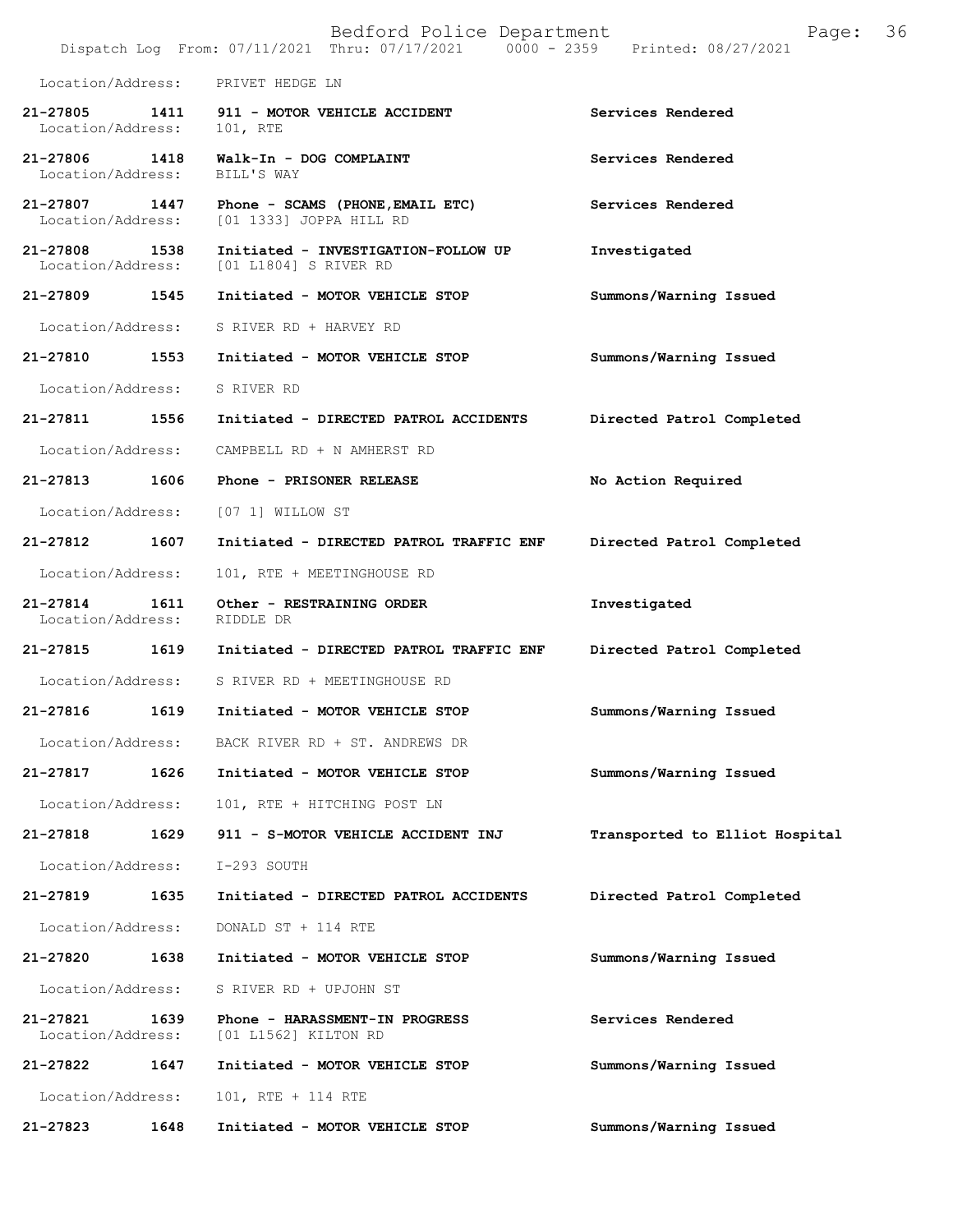Bedford Police Department Page: 37 Dispatch Log From: 07/11/2021 Thru: 07/17/2021 0000 - 2359 Location/Address: BELL HILL RD + 101, RTE **21-27824 1700 911 - MOTOR VEHICLE ACC-SPECIAL CIR. Investigated**  S RIVER RD + MEETINGHOUSE RD **21-27825 1705 911 - S-EMERGENCY MEDICAL CALL-ALPHA NO TRANSPORT**  Location/Address: **21-27826 1716 Phone - S-EMERGENCY MEDICAL CALL Transported to Elliot Hospital** Location/Address: [01 335] COLBY CT **21-27827 1717 Initiated - DIRECTED PATROL TRAFFIC ENF Directed Patrol Completed**  Location/Address: 101, RTE + 114 RTE **21-27828 1723 Initiated - MOTOR VEHICLE STOP Summons/Warning Issued**  Location/Address: DONALD ST + 114 RTE **21-27829 1734 Phone - DOG COMPLAINT Could Not Locate**  Location/Address: [01 463] NASHUA RD **21-27830 1735 Initiated - DIRECTED PATROL ACCIDENTS Directed Patrol Completed**  Location/Address: OLD BEDFORD RD + 101, RTE **21-27831 1740 Initiated - DIRECTED PATROL-CAR BREAK-INS Directed Patrol Completed**  Location/Address: [01 1312] S RIVER RD **21-27832 1742 Initiated - MOTOR VEHICLE STOP Summons/Warning Issued**  Location/Address: S RIVER RD **21-27834 1745 Phone - THEFT Investigated**  Location/Address: S RIVER RD Refer To Incident: 21-664-OF **21-27833 1746 Initiated - MOTOR VEHICLE STOP Summons/Warning Issued**  Location/Address: 101, RTE + CHESTNUT DR **21-27837 1748 Phone - DISORDERLY CONDUCT Investigated**  Location/Address: [01 248] RIDGEWOOD RD **21-27835 1750 Initiated - MOTOR VEHICLE STOP Summons/Warning Issued**  Location/Address: 101, RTE + 114 RTE **21-27836 1751 911 - ASSIST CITIZEN Services Rendered**  Location/Address: [01 435] HAWTHORNE DR **21-27838 1756 Initiated - MOTOR VEHICLE STOP Summons/Warning Issued**  Location/Address: 101, RTE + WALLACE RD **21-27839 1758 Phone - ASSIST CITIZEN Services Rendered**  Location/Address: BACK RIVER RD **21-27840 1803 Phone - MOTOR VEHICLE ACCIDENT Services Rendered**  Location/Address: 101, RTE + BELL HILL RD **21-27841 1811 Phone - INVESTIGATION-FOLLOW UP Services Rendered**  Location/Address: [01 474] CONSTITUTION DR **21-27843 1813 Phone - CHECK THE WELFARE Investigated**  Location/Address: [01 L1100] POWDER HILL RD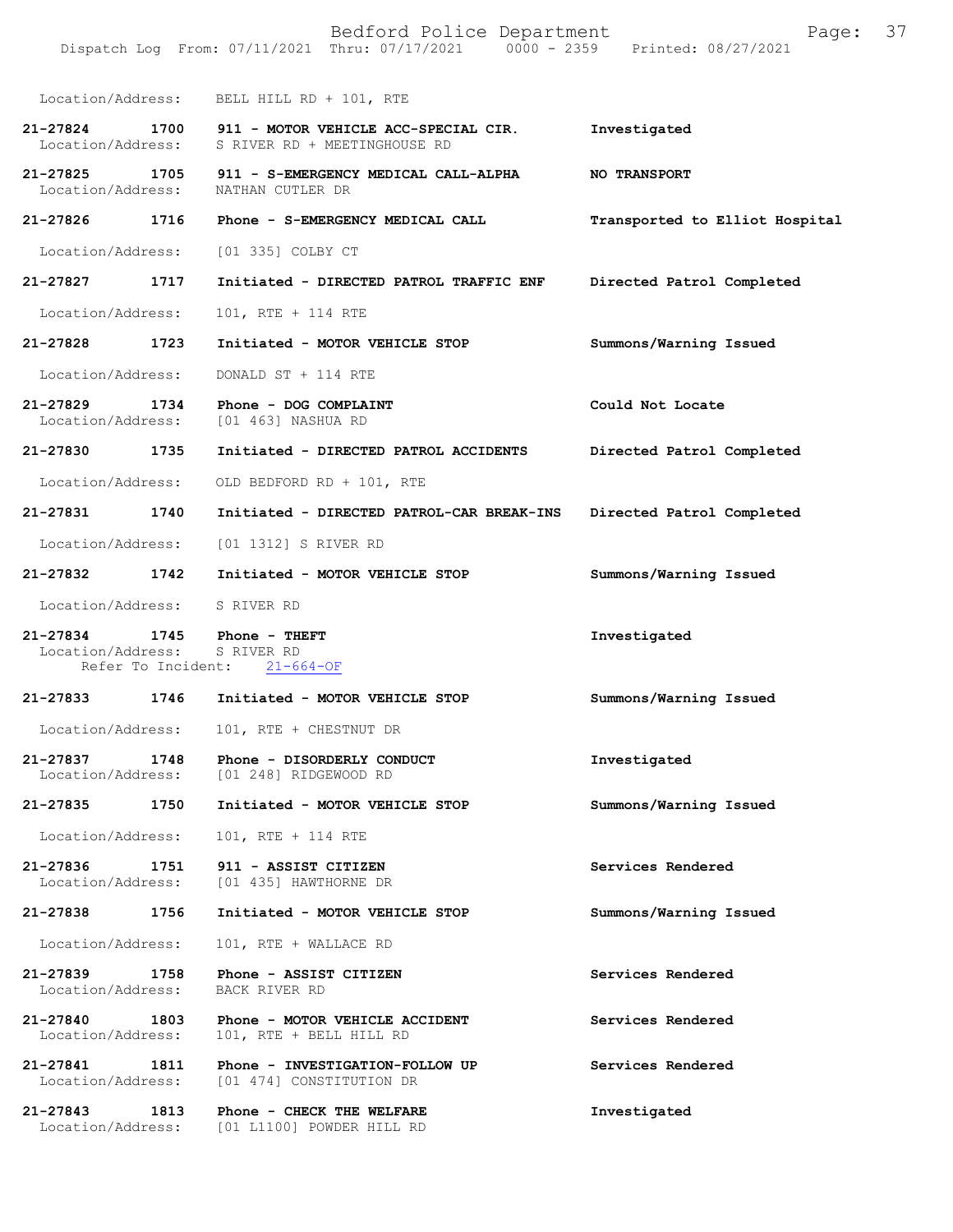|                               |                            | Bedford Police Department<br>Dispatch Log From: 07/11/2021 Thru: 07/17/2021 0000 - 2359 Printed: 08/27/2021 | Page:                         | 38 |
|-------------------------------|----------------------------|-------------------------------------------------------------------------------------------------------------|-------------------------------|----|
|                               | Refer To Incident:         | $21 - 665 - OF$                                                                                             |                               |    |
| 21-27842                      | 1814                       | Initiated - MOTOR VEHICLE STOP                                                                              | Summons/Warning Issued        |    |
| Location/Address:             |                            | 101, RTE                                                                                                    |                               |    |
| 21-27844<br>Location/Address: | 1833                       | Walk-In - POLICE INFORMATION<br>[01 474] CONSTITUTION DR                                                    | NO PAPERWORK                  |    |
| 21-27845                      | 1845                       | Initiated - MOTOR VEHICLE STOP                                                                              | Summons/Warning Issued        |    |
| Location/Address:             |                            | 101, RTE + ELK DR                                                                                           |                               |    |
| 21-27846<br>Location/Address: | 1846                       | Phone - MOTOR VEHICLE COMP-IN PROGRESS<br>101, RTE + 114 RTE                                                | Could Not Locate              |    |
| 21-27847 1858                 |                            | Phone - HIGHWAY CONDITIONS                                                                                  | Taken/Refered to Other Agency |    |
| Location/Address:             |                            | CIDERMILL RD + MCINTOSH LN                                                                                  |                               |    |
| 21-27848                      | 1932                       | Initiated - MOTOR VEHICLE STOP                                                                              | Summons/Warning Issued        |    |
| Location/Address:             |                            | 101, RTE + HITCHING POST LN                                                                                 |                               |    |
| 21-27849<br>Location/Address: | 1957                       | Initiated - DIRECTED PATROL-CAR BREAK-INS<br>[01 L1804] S RIVER RD                                          | Services Rendered             |    |
| 21-27850 1958                 | Refer To Incident:         | Initiated - INVESTIGATION-FOLLOW UP<br>Location/Address: [01 1312] S RIVER RD<br>$21 - 649 - OF$            | Services Rendered             |    |
| 21-27851<br>Location/Address: | 2005                       | Initiated - RESTRAINING ORDER SERVICE<br>RIDDLE DR                                                          | Services Rendered             |    |
| 21-27852 2026                 |                            | Initiated - MOTOR VEHICLE STOP                                                                              | Summons/Warning Issued        |    |
| Location/Address:             |                            | 114 RTE + WHITE AVE                                                                                         |                               |    |
| 21-27853                      | 2056                       | Initiated - DIRECTED PATROL-CAR BREAK-INS                                                                   | Directed Patrol Completed     |    |
| Location/Address:             |                            | [01 1312] S RIVER RD                                                                                        |                               |    |
| 21-27854<br>Location/Address: | 2059<br>Refer To Incident: | Initiated - INVESTIGATION-FOLLOW UP<br>[01 L2122] S RIVER RD<br>$21 - 664 - OF$                             | Services Rendered             |    |
| 21-27855                      | 2100                       | 911 - S-EMERGENCY MEDICAL CALL-ALPHA                                                                        | TRANSPORTED TO CMC HOSPITAL   |    |
| Location/Address:             |                            | [01 335] COLBY CT                                                                                           |                               |    |
| 21-27856<br>Location/Address: | 2107<br>Refer To Incident: | Walk-In - VIOL. REST. ORDER<br>[01 474] CONSTITUTION DR<br>$21 - 666 - OF$                                  | Investigated                  |    |
| 21-27857                      | 2114                       | Initiated - DIRECTED PATROL-CAR BREAK-INS                                                                   | Directed Patrol Completed     |    |
| Location/Address:             |                            | [01 L1094] S RIVER RD                                                                                       |                               |    |
| 21-27858<br>Location/Address: | 2146                       | Phone - ALARM, BURGLAR<br>[01 1152] PINECREST CIR                                                           | Alarm - False                 |    |
| 21-27859                      | 2153                       | Initiated - DIRECTED PATROL-CAR BREAK-INS                                                                   | Directed Patrol Completed     |    |
| Location/Address:             |                            | [01 1870] S RIVER RD                                                                                        |                               |    |
| 21-27860                      | 2210                       | Initiated - DIRECTED PATROL-CAR BREAK-INS                                                                   | Directed Patrol Completed     |    |
| Location/Address:             |                            | TECHNOLOGY DR                                                                                               |                               |    |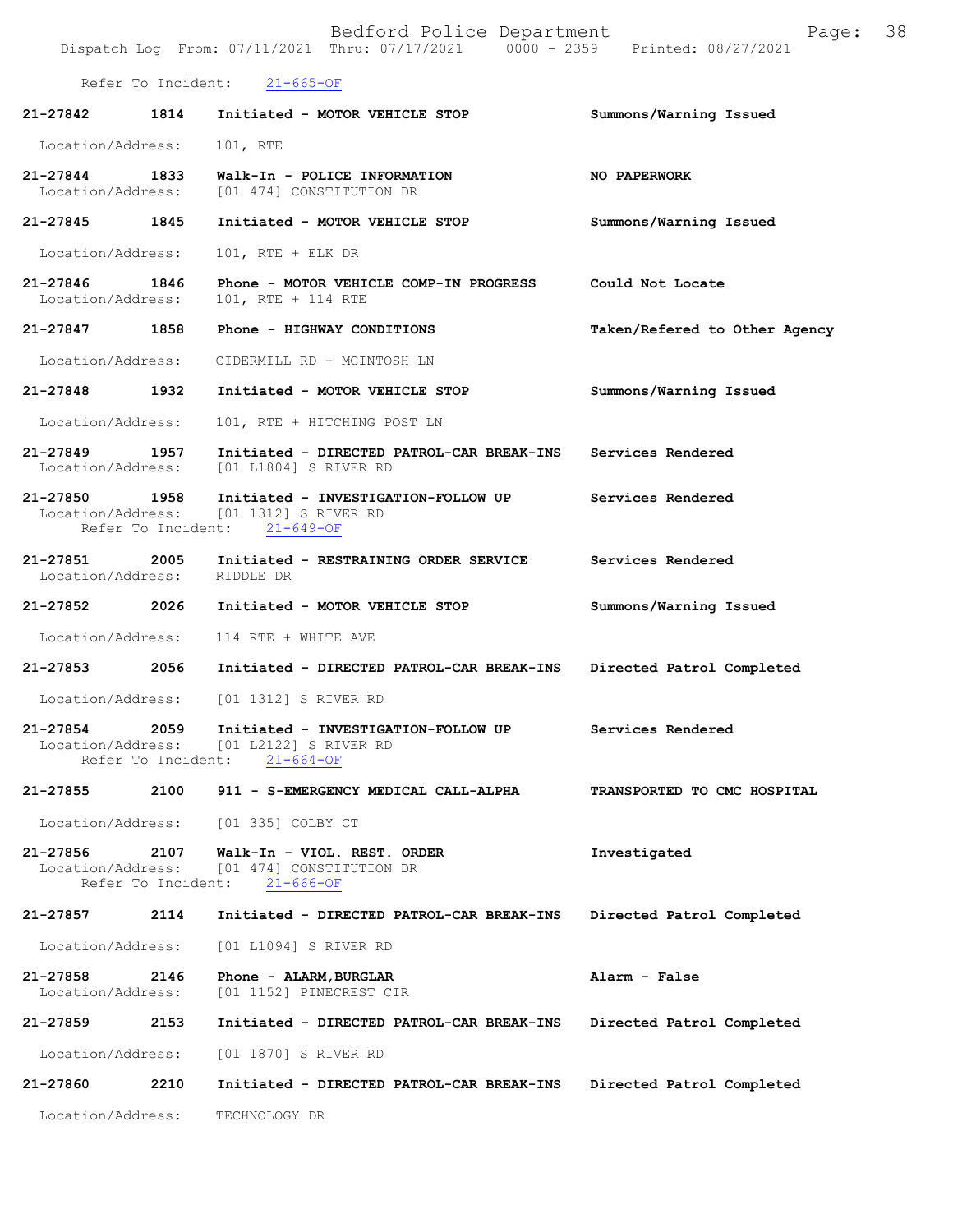| 21-27861 2217<br>Location/Address: |              | Phone - S-FIRE ALARM<br>[01 L2066] 101, RTE                         | Services Rendered         |
|------------------------------------|--------------|---------------------------------------------------------------------|---------------------------|
| 21-27862<br>Location/Address:      | 2313         | Phone - FIREWORKS<br>JOHN GOFFE DR                                  | Could Not Locate          |
| 21-27863 2353                      |              | Initiated - DIRECTED PATROL DWI                                     | Directed Patrol Completed |
|                                    | Vicinity of: | 114 RTE + OLD BEDFORD ROAD OVERPASS                                 |                           |
| 21-27864 2353                      |              | Initiated - DIRECTED PATROL DWI                                     | Directed Patrol Completed |
| Location/Address:                  |              | 101, RTE + CHESTNUT DR                                              |                           |
|                                    |              | 21-27865  2356  Initiated - DIRECTED PATROL DWI                     | Directed Patrol Completed |
|                                    |              | Location/Address: S RIVER RD + SOMERVILLE DR                        |                           |
|                                    |              | For Date: $07/17/2021$ - Saturday                                   |                           |
| 21-27866 0003                      |              | Initiated - DIRECTED PATROL DWI                                     | Directed Patrol Completed |
|                                    |              | Location/Address: S RIVER RD + COLBY CT                             |                           |
| 21-27867 0018                      |              | Initiated - DIRECTED PATROL-CAR BREAK-INS Directed Patrol Completed |                           |
|                                    |              | Location/Address: [01 346] S RIVER RD                               |                           |
| 21-27868 0020                      |              | Initiated - DIRECTED PATROL DWI                                     | Directed Patrol Completed |
| Location/Address:                  |              | 101, RTE + JENKINS RD                                               |                           |
| 21-27869 0024                      |              | Initiated - DIRECTED PATROL DWI                                     | Directed Patrol Completed |
| Location/Address:                  |              | S RIVER RD + HAWTHORNE DR                                           |                           |
| 21-27870 0025                      |              | Initiated - DIRECTED PATROL DWI                                     | Directed Patrol Completed |
|                                    | Vicinity of: | 101, RTE + MEETINGHOUSE RD                                          |                           |
|                                    |              |                                                                     | Directed Patrol Completed |
| Location/Address:                  |              | S RIVER RD + KILTON RD                                              |                           |
| 21-27872                           | 0043         | Initiated - MOTOR VEHICLE STOP                                      | Summons/Warning Issued    |
| Location/Address:                  |              | 101, RTE + WALLACE RD                                               |                           |
| 21-27873                           | 0050         | Initiated - MOTOR VEHICLE STOP                                      | Summons/Warning Issued    |
| Location/Address:                  |              | BACK RIVER RD + COUNTY RD                                           |                           |
| 21-27874 0100                      |              | Initiated - DIRECTED PATROL DWI                                     | Directed Patrol Completed |
| Location/Address:                  |              | S RIVER RD + MEETINGHOUSE RD                                        |                           |
| 21-27875                           | 0105         | Initiated - MOTOR VEHICLE STOP                                      | Summons/Warning Issued    |
| Location/Address:                  |              | S RIVER RD + HAWTHORNE DR                                           |                           |
| 21-27876                           | 0117         | Initiated - DIRECTED PATROL DWI                                     | Directed Patrol Completed |
|                                    | Vicinity of: | NEW BOSTON RD + PASTURE LN                                          |                           |
| 21-27877                           | 0121         | Initiated - DIRECTED PATROL DWI                                     | Directed Patrol Completed |
| Location/Address:                  |              | 101, RTE + HARDY RD                                                 |                           |
|                                    |              |                                                                     |                           |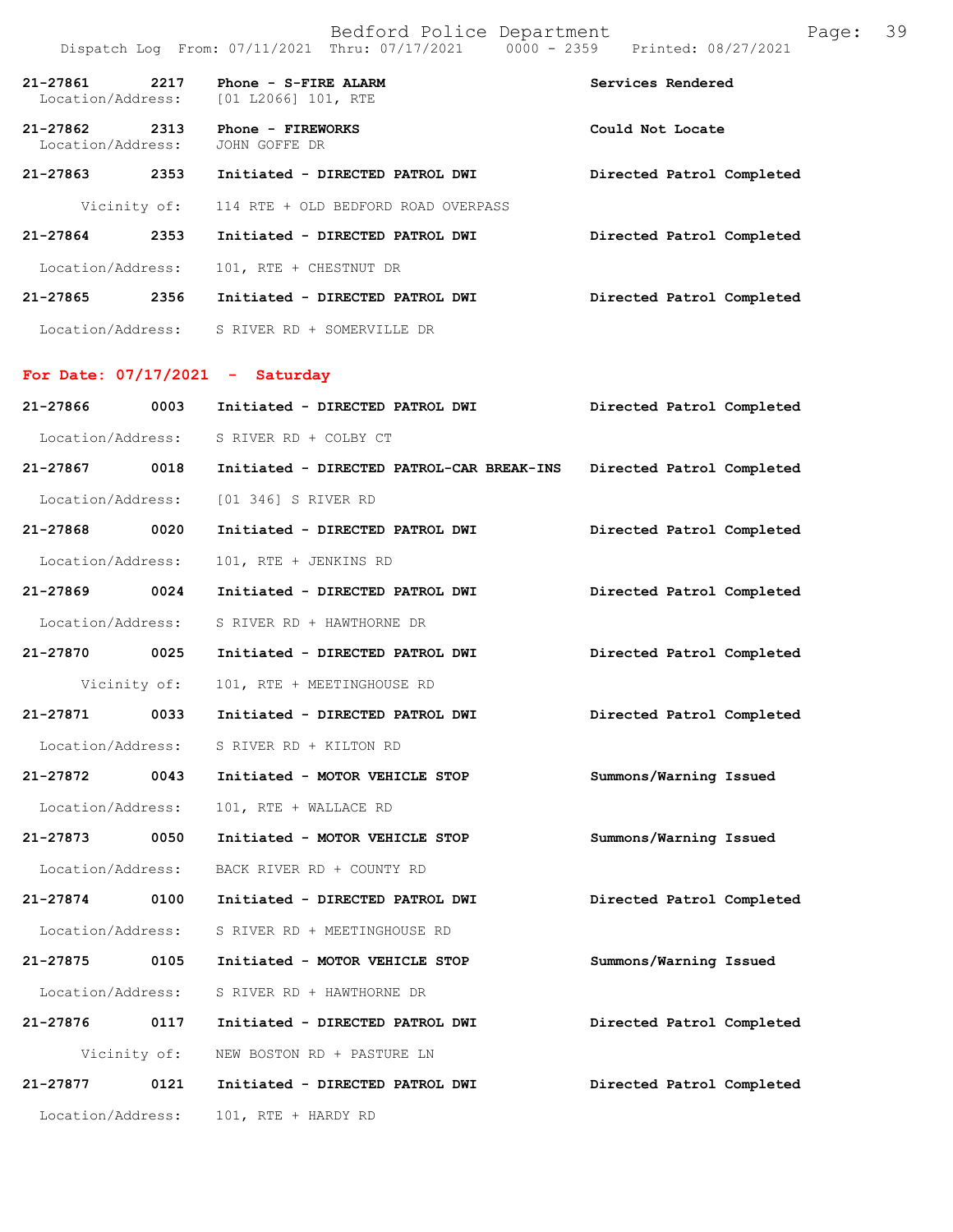| 21-27878<br>Location/Address: | 0124<br>Refer To Incident: | Phone - CHECK THE WELFARE<br>BACK RIVER RD<br>$21 - 667 - OF$  | Investigated                   |
|-------------------------------|----------------------------|----------------------------------------------------------------|--------------------------------|
| 21-27879 0130                 |                            | Initiated - MOTOR VEHICLE STOP                                 | Summons/Warning Issued         |
| Location/Address:             |                            | 101, RTE                                                       |                                |
| 21-27880                      | 0218                       | Initiated - BUILDING CHECK                                     | Building Checked/Secured       |
| Location/Address:             |                            | [01 463] NASHUA RD                                             |                                |
| 21-27881 0223                 |                            | Initiated - DIRECTED PATROL BURGLARY                           | Directed Patrol Completed      |
|                               | Vicinity of:               | WHITE AVE + BELLEMORE DR                                       |                                |
| 21-27882                      | 0250                       | Initiated - DIRECTED PATROL-CAR BREAK-INS                      | Directed Patrol Completed      |
| Location/Address:             |                            | [01 1312] S RIVER RD                                           |                                |
| 21-27883                      | 0251                       | Phone - S-FIRE ALARM<br>Location/Address: [01 2304] NEWFANE RD | Alarm - False                  |
| 21-27884 0251                 |                            | Initiated - BUILDING CHECK                                     | Building Checked/Secured       |
| Location/Address:             |                            | [01 192] NEW BOSTON RD                                         |                                |
| 21-27885 0253                 |                            | Initiated - DIRECTED PATROL BURGLARY                           | Directed Patrol Completed      |
| Location/Address:             |                            | $[01 L0000553] 101$ , RTE                                      |                                |
| 21-27886 0258                 |                            | Initiated - DIRECTED PATROL-CAR BREAK-INS                      | Directed Patrol Completed      |
|                               | Vicinity of:               | CHESTERFIELD PL + POWDER HILL RD                               |                                |
| 21-27887                      | 0313                       | Initiated - BUILDING CHECK                                     | Building Checked/Secured       |
| Location/Address:             |                            | [01 L0000587] 101, RTE                                         |                                |
| 21-27888 0320                 |                            | 911 - S-EMERGENCY MEDICAL CALL-CHARL                           | Transported to Elliot Hospital |
| Location/Address:             |                            | [01 335] COLBY CT                                              |                                |
| 21-27889                      | 0333                       | Initiated - DIRECTED PATROL BURGLARY                           | Directed Patrol Completed      |
|                               | Vicinity of:               | PULPIT RD + SPRAGUE MILL RD                                    |                                |
| 21-27890                      | 0333                       | Initiated - DIRECTED PATROL-CAR BREAK-INS                      | Building Checked/Secured       |
| Location/Address:             |                            | [01 1870] S RIVER RD                                           |                                |
| 21-27891                      | 0341                       | Initiated - DIRECTED PATROL-CAR BREAK-INS                      | Directed Patrol Completed      |
| Location/Address:             |                            | JENKINS RD + BEALS RD                                          |                                |
| 21-27892                      | 0411                       | Initiated - DIRECTED PATROL-CAR BREAK-INS                      | Directed Patrol Completed      |
|                               | Vicinity of:               | N AMHERST RD + WALLACE RD                                      |                                |
| 21-27893                      | 0423                       | Initiated - DIRECTED PATROL-CAR BREAK-INS                      | Directed Patrol Completed      |
| Location/Address:             |                            | [01 L2271] S RIVER RD                                          |                                |
| 21-27894                      | 0430                       | Initiated - DIRECTED PATROL-CAR BREAK-INS                      | Directed Patrol Completed      |
| Location/Address:             |                            | GREENFIELD PKWY                                                |                                |
| 21-27895                      | 0431                       | Initiated - DIRECTED PATROL-CAR BREAK-INS                      | Directed Patrol Completed      |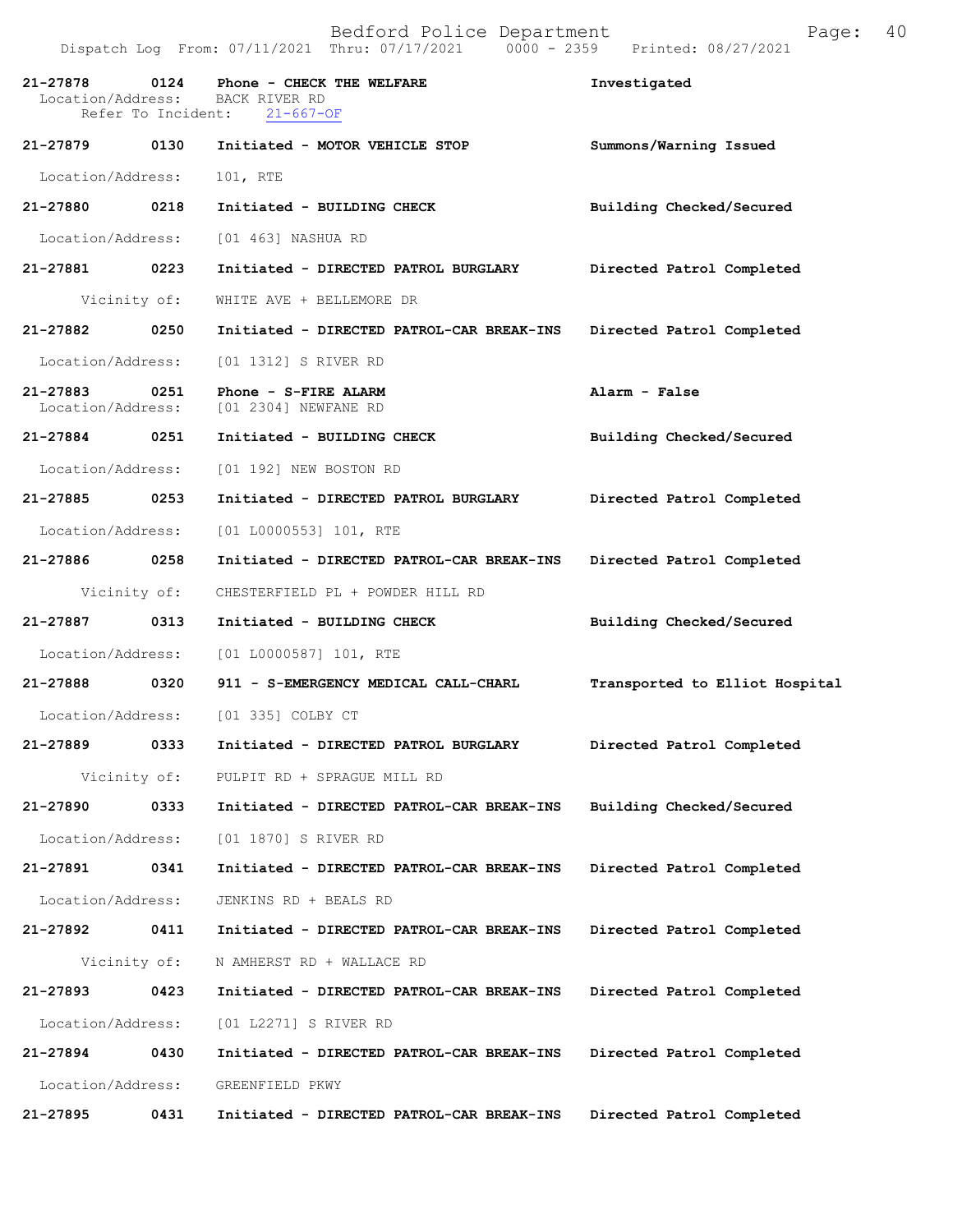| Bedford Police Department<br>Page:<br>Dispatch Log From: 07/11/2021 Thru: 07/17/2021 0000 - 2359 Printed: 08/27/2021 |              |                                                                   |                           |
|----------------------------------------------------------------------------------------------------------------------|--------------|-------------------------------------------------------------------|---------------------------|
| Location/Address:                                                                                                    |              | [01 324] HAWTHORNE DR                                             |                           |
| 21-27896                                                                                                             | 0434         | Initiated - DIRECTED PATROL BURGLARY                              | Directed Patrol Completed |
| Location/Address:                                                                                                    |              | OAK DR                                                            |                           |
| 21-27897                                                                                                             | 0443         | Initiated - BUILDING CHECK                                        | Building Checked/Secured  |
| Location/Address:                                                                                                    |              | [01 L848] TECHNOLOGY DR                                           |                           |
| 21-27898                                                                                                             | 0447         | Initiated - BUILDING CHECK                                        | Building Checked/Secured  |
| Location/Address:                                                                                                    |              | [01 L1094] S RIVER RD                                             |                           |
| 21-27899                                                                                                             | 0458         | Initiated - BUILDING CHECK                                        | Building Checked/Secured  |
| Location/Address:                                                                                                    |              | [01 231] OLD BEDFORD RD                                           |                           |
| 21-27900                                                                                                             | 0502         | Initiated - BUILDING CHECK                                        | Building Checked/Secured  |
| Location/Address:                                                                                                    |              | [01 L436] S RIVER RD                                              |                           |
| 21-27901                                                                                                             | 0513         | Initiated - DIRECTED PATROL TRAFFIC ENF                           | Directed Patrol Completed |
| Vicinity of:                                                                                                         |              | 114 RTE + DONALD ST                                               |                           |
| 21-27902                                                                                                             | 0513         | Initiated - DIRECTED PATROL TRAFFIC ENF                           | Directed Patrol Completed |
| Location/Address:                                                                                                    |              | S RIVER RD + CLUB ACRE LN                                         |                           |
| 21-27903                                                                                                             | 0520         | Initiated - MOTOR VEHICLE STOP                                    | Summons/Warning Issued    |
| Location/Address:                                                                                                    |              | S RIVER RD + MEETINGHOUSE RD                                      |                           |
| 21-27904                                                                                                             | 0521         | Initiated - DIRECTED PATROL TRAFFIC ENF                           | Directed Patrol Completed |
| Location/Address:                                                                                                    |              | 101, RTE + WALLACE RD                                             |                           |
| 21-27905                                                                                                             | 0544         | Initiated - DIRECTED PATROL TRAFFIC ENF                           | Directed Patrol Completed |
|                                                                                                                      | Vicinity of: | NEW BOSTON RD + WALLACE RD                                        |                           |
| 21-27906                                                                                                             | 0549         | Initiated - DIRECTED PATROL TRAFFIC ENF                           | Directed Patrol Completed |
| Location/Address:                                                                                                    |              | S RIVER RD + MOORES CROSSING RD                                   |                           |
| 21-27907                                                                                                             | 0550         | Initiated - DIRECTED PATROL TRAFFIC ENF                           | Directed Patrol Completed |
| Location/Address:                                                                                                    |              | S RIVER RD + KILTON RD                                            |                           |
| 21-27908                                                                                                             | 0557         | Initiated - MOTOR VEHICLE STOP                                    | Summons/Warning Issued    |
| Location/Address:                                                                                                    |              | S RIVER RD + HAWTHORNE DR                                         |                           |
| 21-27909                                                                                                             | 0609         | Initiated - MOTOR VEHICLE STOP                                    | Summons/Warning Issued    |
| Location/Address:                                                                                                    |              | 101, RTE + CHESTNUT DR                                            |                           |
| 21-27910<br>Location/Address:                                                                                        | 0723         | Phone - ASSIST UTILITY<br>SEBBINS POND DR                         | Services Rendered         |
| 21-27911                                                                                                             | 0725         | Initiated - DIRECTED PATROL TRAFFIC ENF                           | Directed Patrol Completed |
| Vicinity of:                                                                                                         |              | 101, RTE + NASHUA RD                                              |                           |
| 21-27912<br>Location/Address:                                                                                        | 0747         | 911 - DISABLED MOTOR VEHICLE<br>MEETINGHOUSE RD + LIBERTY HILL RD | Services Rendered         |
| 21-27913                                                                                                             | 0755         | Initiated - DIRECTED PATROL TRAFFIC ENF                           | Directed Patrol Completed |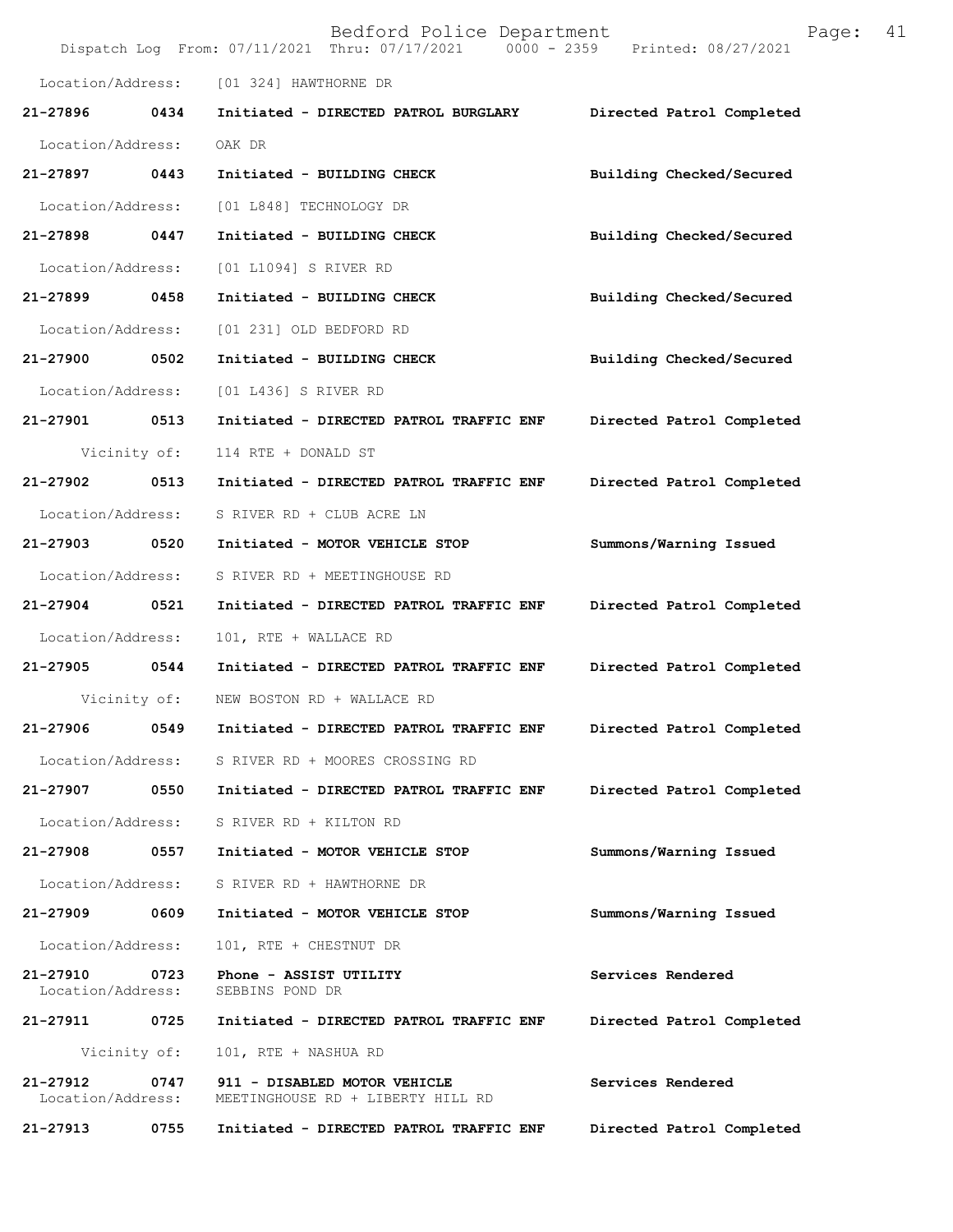Location/Address: S RIVER RD + MEETINGHOUSE RD **21-27914 0802 Initiated - MOTOR VEHICLE STOP Summons/Warning Issued**  Location/Address: S RIVER RD + KILTON RD **21-27915 0824 Initiated - DIRECTED PATROL TRAFFIC ENF Directed Patrol Completed**  Location/Address: 101, RTE + JENKINS RD **21-27916 0830 Initiated - MOTOR VEHICLE STOP Summons/Warning Issued**  Location/Address: 101, RTE + WALLACE RD **21-27917 0841 911 - S-SERVICE CALL Services Rendered**  Location/Address: [01 435] HAWTHORNE DR **21-27918 0858 Initiated - DIRECTED PATROL TRAFFIC ENF Directed Patrol Completed**  Location/Address: S RIVER RD + COLBY CT **21-27919 0913 Walk-In - FINGERPRINTS Services Rendered**  Location/Address: [01 474] CONSTITUTION DR **21-27920 0926 Initiated - MOTOR VEHICLE STOP Summons/Warning Issued**  Location/Address: MEETINGHOUSE RD **21-27921 0942 Initiated - DIRECTED PATROL TRAFFIC ENF Directed Patrol Completed**  Location/Address: S RIVER RD + TECHNOLOGY DR **21-27922 0947 911 - S-MOTOR VEHICLE ACCIDENT INJ Investigated**  Location/Address: [01 L0000798] RIVERWAY PL + S RIVER RD **21-27923 0949 Walk-In - FINGERPRINTS Services Rendered**  Location/Address: [01 474] CONSTITUTION DR **21-27924 1005 911 - S-EMERGENCY MEDICAL CALL-CHARL Transported to Elliot Hospital** Location/Address: [01 435] HAWTHORNE DR **21-27925 1035 911 - CHECK THE WELFARE Services Rendered**  Location/Address: FARMHOUSE RD **21-27926 1038 Phone - ASSIST CITIZEN Services Rendered**  Location/Address: RIDDLE DR **21-27927 1046 Initiated - DIRECTED PATROL-CAR BREAK-INS Directed Patrol Completed**  Location/Address: [01 L2271] S RIVER RD **21-27928 1048 Initiated - DIRECTED PATROL ACCIDENTS Directed Patrol Completed**  Location/Address: 101, RTE + WALLACE RD **21-27929 1051 Initiated - DIRECTED PATROL TRAFFIC ENF Merge: 21-27930 By: 0233**  Location/Address: [01 324] HAWTHORNE DR **21-27930 1052 Initiated - DIRECTED PATROL-CAR BREAK-INS Directed Patrol Completed**  Location/Address: [01 324] HAWTHORNE DR **21-27931 1054 Initiated - DIRECTED PATROL-CAR BREAK-INS Directed Patrol Completed**  Location/Address: [01 1312] S RIVER RD

Dispatch Log From: 07/11/2021 Thru: 07/17/2021

Bedford Police Department Page: 42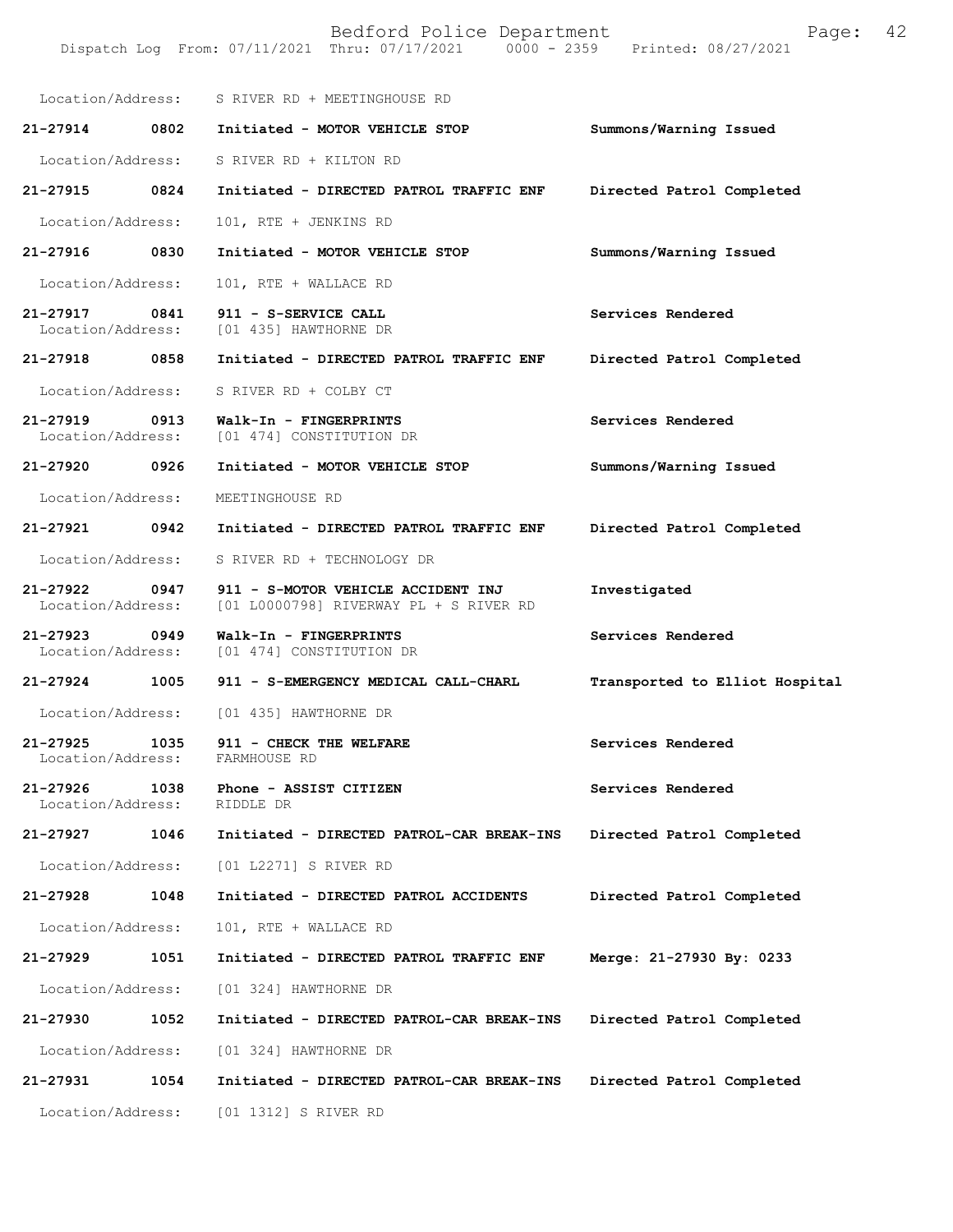Bedford Police Department Page: 43 Dispatch Log From:  $07/11/2021$  Thru:  $07/17/2021$ **21-27932 1057 Phone - ALARM,BURGLAR Alarm- correct code/reset**  Location/Address: [01 L772] S RIVER RD **21-27933 1112 Initiated - DIRECTED PATROL-CAR BREAK-INS Directed Patrol Completed**  Location/Address: [01 L1804] S RIVER RD **21-27934 1139 Initiated - DIRECTED PATROL TRAFFIC ENF Directed Patrol Completed**  Location/Address: S RIVER RD + MEETINGHOUSE RD **21-27935 1154 Initiated - DIRECTED PATROL TRAFFIC ENF Directed Patrol Completed**  Location/Address: 101, RTE + KAHLIKO LN **21-27936 1206 Initiated - DIRECTED PATROL-CAR BREAK-INS Directed Patrol Completed**  Location/Address: S RIVER RD + BACK RIVER RD **21-27937 1219 Initiated - DIRECTED PATROL ACCIDENTS Directed Patrol Completed**  Location/Address: 101, RTE + 114 RTE **21-27938 1225 Initiated - MOTOR VEHICLE STOP Summons/Warning Issued**  Location/Address: JENKINS RD + 101, RTE **21-27939 1229 Initiated - CHECK THE WELFARE Arrest(s) Made**  Location/Address: S RIVER RD Refer To Arrest: Arrest: GAGNE, DEREK Address: MANCHESTER, NH<br>Age: 32 Age: Charges: Cntrl Drug: Sched 1 - 4; Possession Cntrl Drug: Sched 1 - 4; Possession Arrest on Warrant **21-27940 1248 Walk-In - FOUND PROPERTY Services Rendered** Location/Address: [01 474] CONSTITUTION DR 21-27941 1250 911 - CHECK THE WELFARE **Services Rendered Iocation/Address:** CAMP RD Location/Address: **21-27942 1253 Initiated - MOTOR VEHICLE STOP Summons/Warning Issued** Location/Address: S RIVER RD + BACK RIVER RD **21-27943 1322 Phone - S-MUTUAL AID-MEDICAL NO TRANSPORT** Location/Address: [07] LENOX AVE **21-27944 1327 Initiated - DIRECTED PATROL-CAR BREAK-INS Directed Patrol Completed** Location/Address: [01 L1769] WALLACE RD **21-27945 1427 Initiated - MOTOR VEHICLE STOP Summons/Warning Issued** Location/Address: 101, RTE + COLONIAL DR **21-27946 1521 911 - S-EMERGENCY MEDICAL CALL-DELTA TRANSPORTED TO CMC HOSPITAL** Location/Address: FOX RUN **21-27947 1539 911 - S-EMERGENCY MEDICAL CALL-ALPHA TRANSPORTED TO CMC HOSPITAL** Location/Address: CARRIAGE LN **21-27948 1612 911 - S-EMERGENCY MEDICAL CALL-CHARL Transported to Elliot Hospital**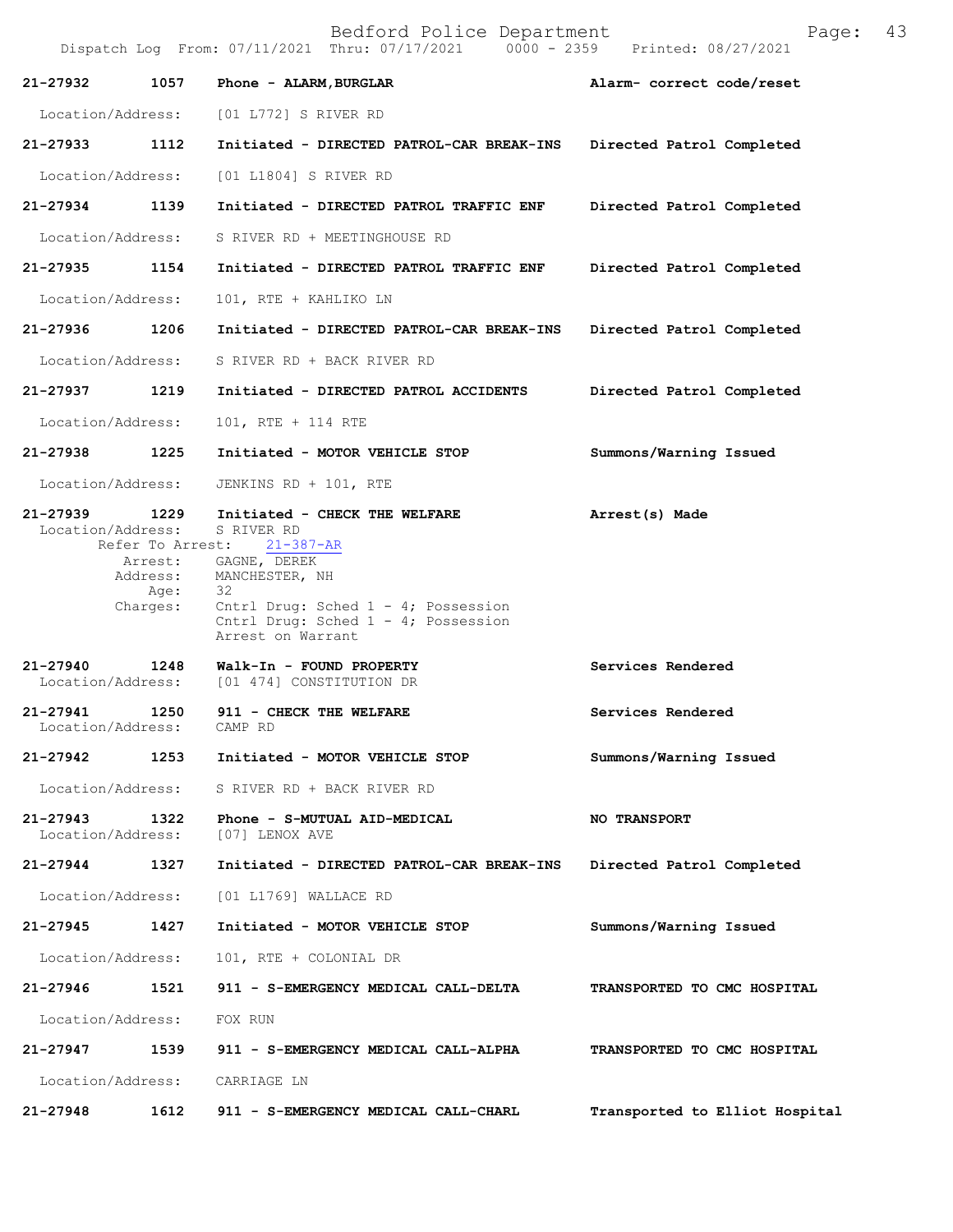|                               |                    | Bedford Police Department<br>Dispatch Log From: 07/11/2021 Thru: 07/17/2021 0000 - 2359 Printed: 08/27/2021 | Page:                       | 44 |
|-------------------------------|--------------------|-------------------------------------------------------------------------------------------------------------|-----------------------------|----|
|                               |                    | Location/Address: [01 335] COLBY CT                                                                         |                             |    |
| 21-27949                      | 1629               | Initiated - DIRECTED PATROL ACCIDENTS                                                                       | Directed Patrol Completed   |    |
| Location/Address:             |                    | 101, RTE + WALLACE RD                                                                                       |                             |    |
| 21-27950 1629                 |                    | Initiated - DIRECTED PATROL ACCIDENTS                                                                       | Directed Patrol Completed   |    |
| Location/Address:             |                    | S RIVER RD + MEETINGHOUSE RD                                                                                |                             |    |
| 21-27951                      | 1629               | Initiated - DIRECTED PATROL ACCIDENTS                                                                       | Directed Patrol Completed   |    |
| Location/Address:             |                    | 101, RTE + 114 RTE                                                                                          |                             |    |
| 21-27952                      | 1631               | Initiated - MOTOR VEHICLE STOP                                                                              | Summons/Warning Issued      |    |
| Location/Address:             |                    | 101, RTE + KAHLIKO LN                                                                                       |                             |    |
| 21-27953 1632                 |                    | Initiated - MOTOR VEHICLE STOP                                                                              | Summons/Warning Issued      |    |
| Location/Address:             |                    | 101, RTE + 114 RTE                                                                                          |                             |    |
| 21-27954                      | 1645               | Initiated - MOTOR VEHICLE STOP                                                                              | Summons/Warning Issued      |    |
| Location/Address:             |                    | S RIVER RD                                                                                                  |                             |    |
| 21-27955<br>Location/Address: | 1646               | Initiated - SERVE PAPERWORK<br>CAMBRIDGE RD                                                                 | Services Rendered           |    |
| 21-27956 1650                 |                    | Initiated - DIRECTED PATROL ACCIDENTS                                                                       | Directed Patrol Completed   |    |
| Location/Address:             |                    | 101, RTE + CHESTNUT DR                                                                                      |                             |    |
| 21-27957<br>Location/Address: | 1651               | Phone - DISABLED MOTOR VEHICLE<br>101, RTE + WALLACE RD                                                     | Vehicle Towed               |    |
| 21-27958<br>Location/Address: | 1653               | Initiated - MOTOR VEHICLE STOP<br>S RIVER RD                                                                | NO PAPERWORK                |    |
| 21-27959 1656                 |                    | Initiated - DIRECTED PATROL-CAR BREAK-INS                                                                   | Directed Patrol Completed   |    |
| Location/Address:             |                    | MARKET ST + MAIN ST                                                                                         |                             |    |
| 21-27960                      | 1703               | Initiated - MOTOR VEHICLE STOP                                                                              | Summons/Warning Issued      |    |
| Location/Address:             |                    | S RIVER RD + HAWTHORNE DR                                                                                   |                             |    |
| 21-27961<br>Location/Address: | 1709               | Initiated - MOTOR VEHICLE STOP<br>S RIVER RD + MEETINGHOUSE RD                                              | NO PAPERWORK                |    |
| 21-27962<br>Location/Address: | Refer To Incident: | 1710 Radio - POLICE INFORMATION<br>CAMBRIDGE RD<br>$21 - 668 - OF$                                          | Services Rendered           |    |
| 21-27963 1710                 |                    | Initiated - DIRECTED PATROL-CAR BREAK-INS                                                                   | Directed Patrol Completed   |    |
| Location/Address:             |                    | [01 1312] S RIVER RD                                                                                        |                             |    |
| 21-27964                      | 1717               | Initiated - DIRECTED PATROL ACCIDENTS                                                                       | Directed Patrol Completed   |    |
| Location/Address:             |                    | NEW BOSTON RD + PASTURE LN                                                                                  |                             |    |
| 21-27965                      | 1722               | Initiated - DISABLED MOTOR VEHICLE                                                                          | No Action Required          |    |
| Location/Address:             |                    | [01 1312] S RIVER RD                                                                                        |                             |    |
| 21-27966                      | 1723               | 911 - S-EMERGENCY MEDICAL CALL-BRAVO                                                                        | TRANSPORTED TO CMC HOSPITAL |    |
|                               |                    | Location/Address: [01 1202] NASHUA RD                                                                       |                             |    |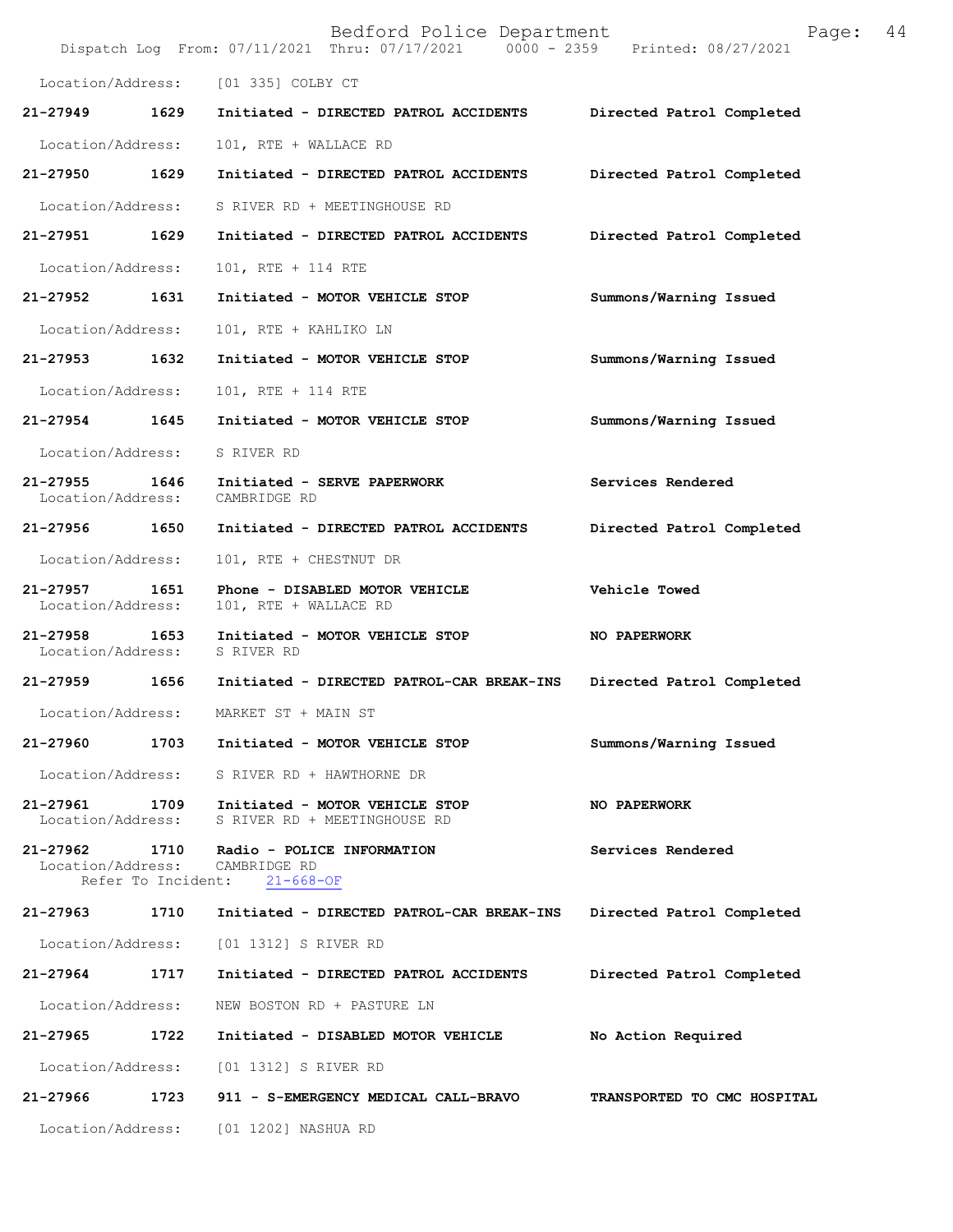| 21-27967                          | 1726 | 911 - S-EMERGENCY MEDICAL CALL-DELTA                 | TRANSPORTED TO CMC HOSPITAL    |
|-----------------------------------|------|------------------------------------------------------|--------------------------------|
| Location/Address:                 |      | [01 335] COLBY CT                                    |                                |
| 21-27968                          | 1730 | Initiated - MOTOR VEHICLE STOP                       | Summons/Warning Issued         |
| Location/Address:                 |      | S RIVER RD                                           |                                |
| 21-27969                          | 1738 | Initiated - DIRECTED PATROL ACCIDENTS                | Directed Patrol Completed      |
| Location/Address:                 |      | S RIVER RD + BACK RIVER RD                           |                                |
| 21-27970<br>Location/Address:     | 1750 | Walk-In - ASSIST CITIZEN<br>[01 474] CONSTITUTION DR | Services Rendered              |
| 21-27971                          | 1753 | Initiated - MOTOR VEHICLE STOP                       | Summons/Warning Issued         |
| Location/Address:                 |      | [01 L2066] 101, RTE                                  |                                |
| $21 - 27972$<br>Location/Address: | 1804 | Phone - POLICE INFORMATION<br>SOUTH HILLS DR         | Services Rendered              |
| 21-27973                          | 1810 | Initiated - MOTOR VEHICLE STOP                       | Summons/Warning Issued         |
| Location/Address:                 |      | 101, RTE + CHESTNUT DR                               |                                |
| $21 - 27974$<br>Location/Address: | 1824 | Phone - FAMILY OFFENSES<br>MCALLISTER RD             | Investigated                   |
| 21-27975                          | 1844 | Initiated - DIRECTED PATROL-CAR BREAK-INS            | Directed Patrol Completed      |
| Location/Address:                 |      | COUNTY RD + NASHUA RD                                |                                |
| 21-27976                          | 1848 | Initiated - MOTOR VEHICLE STOP                       | Summons/Warning Issued         |
| Location/Address:                 |      | 101, RTE + WALLACE RD                                |                                |
| 21-27977                          | 1849 | 911 - S-EMERGENCY MEDICAL CALL-CHARL                 | TRANSPORTED TO CMC HOSPITAL    |
| Location/Address:                 |      | [01 919] CORPORATE DR                                |                                |
| 21-27978                          | 1850 | Initiated - DIRECTED PATROL-CAR BREAK-INS            | Directed Patrol Completed      |
|                                   |      | Location: AREA OF HOTELS                             |                                |
| 21-27979                          | 1852 | Initiated - DIRECTED PATROL ACCIDENTS                | Directed Patrol Completed      |
| Location/Address:                 |      | JOPPA HILL RD + N AMHERST RD                         |                                |
| 21-27980<br>Location/Address:     | 1856 | Initiated - SUSP ACTIVITIES<br>[01 324] HAWTHORNE DR | Services Rendered              |
| 21-27981                          | 1903 | Initiated - DIRECTED PATROL-CAR BREAK-INS            | Directed Patrol Completed      |
| Location/Address:                 |      | COUNTY RD + LIBERTY HILL RD                          |                                |
| 21-27982                          | 1912 | 911 - S-EMERGENCY MEDICAL CALL-CHARL                 | Transported to Elliot Hospital |
| Location/Address:                 |      | [01 435] HAWTHORNE DR                                |                                |
| 21-27983                          | 1915 | Initiated - DIRECTED PATROL TRAFFIC ENF              | Directed Patrol Completed      |
| Location/Address:                 |      | S RIVER RD + COLBY CT                                |                                |
| 21-27984                          | 1918 | Initiated - DIRECTED PATROL-CAR BREAK-INS            | Directed Patrol Completed      |
| Location/Address:                 |      | [01 L1804] S RIVER RD                                |                                |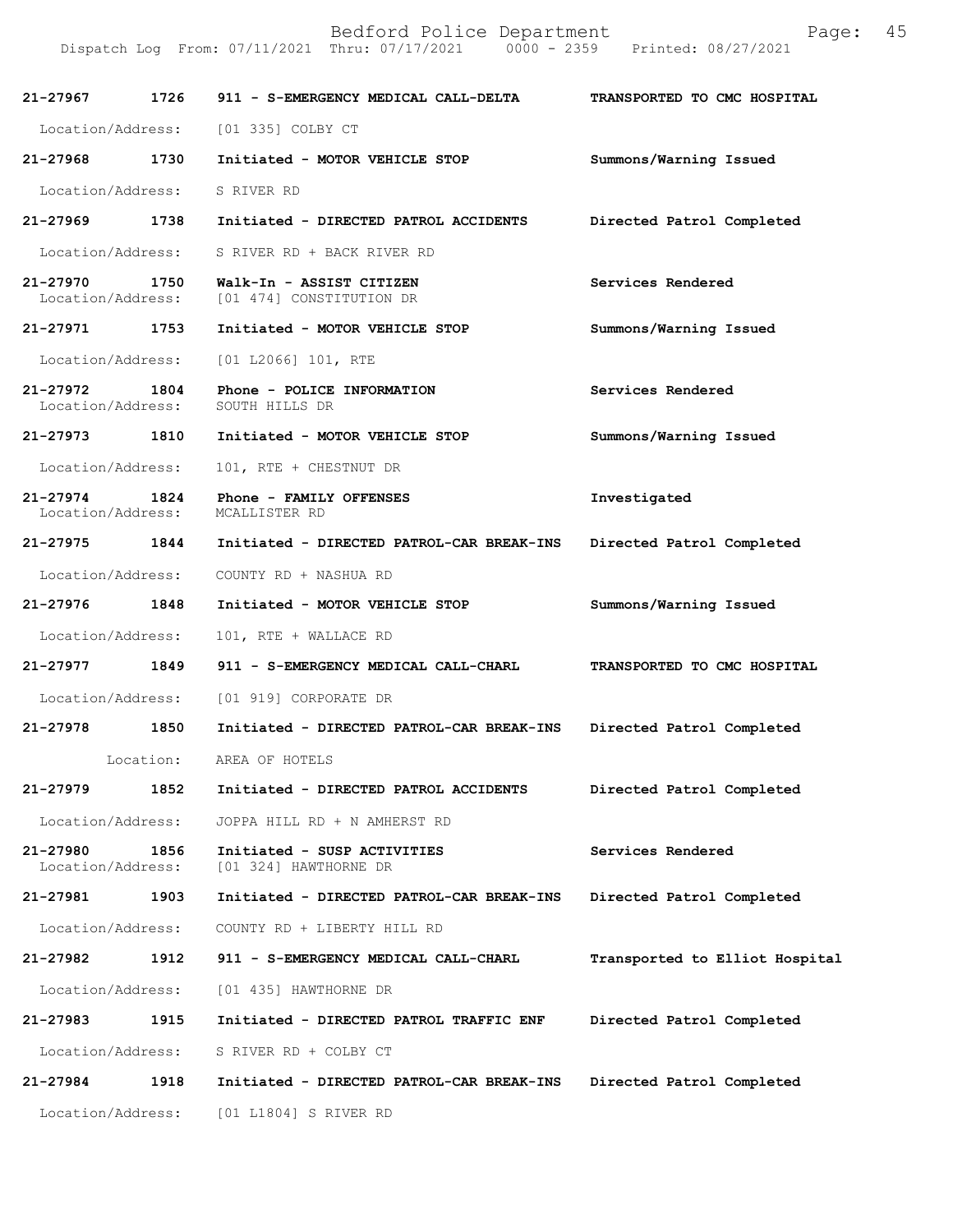|                               |                            | Bedford Police Department<br>Dispatch Log From: 07/11/2021 Thru: 07/17/2021 | 46<br>Page:<br>0000 - 2359 Printed: 08/27/2021 |
|-------------------------------|----------------------------|-----------------------------------------------------------------------------|------------------------------------------------|
| 21-27985                      | 1928                       | Initiated - DIRECTED PATROL-CAR BREAK-INS                                   | Directed Patrol Completed                      |
| Location/Address:             |                            | [01 1050] DONALD ST                                                         |                                                |
| 21-27986                      | 1929                       | Initiated - DIRECTED PATROL-CAR BREAK-INS                                   | Directed Patrol Completed                      |
| Location/Address:             |                            | 101, RTE + NASHUA RD                                                        |                                                |
| 21-27987                      | 1932                       | Initiated - MOTOR VEHICLE STOP                                              | Summons/Warning Issued                         |
| Location/Address:             |                            | S RIVER RD + UPJOHN ST                                                      |                                                |
| 21-27988                      | 1944                       | Initiated - DIRECTED PATROL-CAR BREAK-INS                                   | Directed Patrol Completed                      |
| Location/Address:             |                            | WORTHLEY RD                                                                 |                                                |
| 21-27989                      | 1954                       | Initiated - MOTOR VEHICLE STOP                                              | Summons/Warning Issued                         |
| Location/Address:             |                            | S RIVER RD + MEETINGHOUSE RD                                                |                                                |
| 21-27990                      | 2004                       | Initiated - DIRECTED PATROL-CAR BREAK-INS                                   | Directed Patrol Completed                      |
| Location/Address:             |                            | SMITH RD + BACK RIVER RD                                                    |                                                |
| 21-27991                      | 2006                       | Initiated - DIRECTED PATROL-CAR BREAK-INS                                   | Directed Patrol Completed                      |
| Location/Address:             |                            | LEAVY DR                                                                    |                                                |
| 21-27992                      | 2028                       | Initiated - DIRECTED PATROL-CAR BREAK-INS                                   | Directed Patrol Completed                      |
| Location/Address:             |                            | [01 1312] S RIVER RD                                                        |                                                |
| 21-27993                      | 2036                       | Initiated - DIRECTED PATROL-CAR BREAK-INS                                   | Directed Patrol Completed                      |
| Location/Address:             |                            | [01 L2271] S RIVER RD                                                       |                                                |
| 21-27994<br>Location/Address: | 2039<br>Refer To Incident: | Initiated - INVESTIGATION-FOLLOW UP<br>MCALLISTER RD<br>$21 - 669 - OF$     | Investigated                                   |
| 21-27995                      | 2048                       | Initiated - DIRECTED PATROL-CAR BREAK-INS                                   | Directed Patrol Completed                      |
| Location/Address:             |                            | HAWK DR                                                                     |                                                |
| 21-27996                      | 2100                       | Initiated - DIRECTED PATROL-CAR BREAK-INS                                   | Directed Patrol Completed                      |
| Location/Address:             |                            | [01 324] HAWTHORNE DR                                                       |                                                |
| 21-27997                      | 2110                       | Initiated - DIRECTED PATROL-CAR BREAK-INS                                   | Directed Patrol Completed                      |
| Location/Address:             |                            | [01 L1562] KILTON RD                                                        |                                                |
| 21-27998<br>Location/Address: | 2119                       | 911 - S-EMERGENCY MEDICAL CALL-ALPHA<br>[01 2053] APPLEDOR RD               | <b>NO TRANSPORT</b>                            |
| 21-27999<br>Location/Address: | 2134                       | Initiated - SUSP ACTIVITIES<br>[01 L2041] S RIVER RD                        | Services Rendered                              |
| 21-28000<br>Location/Address: | 2211                       | Initiated - SERVE PAPERWORK<br>[01 138] S RIVER RD                          | Services Rendered                              |
| 21-28001                      | 2218                       | Initiated - DIRECTED PATROL-CAR BREAK-INS                                   | Directed Patrol Completed                      |
| Location/Address:             |                            | 101, RTE + CHESTNUT DR                                                      |                                                |
| 21-28002                      | 2223                       | Initiated - MOTOR VEHICLE STOP                                              | Summons/Warning Issued                         |
| Location/Address:             |                            | S RIVER RD + BACK RIVER RD                                                  |                                                |